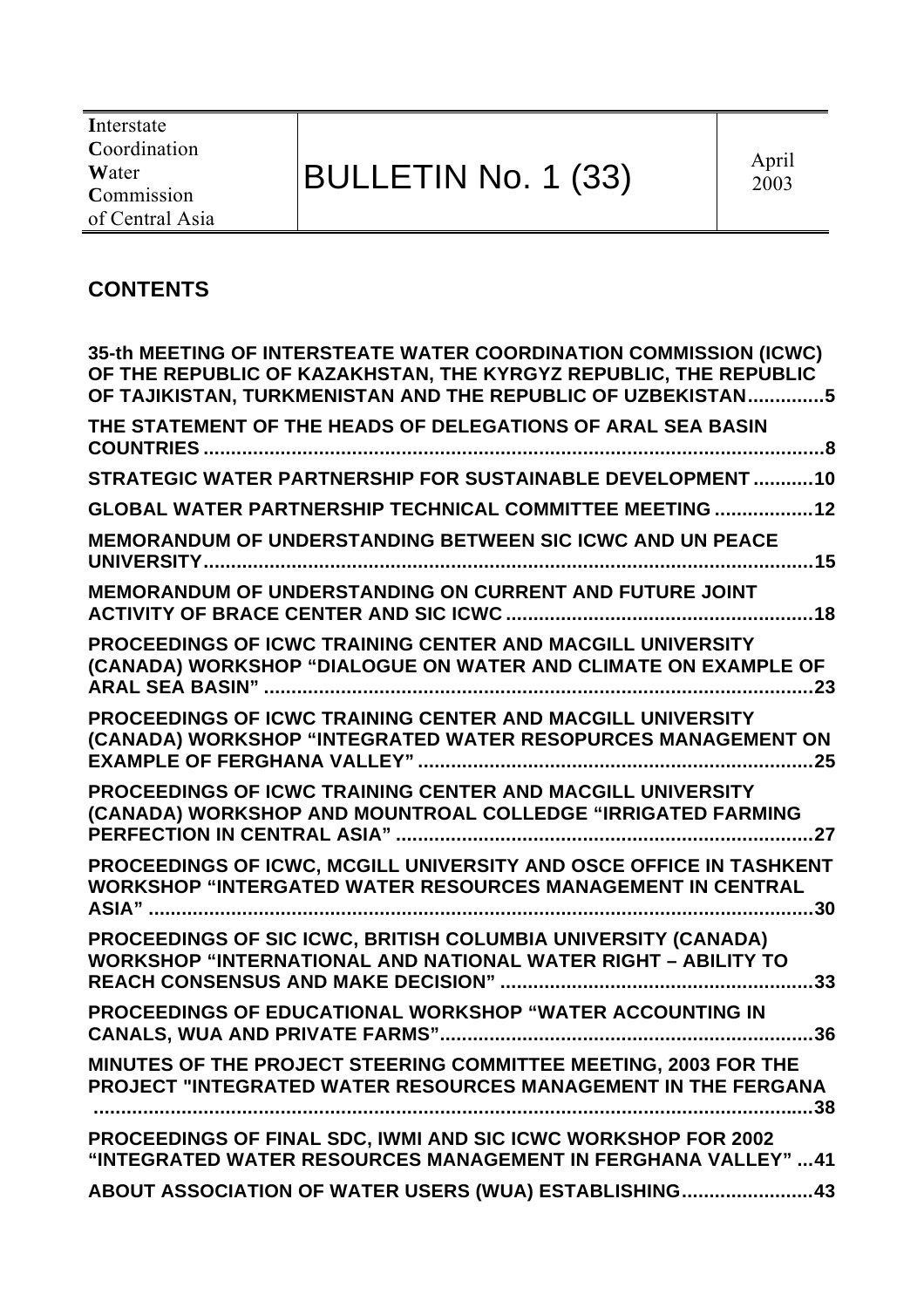

| <b>ACQUAINTANCE WITH FRENCH EXPERIENCE IN WETLAND MANAGEMENT 44</b>                                                                          |  |
|----------------------------------------------------------------------------------------------------------------------------------------------|--|
|                                                                                                                                              |  |
| WATER WORRIES: HOW IS A LIFELINE TO BE SHARED IN POLITICALLY<br><b>TURBULENT TIMES, WHILE CATERING TO CONFLICTING ECONOMIC INTERESTS? 46</b> |  |
| ZIMBABWE, MOZAMBIQUE SET TO LAUNCH JOINT WATER COMMISSION48                                                                                  |  |
| PUBLIC WATER RESOURCES GOVERNANCE AND PUBLIC ORDER CREATION IN                                                                               |  |
|                                                                                                                                              |  |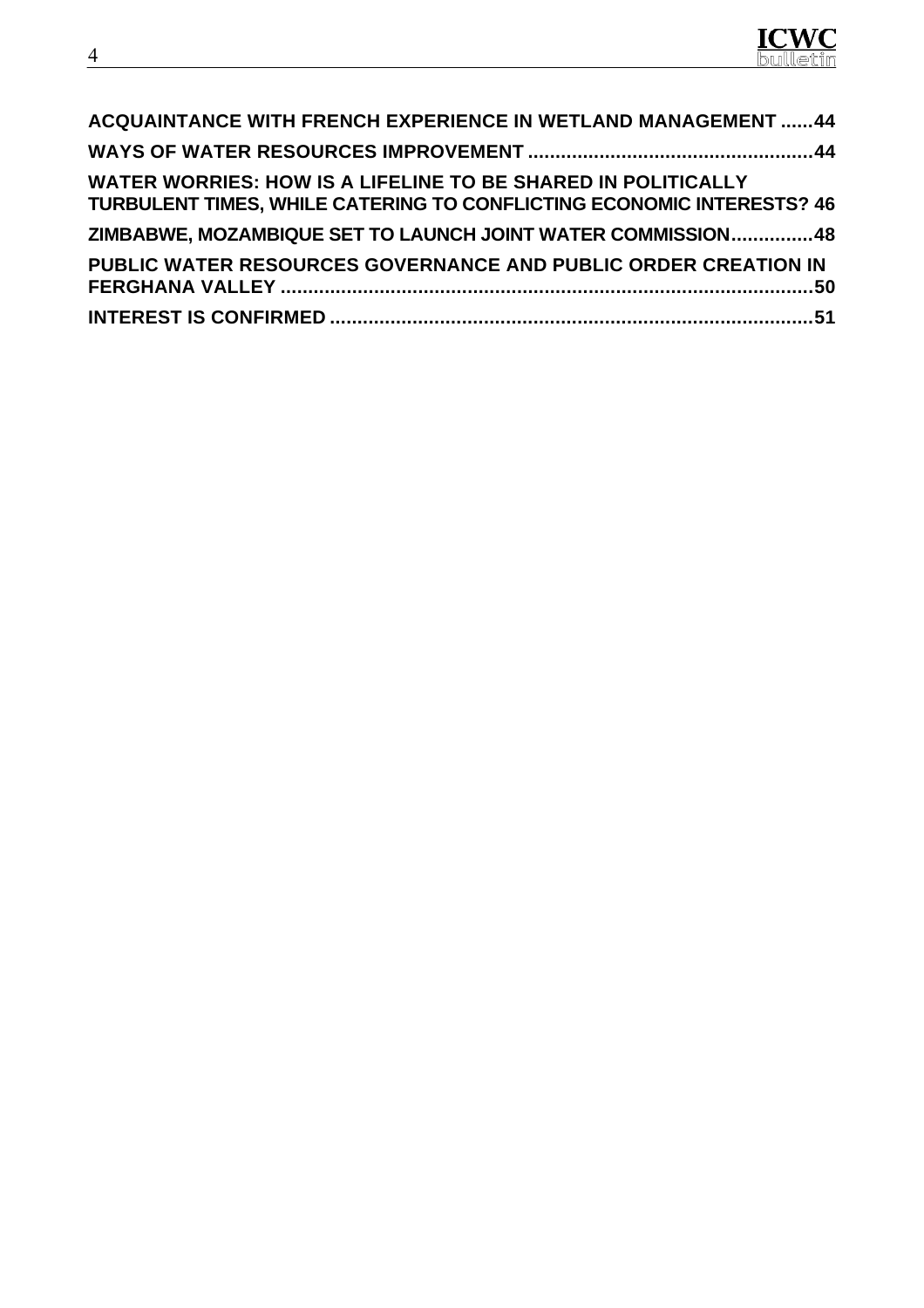## **35-th MEETING OF INTERSTEATE WATER COORDINATION COMMISSION (ICWC) OF THE REPUBLIC OF KAZAKHSTAN, THE KYRGYZ REPUBLIC, THE REPUBLIC OF TAJIKISTAN, TURKMENISTAN AND THE REPUBLIC OF UZBEKISTAN**

7-8 February 2003 in Hudjand, Tajikistan under chairmanship of the Minister of Reclamation and Water Resources of Tajikistan A.A.Nazirov 35-th ICWC meeting has been held with participation of Chairman of the Committee of Water Resources of the Ministry of Agriculture of the Republic of Kazakhstan A.D.Ryabtsev, Deputy Director General of Water Department the Ministry of Agriculture and Processing Industry of the Kyrgyz Republic K.K.Beishekeev, Authorized Representative of the Minister of Water Resources of Turkmenistan A.Muhamedov, First Deputy Minister of Agriculture and Water Resources of the Republic of Uzbekistan A.A.Jalalov, Director of SIC ICWC Kazakh Branch N.K.Kipshakbayev, Director GEF Agency R.A.Giniatullin, Director SIC ICWC V.A.Dukhovny, Head of BVO "Amudarya" Yu.Hudaibergenov, Head of BVO "Syrdarya" M.H.Khamidov, Director KMC ICWC O.S.Makarov, ICWC Secretary G.A.Negmatov, Deputy Director General of Water Department of the Ministry of Agriculture and Water Resources of the Republic of Uzbekistan H.H.ishanov, Director of SIC ICWC Tajik Branch N.K.Nosirov, Deputy Director SIC ICWC, Director of ICWC Training Center P.D.Umarov, leading specialists of BVO "Amudarya" M.Saparbayev and S.B.Baratov.

Following questions were considered:

Results of growing season 2002 and reservoir operation and water intake limits from Amudarya and Syrdarya for hydrological period of 2002-2003.

- 1.BVO "Amudarya" activity and measures of its improvement.
- 2.Measures on ICWC activity perfection.
- 3.Preparation of scientific-applied conference in Almaty on 5-7 May, 2003.
- 4.Place and agenda of 36-th ICWC meeting.
- 5.Cost breakdown approval (with grounds) for ICWC executive bodies for 2003 (in accordance with 34-th ICWC meeting decision, item 34, 2.2.
- 6.Measures on realization of the Heads of State decision dated 6.10.2002 «About main directions of Program of concrete actions on ecological and social situation improvement in the Aral Sea basin».
- 7.Perfection of limited water use principles under agriculture structuring reforms.
- 8.Project GEF «Water resources and salts management at regional and national level» sub-component A1 implementation.

Participants accepted information of BVO "Amudarya" and BVO "Syrdarya" about intake limits and reservoir operation regime on Syrdarya and Amudarya for growing season 2002.

Water intake limits and reservoir operation regime on Syrdarya and Amudarya for nongrowing season 2002-2003 and growing season 2003 were approved. Suggestion of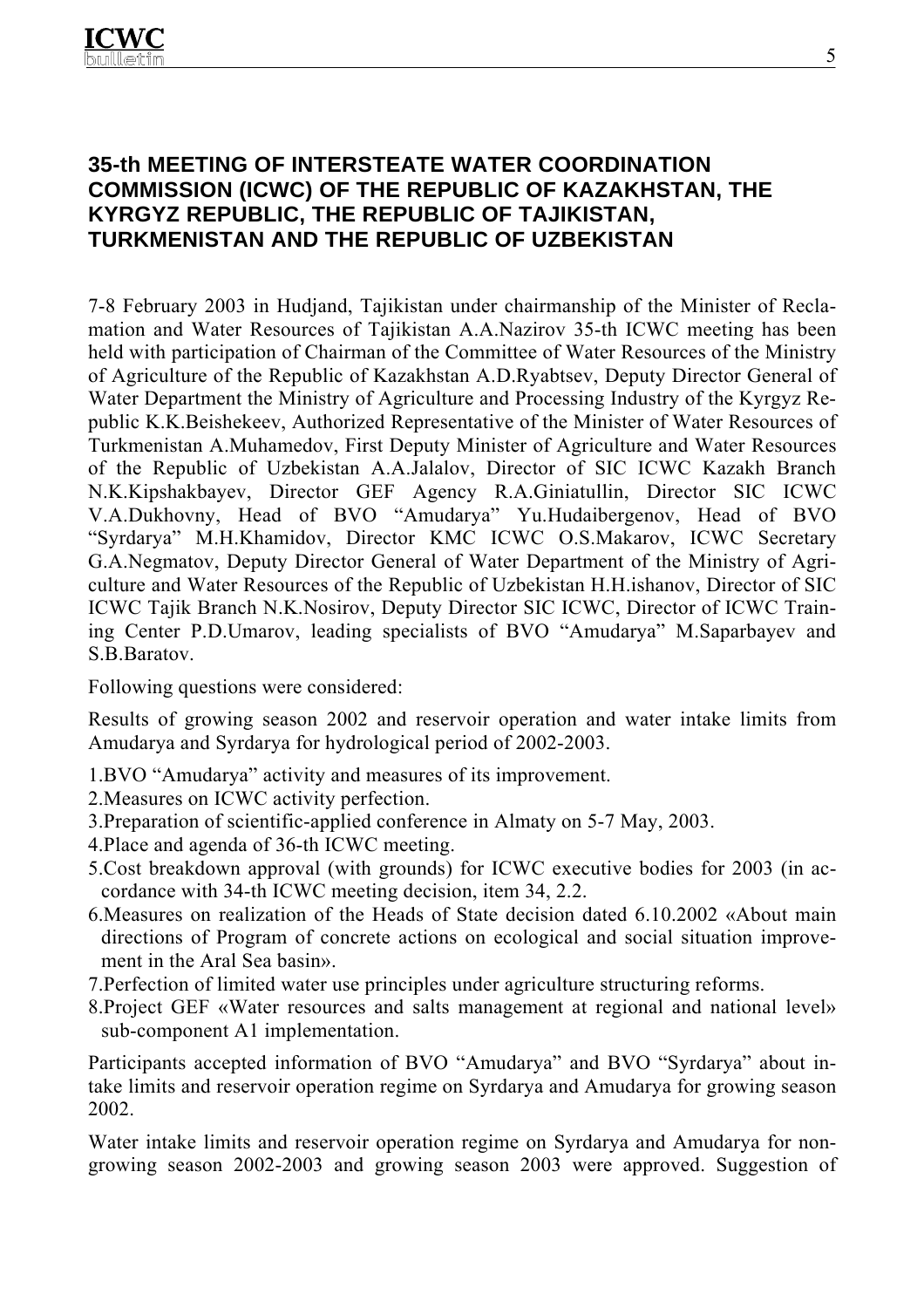A.D.Ryabtsev on speeding up consideration of interstate agreements on rational use of water-power resources of Naryn-Syrdarya cascade in 2003 at expert level was endorsed..

Information about BVO «Syrdarya» activity was considered and comments were made. «Program of SIC ICWC, BVO «Amudarya» and «Syrdarya» activity perfection» prepared by SIC ICWC with participation of BVO «Amudarya» and «Syrdarya» and linked with «Program of concrete actions» approved by the heads of State of Central Asia on 6.10.2002 was also considered.

ICWC members have endorsed activity of Organizing Committee working group activity on preparation to scientific-applied conference in Almaty «Ecological sustainability and advanced approaches to water resources management in the Aral Sea basin». Working group is charged to inform ICWC members about progress in this preparation. ICWC members will help in financing water organizations participation in the conference.

Next 36-th ICWC meeting agenda has been approved with regard for comments and additions. Next ICWC meeting will be held in Almaty in May 2003 together with scientificapplied conference.

ICWC members have approved cost breakdown of ICWC executive bodies for 2003.

In accordance with IFAS decision, countries-participants organized working groups on «Program of concrete actions». Taking into accounting importance of this decision fulfillment, joint participation of all ICWC members and bodies will be organized. Decision has been made to create working group for proposals preparation including representatives of each ICWC member in position of deputy head of water related organizations as well as leaders of BVO and SIC ICWC.

SIC ICWC is charged to create conditions for working group activity in Februarybeginning of March to submit joint proposals to EC IFAS.

It is noted, that due to agricultural enterprises restructuring and private farms creation water resources management and effective use at in-farm level became more difficult. BVO «Amudarya» and «Syrdarya» are charged to submit proposals water resources management and effective use to SIC ICWC within 2 months for summarizing. SIC ICWC is charged to prepare programs on states and search sponsors for funding these programs.

Participants noted that international consultant on sub-component A1 «Royal Haskoning» together with regional and national working groups fulfilled: general report № 1 of 25 November 2000 and addition to it of 2 March 2001; regional report № 1 (Phase II) «principles and directions of regional and national planning»; regional report № 2 (Phase III) «Regional needs and restrictions»; national report № 1 (Phase IV) «National water requirements and versions of their management». ICWC working group assessed these reports, after this Conciliation Commission consisting of consultant, Regional working group and ICWC working group have made appropriate decision on general report № 2. Republic of Tajikistan by its letter dated 4 October 2002 № 02-078 expressed its special opinion.

Necessity of further study and consultation on water allocation based on collaboration in water-power resources management and use with respect for ecological and sanitary needs of the Aral Sea and Priaralie is recognized expedient.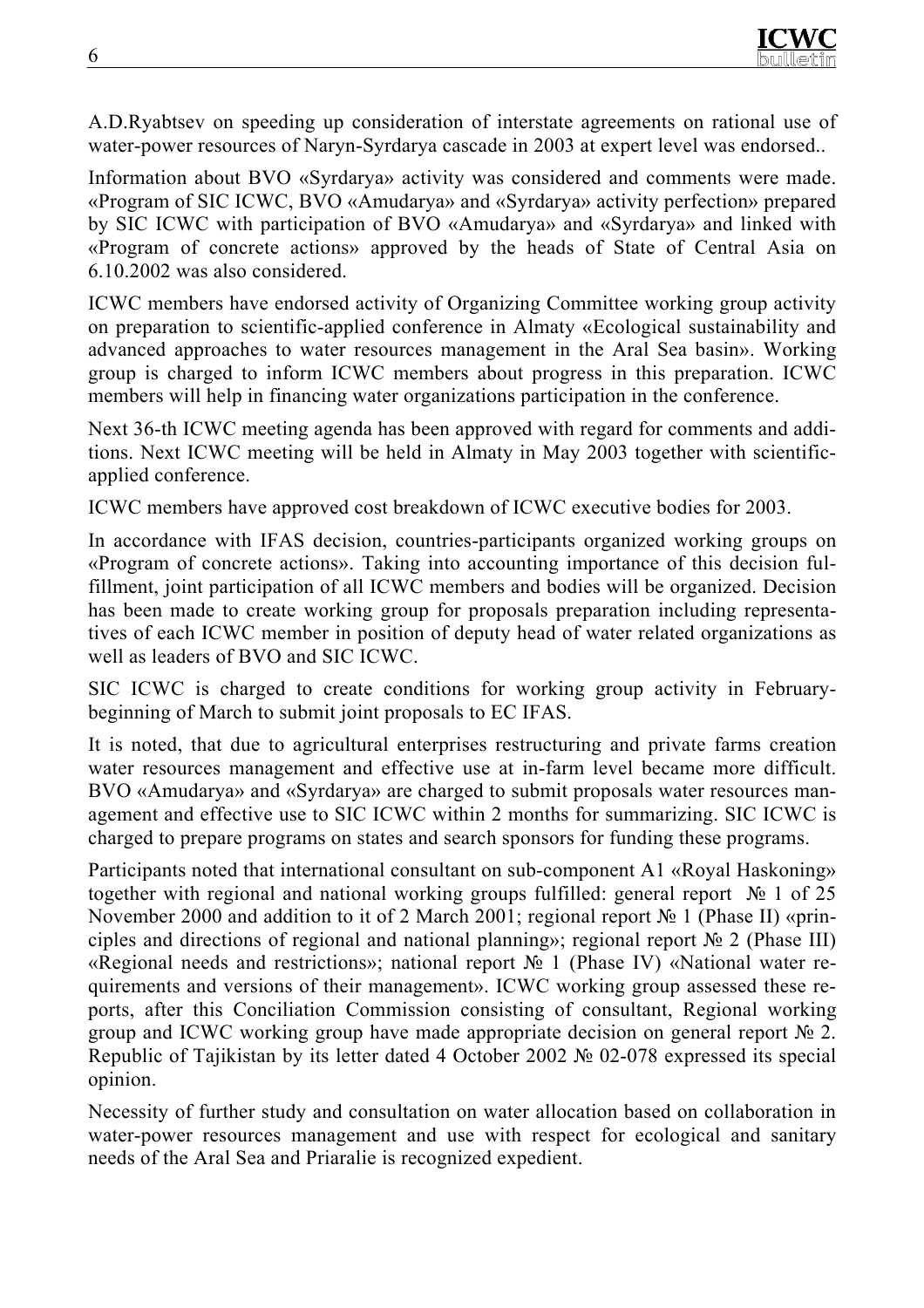

It is noted that consultant during project realization developed range of proposals on principal directions for future discussion by states:

-inventory of transboundary water objects and structures of Naryn-Syrdarya reservoir cascade has been prepared;

-alternatives of Naryn-Syrdarya reservoir cascade operation are suggested;

-set of models for national strategies assessment has been created;

-irrigation importance in land productivity increase is clearly defined.

Consultant proposal on expediency of water conservation, desalinization of land and water resources economic ground is accepted.

Taking into accounting, that each phase reports are the next step for project fulfillment and Regional report № 3 and national reports № 2 based on «Measures on phase IV of Action Plan», it is expedient to continue further work on project implementation.

It is expedient to submit results of Phase VII together with ICWC to IFAS Board consideration.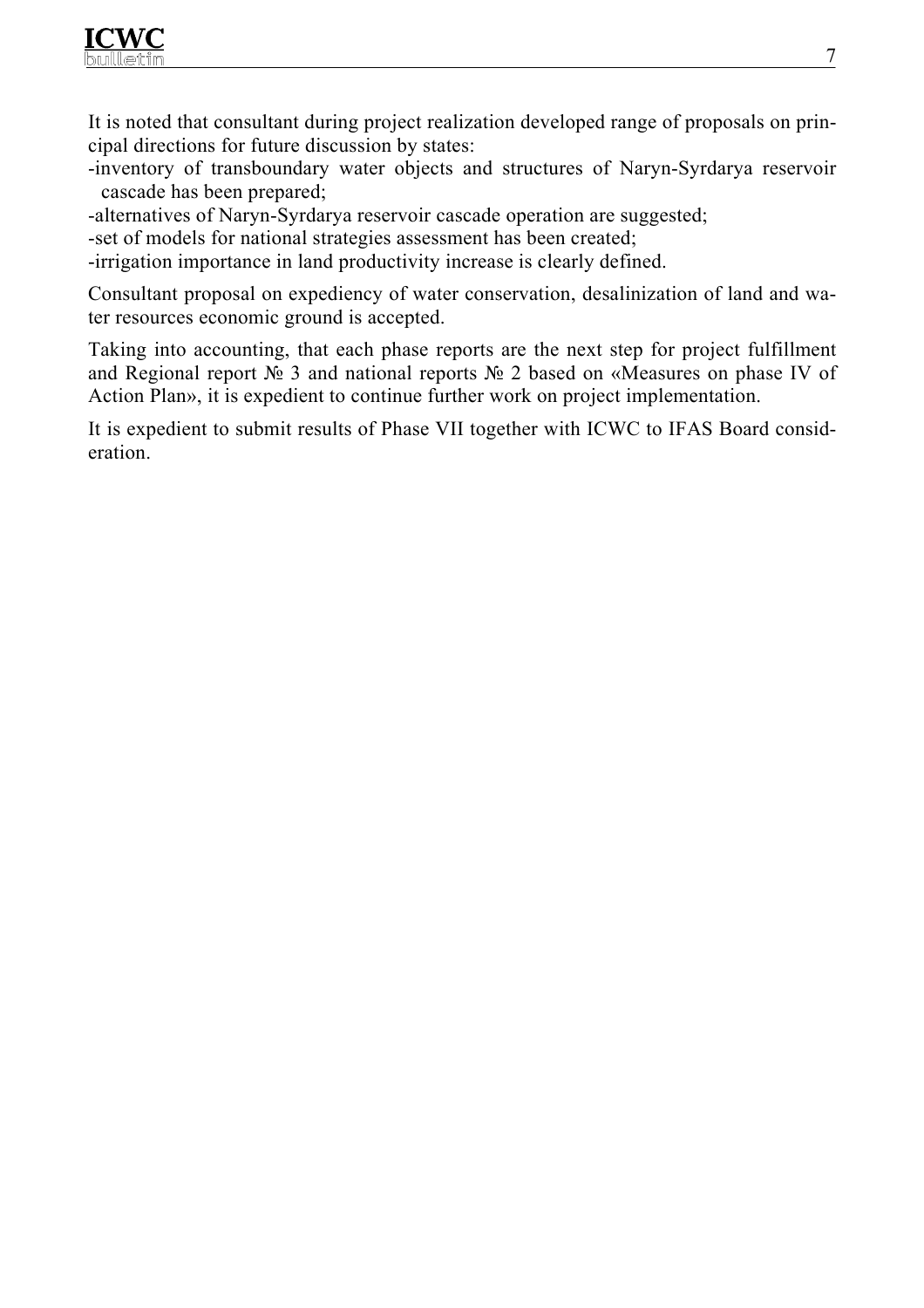# *Third World Water Forum*

# **THE STATEMENT OF THE HEADS OF DELEGATIONS OF ARAL SEA BASIN COUNTRIES**

## **Regional partnership in management of joint water resources in Central Asia.**

Delegations of Central-Asian countries participating in the Third World Water Forum have heard with big attention and satisfaction speech of the President of the Republic of Tajikistan, IFAS Chairman Emomali Rahmonov.

Central-Asian countries work to establish effective mechanism of interstate cooperation in water resources rational use and protection. Main directions of the Program of concrete actions on improvement of ecological and socio-economic situation in the region by 2010 has been approved by the Heads of State of Central Asia in October 2002 in Dushanbe.

Taking into account complexity of transition period, international organizations and separate developed countries could make their assistance in this issue solution more active. It can not be allowed that water issues lead to serious conflicts and crises with dangerous consequences.

This assistance should be in compliance with situation and prevent socio-economic and ecological issues emerging. Giving UN status to IFAS will be pledge of constant attention of the world community to Aral sea basin problem.

Remarkable event within Clean Water Year will be International Forum to be held on August 29-31, 2003 in Dushanbe, which will give new impulse to our joint efforts in field of water resources preservation and people living standard rising.

Water resources problem should be permanently in centre of our attention/ It is necessary to support initiative of the President of the Republic of Tajikistan, IFAS Chairman Emomali Rahmonov to declare decade of clean water starting with 2005.

Ministries, governmental representatives, leaders of regional organizations like IFAS, ICWC and SDC, NGO representatives, donor organizations and international community met on March 18, 2003 to discuss regional cooperation problems in water resources management in Central Asia.

In result of this meeting:

-global forum of all parties concerned in water resources management and ecological and socio-economic situation improvement has been established where key issues were discussed and submitted to the world community;

-overall discussion of lead local and international experts on political, organizational and technical issues was carried out giving recommendations on their solution;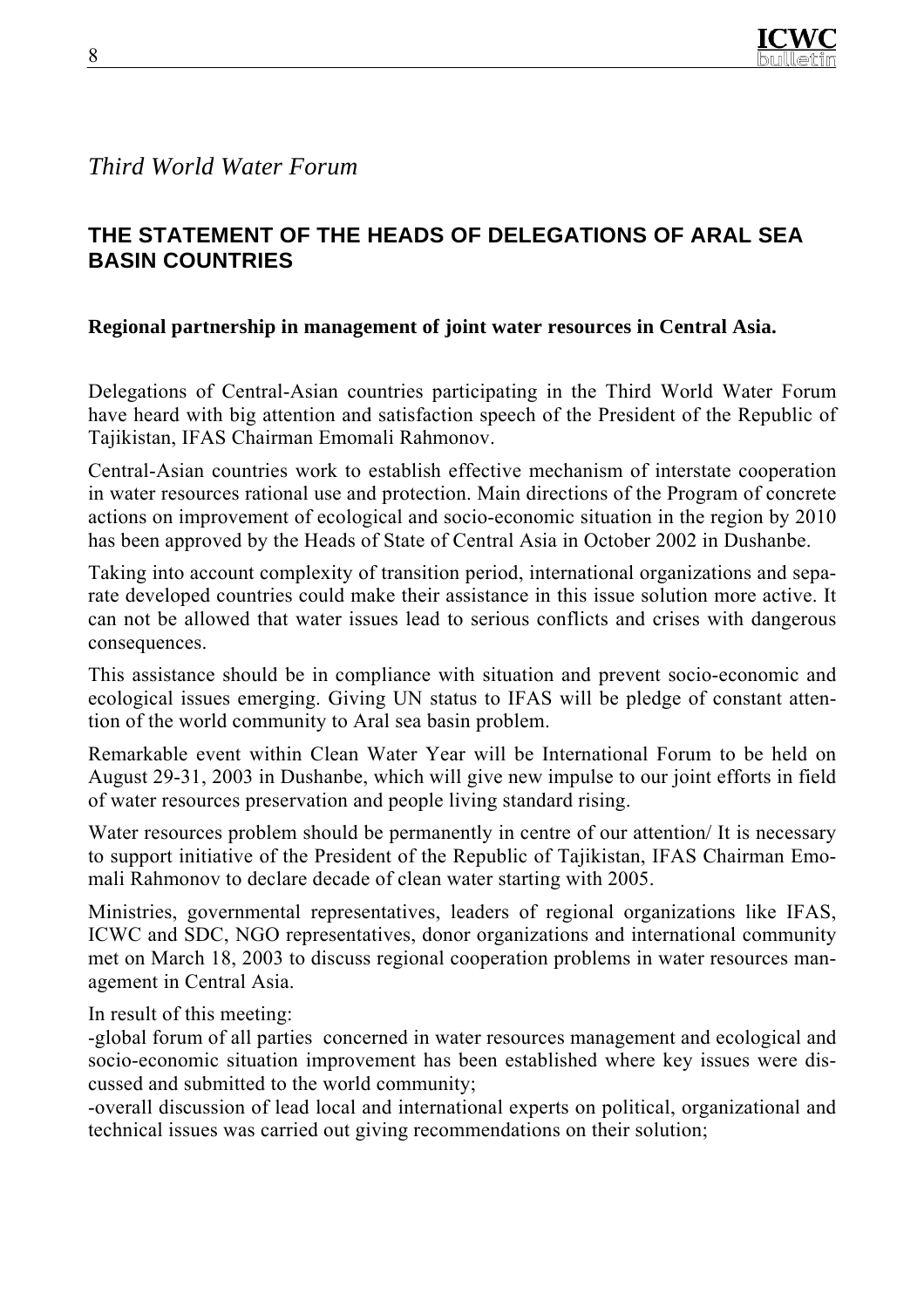-role and importance of international community in complicated issues solution were underlined and proposals on closer cooperation in international assistance to the region were made.

Time of analysis, crying, sympathy, and critiques has passed. It's high time for real actions. It is necessary to create basis for peace, well-being, and improvement of environment, which should be transferred to next generation. We must make principal attempts:

1. Creation of mutual understanding, longing for consensus among all participants of water use, management, and conservation, "hydrosolidarity" instead of "hydroegoism" demand formation of appropriate political climate – both at international and national level, to disseminate principles of integrated water resources management at basin, national, and local levels.

2. Mutual understanding among all parties interested in fact that planning, management, and conservation of water resources can't be grounded on temporary decisions: water penetrates in every point of society and environment, and we must reject everything that brings damage, rifts, and failures. Only properly balanced long-term decisions regarding future may increase activity in our situation!

3. Information network development not only at different levels of water resources management hierarchy, but also in environmental organizations and NGOs with broad communication network will open the window to the world for water users, water managers, and all stakeholders. Primary priority for such activity in region is contribution of donors.

4. Training and education should be concentrated on creation of knowledge and experience of targeted groups of expert-practicians as well as formation of traditional attitude to water as shrine for all CAR peoples beginning from the childhood.

5. International water right should be stricter and obligatory for fulfillment. Some principal provisions could be useful for solving international transboundary issues:

-Ecologically permissible water use level in every basin;

-Criteria of equitable water allocation;

-Diplomatic status of regional water organizations.

6. Donors' contribution in Aral Sea basin program is very important part of support of cooperation between states as well as dissemination of integrated water resources management. Broader involvement of local experience, priority in promotion of ecological projects would be good response for requirements of WWF-3.

We are greeting proceeding assistance of international community in such important areas as preparation and implementation of Aral Sea Basin Program-2, development of interstate agreements and building capacity of regional organizations.

Donors, in particular ADB, World Bank, USAID, CIDA, UN and others, manifested increasing interest to assisting Aral Sea basin states in deciding complex tasks of water resources management, their use and water-related issues to provide long-term political, economical, and social stability in region. Donors reached understanding about that basin countries should mobilize coordinated efforts at high political level to support regional cooperation, having taken real actions and financial responsibilities".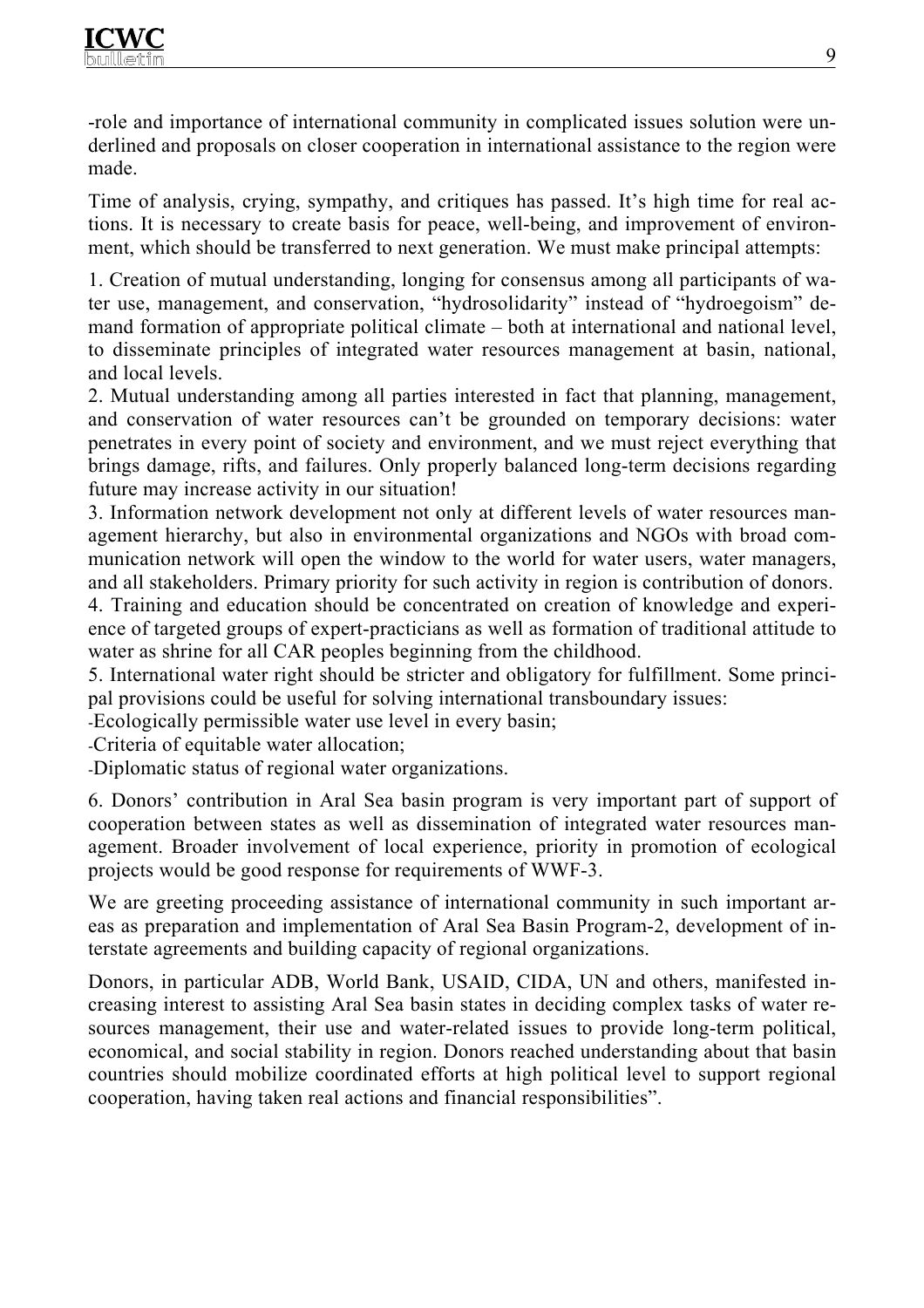

## **STRATEGIC WATER PARTNERSHIP FOR SUSTAINABLE DEVELOPMENT**

Moscow meeting resolution (5-6 March 2003)

WE, representatives of Eastern Europe, Caucasus and Central Asia (EECCA), countries-EC members, Switzerland, European Commission, international organizations and NGO, gather in Moscow, Russian Federation 5-6 March 2003 in International Fresh Water Year in order to discuss status, problems and tasks of «Strategic water partnership for sustainable development», stated on Earth Summit on sustainable development in Johannesburg in September 2002.

We confirm again our aspiration to collaboration in water issues between East and West and strategic partnership as its component aimed at Partnership «East-West» water policy in environment realization, start for which was laid by Earth Summit.

We recognize problems and tasks of EECCA countries in water supply and sanitation, sustainable water resources management including transboundary watercourses and regional seas as well as other directions noted in Declaration of strategic partnership.

We support structure of partnership proposed in the document «EC water initiative, EECCA component» discussed at the meeting in Moscow and role of Denmark as a leading country in this initiative development – EC coordinator as well as role of Russian Federation and other EECCA countries in its promotion.

We understand necessity of effective mechanisms creation for further perfection of Partnership coordination and interaction. We ask Organizing Committee to help provisional Secretariat and working groups established at Moscow meeting and continue its activity until UN EEC Conference of Ministers of Environment in Kiev in May 2003.

We appeal to working group leaders to continue activity directed to further development of strategic partnership until creation of appropriate mechanism.

We note with interest final document of Consultative meeting on environment, water and security in Central Asia «Invitation to partnership» (Almaty, Kazakhstan, January 30-31, 2003) presented at the meeting and reflecting sub-regional approach to strategic partnership.

We call upon all EECCA countries and other concerned partners to join this initiative and take part in further development of strategic partnership participation, for example, in working groups' activity. We greet big interest and active participation of civil society in meeting's final documents preparation and confirm our intention to collaborate with all concerned parties in strategic partnership further development and realization.

We call upon Denmark and Russian Federation to present strategic partnership on behalf of EC and EECCA countries on the Third World Water Forum in Kyoto on March 21, 2003, as well as in the Conference of Ministers of Environment in Kiev.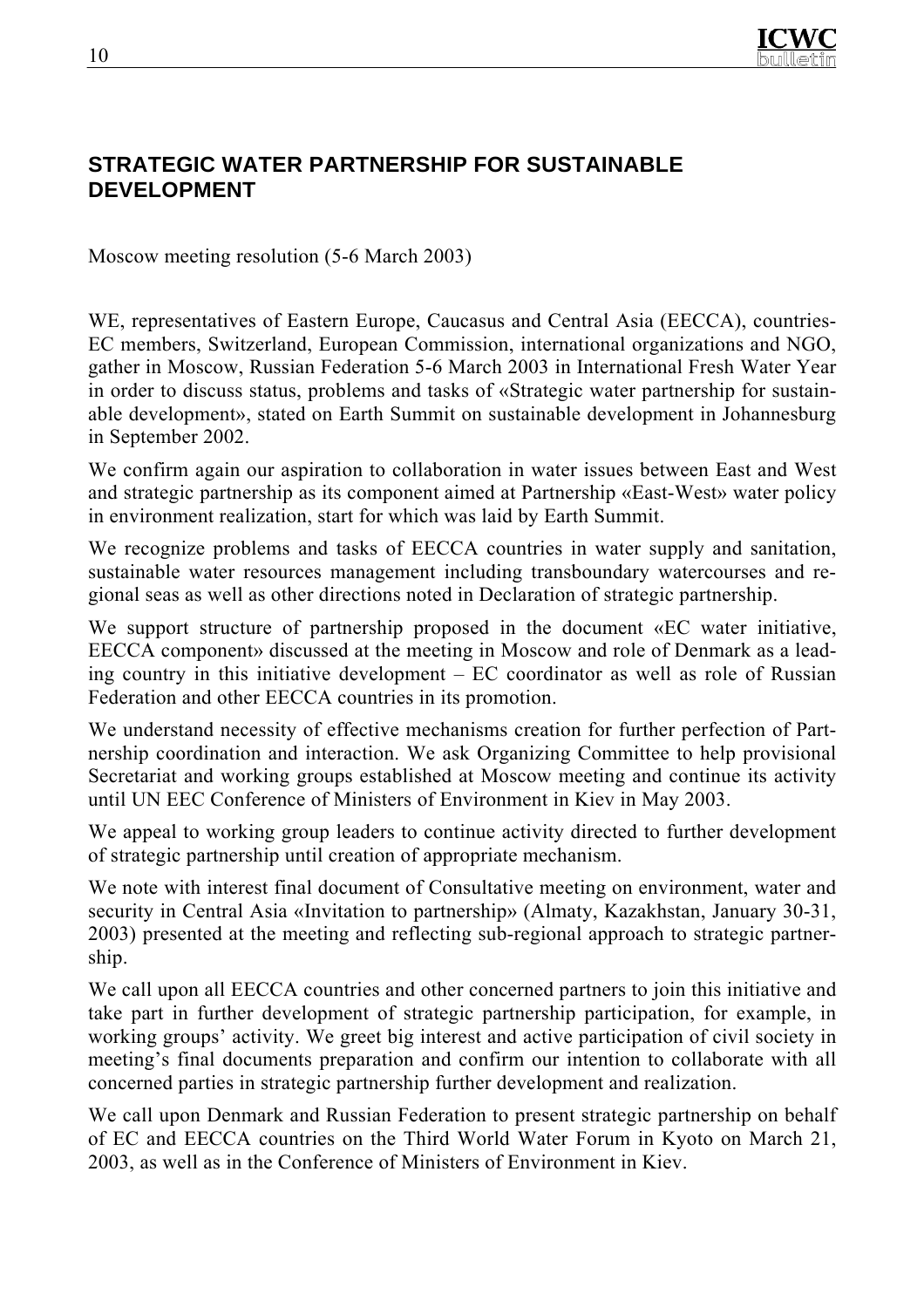

We express our deep gratitude to the Ministry of natural Resources of Russian Federation, Danish Environment Agency (DEPA), DHI Institute and Russian regional ecological center for organization of this meeting.

Is accepted in Moscow on March 6, 2003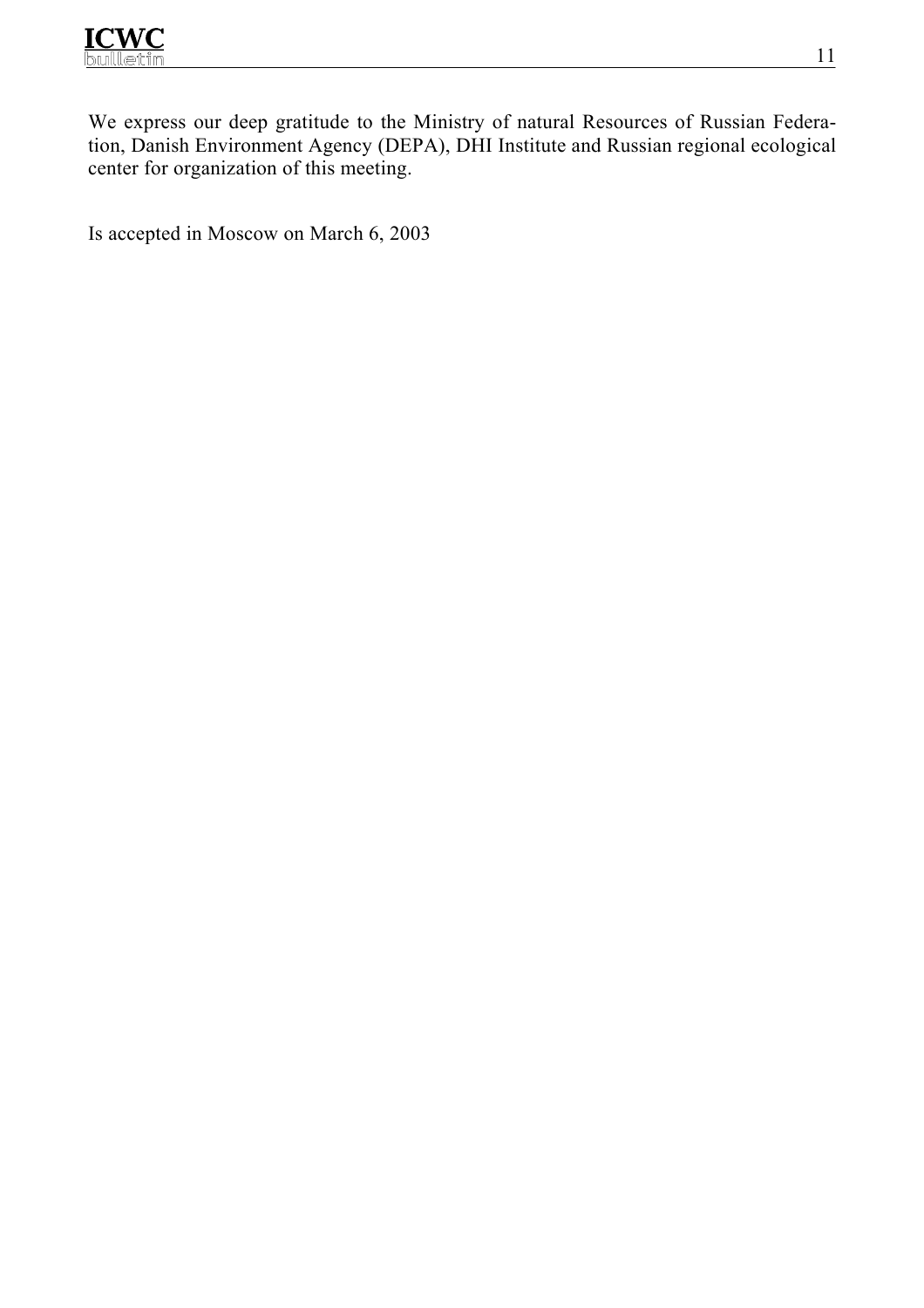

## **GLOBAL WATER PARTNERSHIP TECHNICAL COMMITTEE MEETING**

(Almaty, the Republic of Kazakhstan, November 15-19, 2002)

GWP Technical Committee (GWP TC) forms ideology and works out practical policy of Global Water partnership aimed at development and introduction of the principles of integrated water management and information and experience exchange in global, national and regional scale.

Taking into accounting that Central Asia and Caucasus are going to join Global Water Partnership family, GWP leadership decided to carry on its next meeting in our region. This decision has two objectives: to acquaint with people making core of global partnership and to speed up region involvement in GWP activity.

At the working meeting of regional technical committees chairmen conducted by GWP Deputy Secretary General Per Bertilsson different issues were discussed:

- working interlinks between regions and Secretariat in Stockholm;
- issues of regional partnership activity financing (experience exchange on work with donors);
- preparation to 3-rd World Water Forum in Japan (GWP strategic role on Forum).

At GWP TC meeting under chairmanship of Torkil Jonch-Klausen (GWP Chairman) following issues were considered:

- report on participation in Earth Summit on sustainable development in Johannesburg (September 2002);
- GWP contribution in the report of World Water Development. Report is prepared by WWC and described action program on strengthening global water movement on examples of specific decisions;
- reports of regional TCs about their activity after meeting in Accra, Ghana (June 2002);
- report of special expert group on report preparation «Goals of millennium's development» (Roberto Lenton, UNDP). Expert group proposed format of report. Each state-UN member should submit national report by 2004;
- preparation of brochure on effective water management. Final draft of concept paper was presented prepared by Peter Rodgers and Alan Hall on behalf of GWP TC. Integrated approach to water management and ways of management efficiency increase are presented in this paper.

Dialogue status under GWP auspice:

- Dialogue «Water, food and environment» (coordinated by IWMI, Sri Lanka). Two aspects are of high interest: а) development of food world market and access to it of developing countries; b) growing water deficit – conflict between society and environment;
- dialogue «Water and climate change» was initiated by Bonn Conference of December 2001. Dialogue is coordinated by International Steering Committee on climate change (Jens Fugl, DHI). Goal – deepen understanding of climate change processes and possible consequences; evaluate role of IWRM in mitigating these consequences;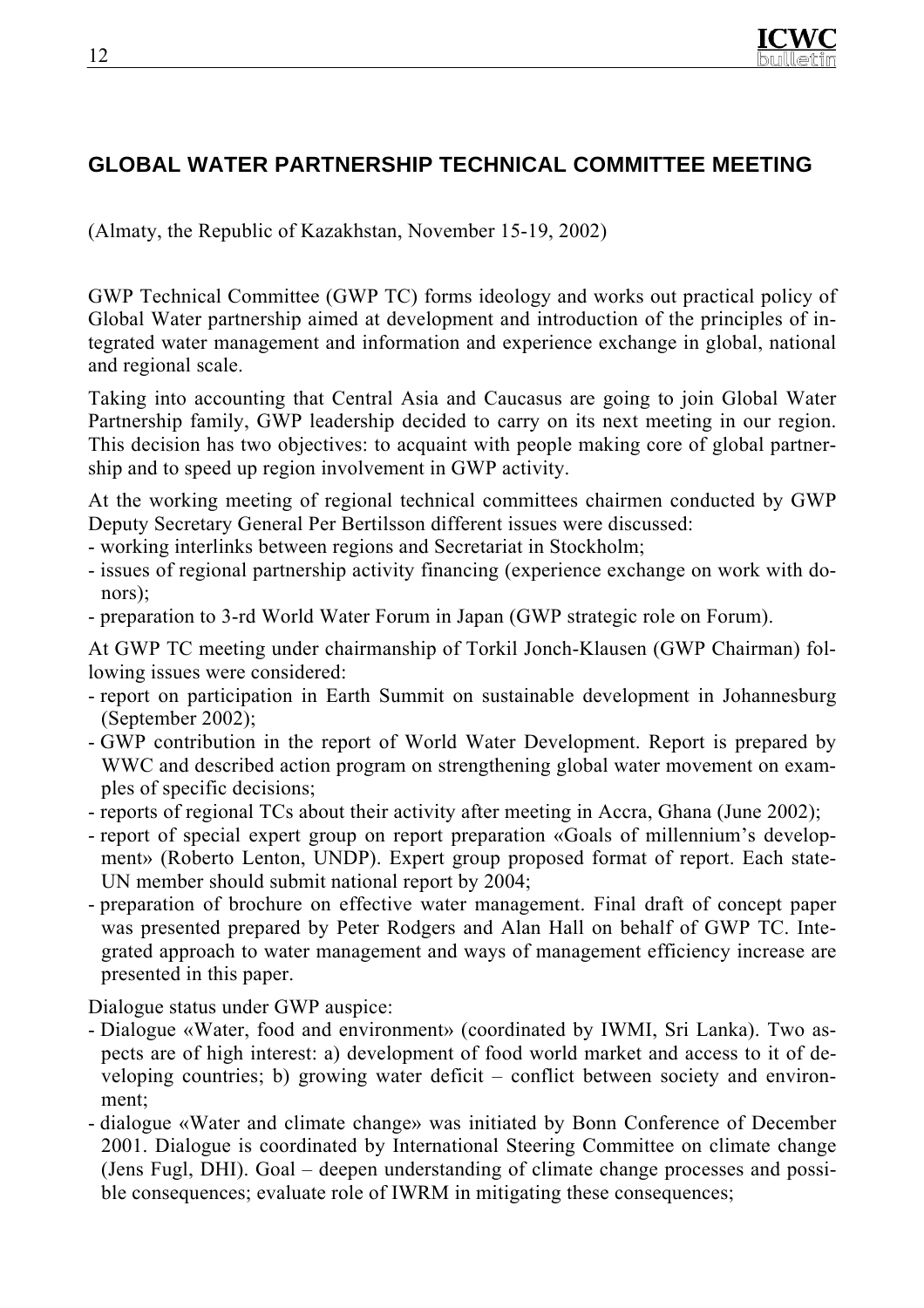

- dialogue «Water infrastructure financing». World faces issue of investments increase in water sector development because this latter losses sustainability;
- international panel leaded by former Executive Director of International Monetary Fund Michel Camdessaud has been established under GWP and WWC initiative. Information has been presented by Ivan Cheret on behalf of panel, in which measures and ways of investments attraction in water sector were described. These proposals are subject of dialogue – how to realize them.

Within ToolBox development – set of tools for IWRM principles realization. ToolBox – specially developed under GWP auspice set of tools and mechanisms helping establish specific «rules of game» realizing IWRM principles in specific conditions. Set consists of three blocks:

Block А. Tools forming environment necessary for IWRM principles realization.

Block B. Tools determining IWRM organizational set up.

Block C. Tools and mechanisms of management.

Toolbox is a package of recommendations on separate tools realization.

At the meeting proposals on tools extension were considered. Package is accompanied by practical examples (Case studies) from different regions with analysis of lessons learned (positive and negative). In this context necessity of further presentation of examples from another regions was considered. In particular, Cast study for our region was suggested. Instruction on Case study preparation can be taken from:  $jan(@dh.dk$  (Jan Hassing), hilarysunman@cs.com (Hilary Sunman), r.hafkenscheid@nwp.nl (Raimond Hafkenscheid).

Publication of GWP TC series: Water and poverty elimination (Albert Right). This paper shows role of water sector in poverty elimination.

Publication of GWP TC series: IWRM and ecosystems (Malin Falkenmark, Pole Roberts). Document considers approaches to ecosystem water requirements accounting within IWRM concept. It is based on concept of adapted water management. In this case hydrographic system is subdivided into hydrodynamic zones (zones of return flow formation), which interact with set of ecosystems and form watershed: malin.falkenmark@siwi.org.

GWP associated programs:

GWMate – special program on sustainable ground water exploration supported by the World Bank;

CAPNET (capacity building network) – information network for IWRM strengthening. This network gathers and summarizes information according to following scheme: from the regions information is gathered about IWRM methodological issues, advanced experience, training; from various institutes and organizations – information on case studies (description of separate problems and examples), training programs; from regional committees – information about IWRM support actions; from associated programs – information about advanced experience; from various external agencies – information about funds and financing. Network exchanges information with some international programs: GIWA (assessment of water resources in international basins), IPTRID (international information network on irrigation and drainage), etc. All this information is of high interest for water sector potential strengthening (www.cap-net.org или по e-mail: info@capnet.org).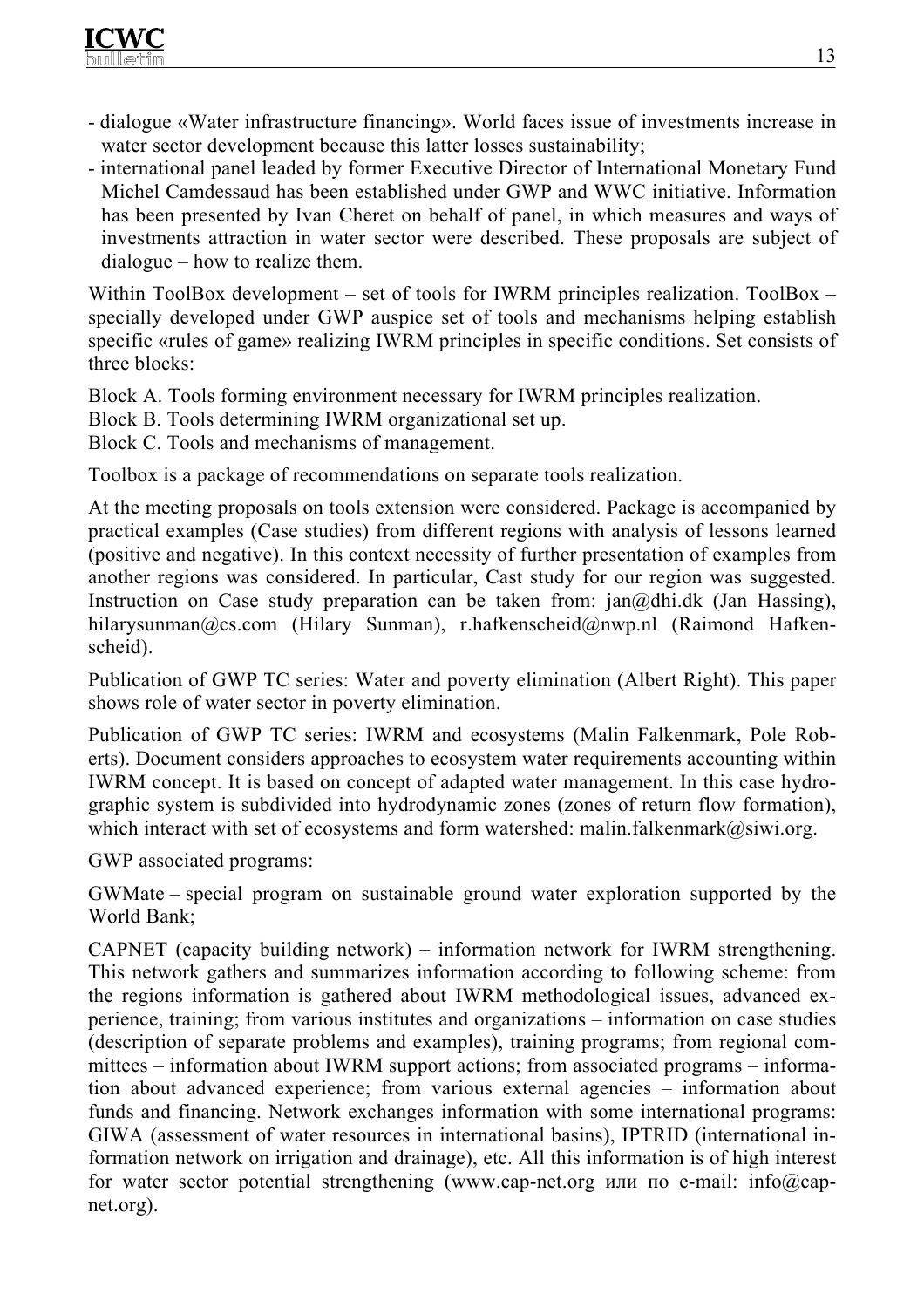At joint meeting of GWP TC and Regional Committee for Central Asia and Caucasus tentative program for the region was presented and IWRM principles were considered.

*Main theme for discussion was: «Water conservation and water productivity increase in IWRM context as a main direction for survival in dry regions».* 

Main outcomes of the meeting

GWP TCCAC members received official congratulations on occasion of our region acceptance to GWP family. Opinion was expressed that our region has big potential and will make significant contribution in global water partnership strengthening and development.

Decision has been made on official name of the region of Central Asia and Caucasus – CACENA. This abbreviation should be used in all official GWP documents.

Ivan Cheret, member of GWP Financial Committee applied with request to prepare proposals on financial investments in water sector at global and regional level to support measures on water conservation and water productivity increase.

It I necessary to ground trend of investment increase in following activities: а) support of water users initiative in water conservation, b) water charging as motivation of state and water users for productive and effective water use, c) investments in water supply systems reconstruction aimed at unproductive water losses reduction, d) investments in new technologies directed to water conservation and productivity increase.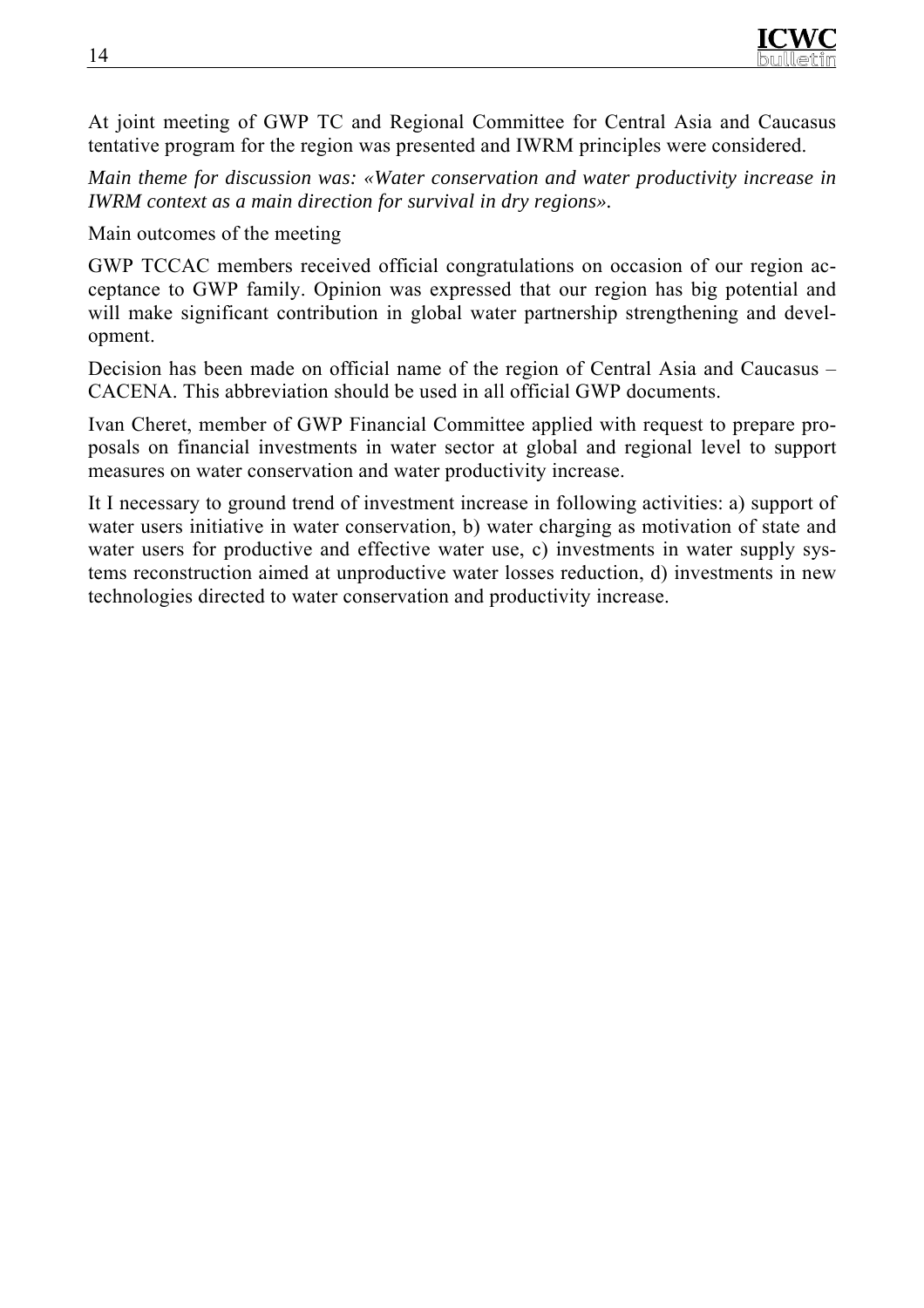## **MEMORANDUM OF UNDERSTANDING BETWEEN SIC ICWC AND UN PEACE UNIVERSITY**

January 14, 2003 Tashkent

Negotiating parties: Peace University represented by Dr. William Garner, senior advisor to rector.

SIC ICWC represented by

Director, Prof. V.A. Dukhovny; Deputy Director, Dr. P.D. Umarov

Interstate Water Coordination Commission (ICWC) has been established according to agreement of February 18, 1992 signed in Almaty between Kazakhstan, Kyrgyzstan, Tajikistan, Turkmenistan and Uzbekistan. Commission is collective parity body of Central-Asian states building its activity on principles of equity, equality and consensus. ICWC is included in International Fund for Aral Sea saving (IFAS) and has status of international organization.

Leaders of water sectors are ICWC members. It allows ICWC to present single structure capable to organize real water collaboration both at regional and national level including interaction with NGO in each country.

SIC ICWC carries on its activity together with network of scientific and design institutes of five countries, which organize scientific and information exchange at national level.

Peace University has been established as contractual organization with own status described in international agreement. This agreement is approved by UN General Assembly by resolution 35/55 dated December 5, 1980. Its program «Peace building in Central Asia - 2003» started in 2001 is being developed by Regional Forum, which deals with regional water resources issues through research and dialogue.

Officials, politicians, water and security experts and scientists from five Central-Asian countries and Afghanistan are invited to participate in the forum.

Forum will be realized though working groups activity jointly with national governments and regional and international organizations including NGO. Specifically it will strive to liquidate gap between technical and political expert evaluation of regional water issues and promote unofficial dialogue like Treck-2 between water sector leaders and politicians forming regional policy.

This process is aimed at activating process of understanding of the World Bank initiative on collective investments in regional water and power resources as well as definition of potential possibilities to give IFAS and ICWC UN status as it was underlined by the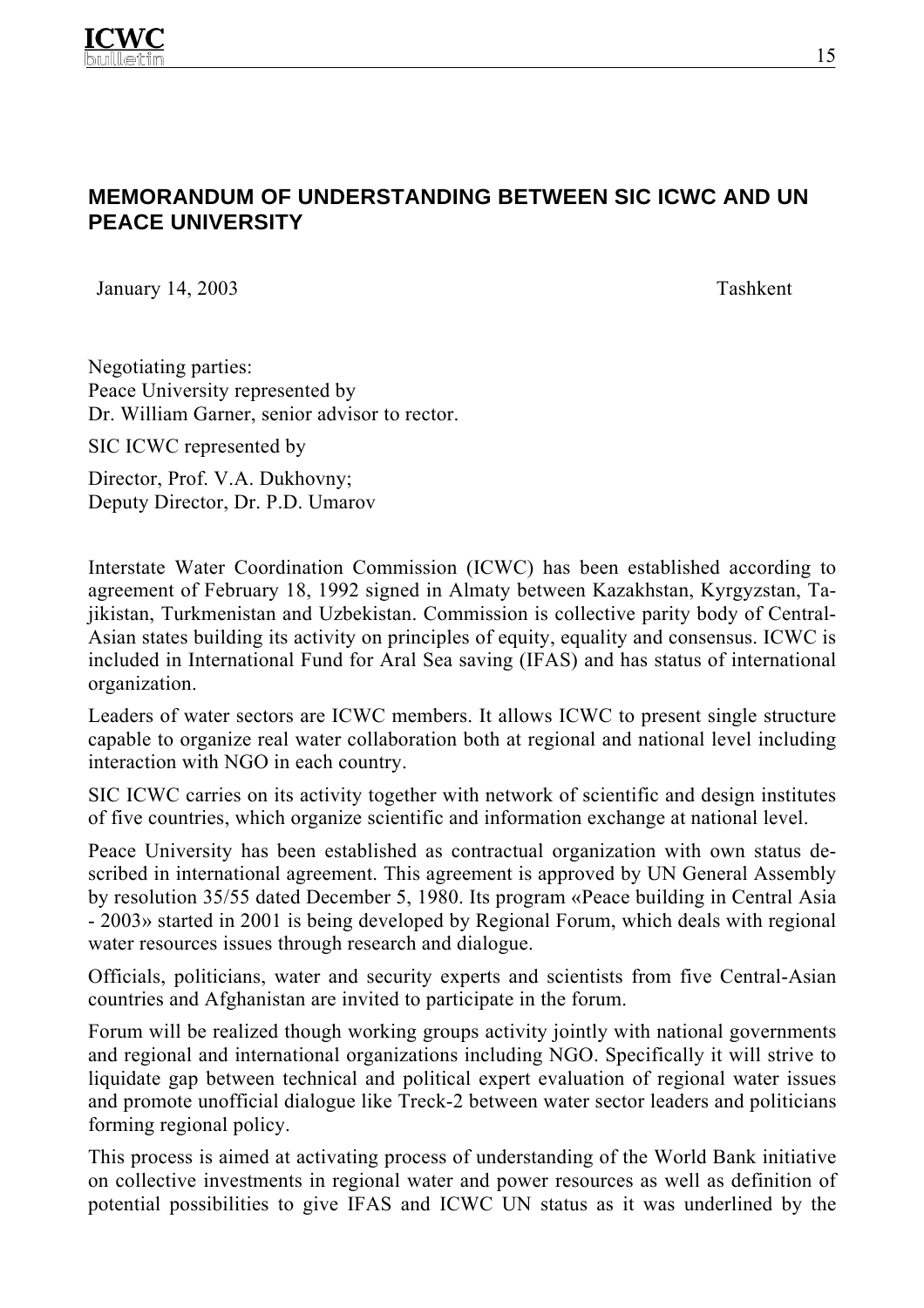

president I.Karimov and supported by the presidents of two countries at Dushanbe meeting held on October 5-6, 2002.

### **Peace University and SIC ICWC**

Noting with satisfaction that they solve similar tasks aimed at strengthening of the regional collaboration;

Driven by willing to make joint contribution in research on theme «regional water resources»;

Giving big importance to professional potential strengthening though training;

Taking into accounting importance of public awareness in water resources management, use and protection;

Considering necessary to introduce multidisciplinary approach to water and environmental issues solution based on mutual participation.

MADE DECISION to sign present Memorandum of Understanding, which reflects their common intention to establish collaboration between two international organizations and allows undertake joint measures on following directions:

#### **SIC ICWC measures:**

- organize and conduct events on regional consultative and expert evaluation, discussions and workshops on base of ICWC Training Center with participation of experts and specialists in water resources management and other organizations including NGO.
- find and select experts and specialists in water resources management and conflict resolution. Conduct appropriate thematic scientific research with consequent training in international water law and negotiations on joint water use with regard for interests of all parties;
- ensure access to regional data and knowledge bases to participate in development of educational materials for courses on peace building within framework of transboundary water use and management.
- involve SIC ICWC and TC specialists in training of trainers in order to disseminate peace building ideas among concerned parties, introduce multidisciplinary participatory approach to water and ecological issues solution.

#### **Peace University measures:**

- commissioning preparation of research reports in regional water resources management in Central Asia and associated power issues;
- promote training of Central-Asian experts on regional water negotiations conducting;
- assist to working group activity in educational documents preparation, international workshop conducting on theme «Regional water resources» and «Peace building»;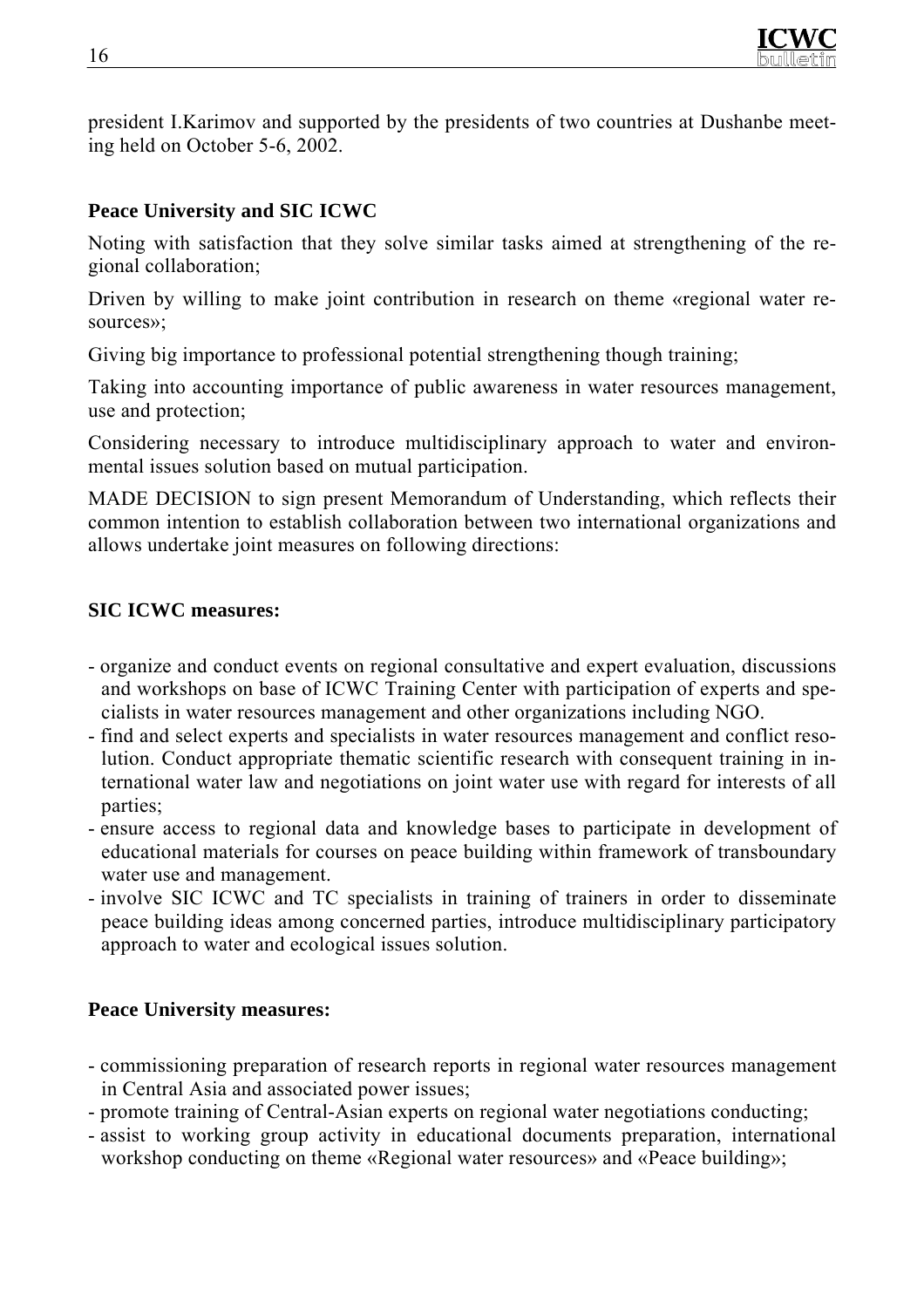

- facilitate further mutual understanding of potential possibilities coming out from Central-Asian proposals on «establishing ICWC special status and its transformation in UN structure» (I. Karimov, 05.12.02, Dushanbe);
- assist to collaboration with representatives of both the Uzbek Government and SIC ICWC in conducting final plenary meeting of the Regional Forum, which is planned to carried out in Uzbekistan together with quarterly ICWC meeting in Tashkent in the end of autumn 2003.

For Peace University William B. Garner, Senior Advisor

For SIC ICWC Victor A. Dukhovny, Director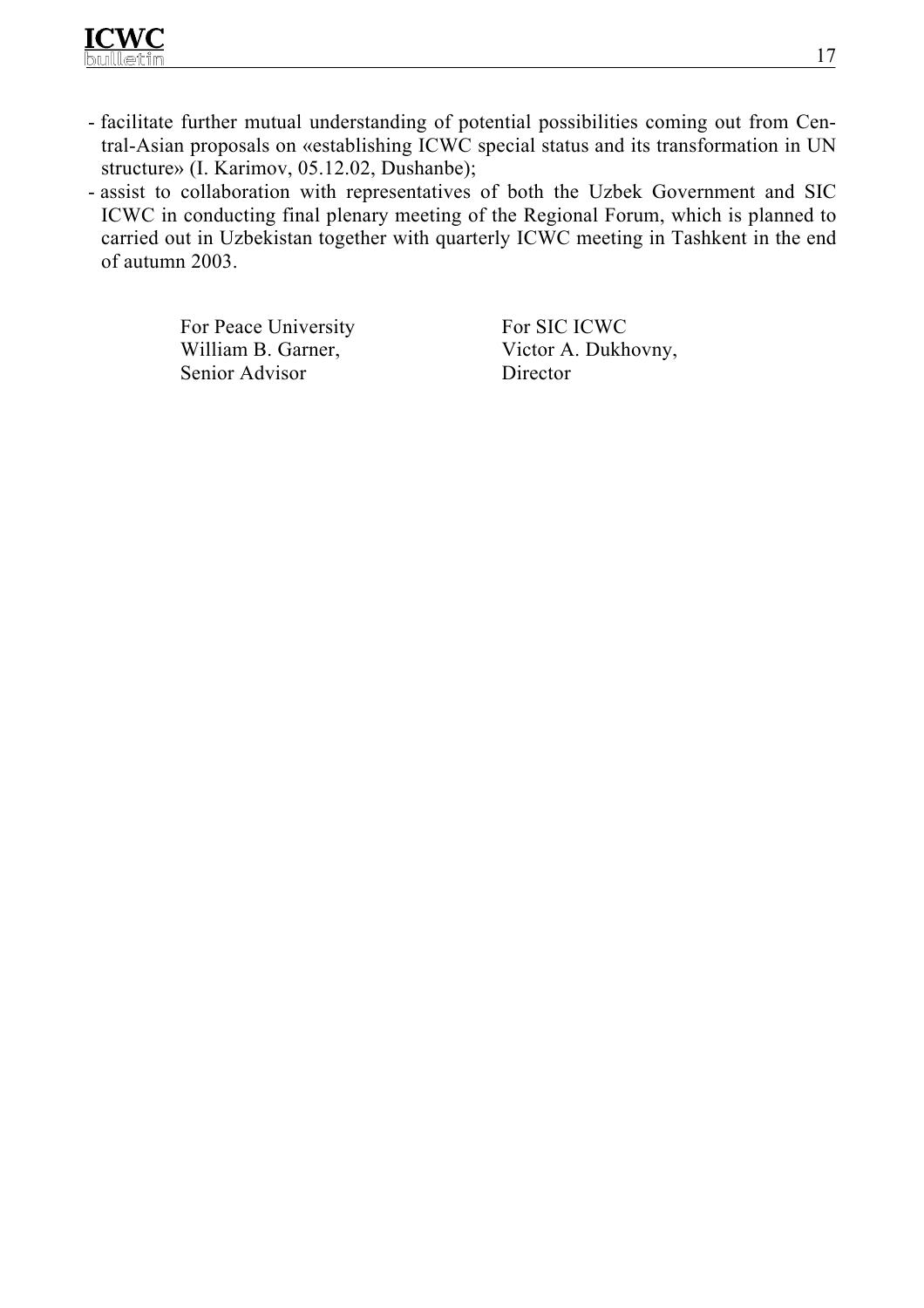

### **MEMORANDUM OF UNDERSTANDING ON CURRENT AND FUTURE JOINT ACTIVITY OF BRACE CENTER AND SIC ICWC**

8 - 10 January 2003Tashkent

Participants from the Brace Center Director Prof. Chandra Madramootoo from SIC ICWC Director Prof. Victor Dukhovny Deputy Director Dr. Pulat Umarov Scientific researchers Mr. M. Horst Dr. G. Stulina

Director of the Brace Centre of the McGill University Prof. Chandra Madramootoo visited Tashkent on January 7-11, 2003, analyzed work of ICWC Training Center, participated in the workshop for specialists of "IWRM project in Fergana Valley", delivered a presentation, and discussed future training activity, especially, the project "ICWC - McGill - Adaptation to climate change", financed by CIDA, and other activities.

As a result of this, the Parties have agreed on the following items:

Overview of TC activities: The following courses are to be delivered from January to June 2003.

- January 9 10 Information system of IWRM Ferghana project (IWMI and SDC)
- January 20 23 Advanced irrigated agriculture (USAID)
- February Advanced irrigated agriculture (USAID)
- Accounting workshop (MRC)
- NGO workshop (February 10 15)
- Procurement workshop (last week of February early March; McGill and the World Bank)

Workshop in TC branches (IWMI):

- March Advanced irrigated agriculture (USAID)
- Conflict resolution workshop (McGill) early March
- April Drainage problems in arid zones and new approaches to development of drainage networks in Central Asia (EU, FAO, CIDA)
- May Strategy of regional irrigated development with consideration of climate changes and potential for water use reduction (OSCE)

Conducting research in the field of water resources and irrigated agriculture management (INTAS)

- June - Wetlands management in the Amudarya and Syrdarya deltas (NATO, INTAS).

We also reviewed the 23 courses, which have been delivered so far, the topics presented and the number and types of participants (see the attached Table of courses).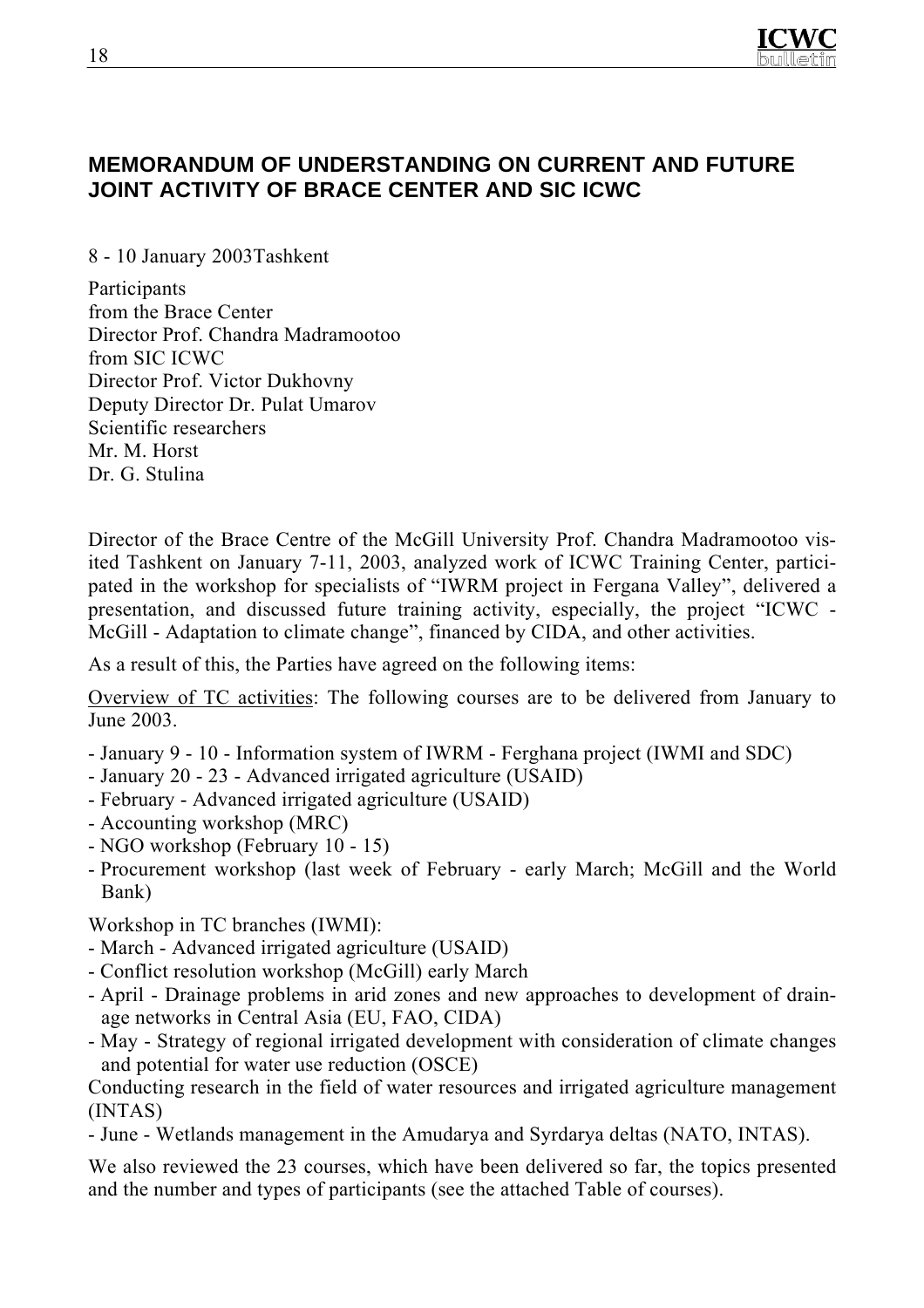#### Action Plan for 2003.

The two Parties have agreed on the following:

i) to intensify their training activities at TC in workshops on conflict resolution, accounting, procurement, drainage problems in Central Asia (CA) and ecological aspects of water resources.

ii) to implement the project on climate change, drought and water scarcity with pilot demonstration and experimental sites in Uzbekistan and Kazakhstan and possibly in Tajikistan (after the decision of the Swiss Fund Jury).

iii) to set up a TC branch in Urgench with funding from CIDA.

iv) to establish a three-lateral agreement between Dundee University, Brace center and SIC ICWC to publish a book on water law.

v) to work together on the feasibility study of using radar to estimate snow depth in the CA mountainous regions.

vi) to collaborate with IPTRID on assessing the drainage needs for Central Asia and present papers from the April 2003 workshop at ICID drainage workshop in September 2003 and the ASAE drainage symposium in March 2004.

vii) to develop a framework for the Brace Centrer - SIC ICWC non-profit joint venture in the form of a training center to execute projects in training, capacity building, institutional strengthening, technology transfer and implementing research and innovation.

viii) to support the mission of McGill specialists to the region in February 8 - 20, 2003.

ix) to expand collaboration between the McGill Brace Centre and SIC ICWC by having McGill staff and students participating in joint training activities and by being stationed in Central Asia for extended periods (6 - 8 months per year).

#### Courses on ecology issues

SIC ICWC prepared contents and description of the course titled "Objectives of Environment protection in the Central Asian region", related to water ecology. Its agenda has been agreed with the State Committee of Environment Protection of Uzbekistan and Commission of Sustainable development of Central Asia. The Brace Centre shall analyze this program and involve in it the UNEP GEMS program from Canada (Dr. Richards Robarts). Possible time for courses is September - November 2003, and April - May 2004. Expected number of courses is 3…4. On agreeing the program, the Parties shall define the final schedule, lectures and materials, which shall be prepared in February.

#### Project management and procurement courses

The Brace Centre (BC) introduced to SIC ICWC the draft of contents and timetable of procurement courses for trainers, which shall be provided by a Canadian lecturer. SIC ICWC introduced to BC its view on the program, CV of the local high level procurement specialist Dr. Fazlitdin Rahimov, who works as a regional procurement specialist in the WB office, and the business plan with marketing study as applied to the similar program.

The Parties have decided:

- to conduct the training course with duration of one week in the period between 21 February and 3 March;
- both lecturers shall meet 5 days before inception of courses, prepare a joint common program, agenda and distribute presentations between themselves. Preliminary distribution might be done as follows: - "General concept of procurement system", "Public pro-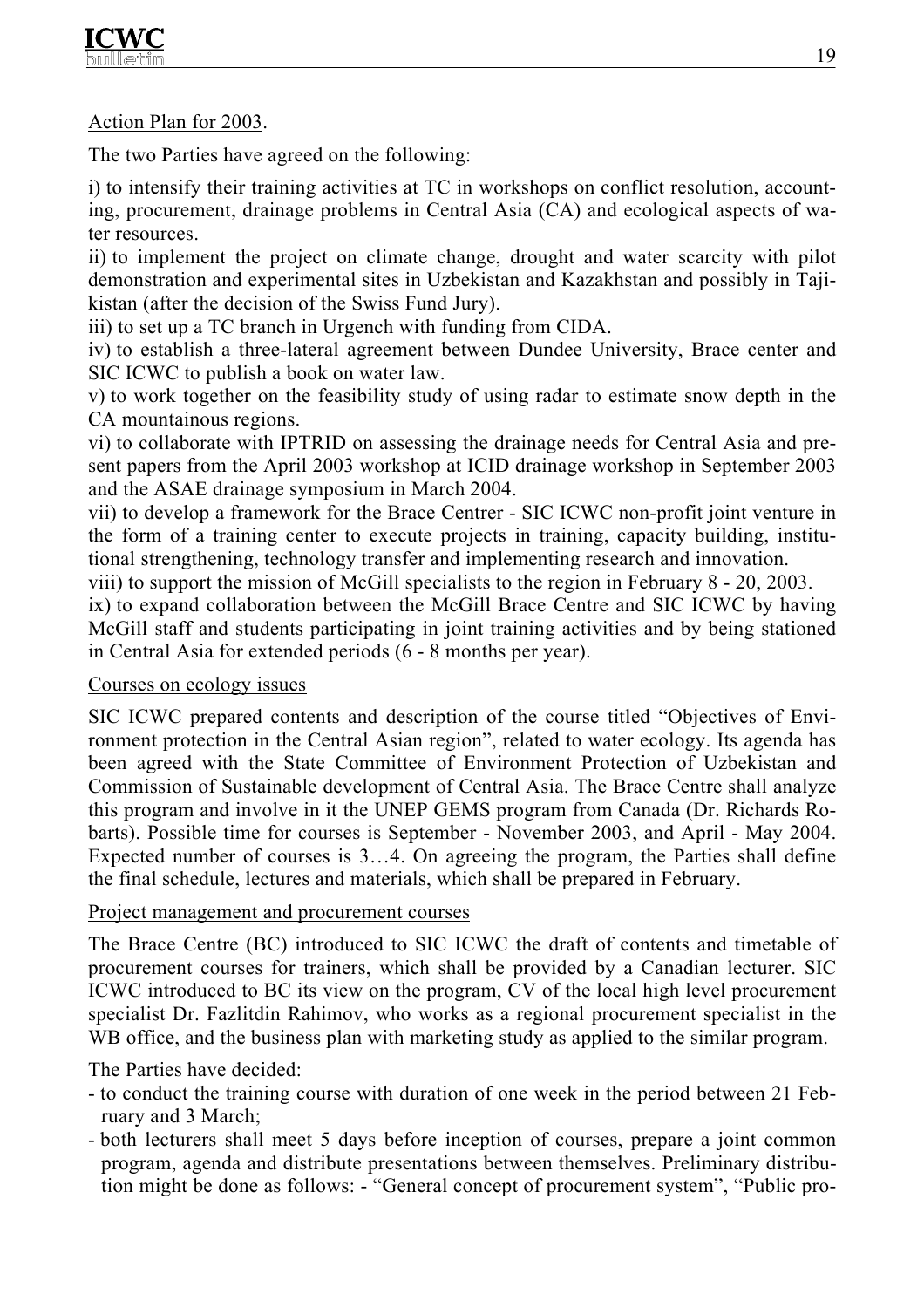

curement" – to a Canadian Consultant, "Familiarization with the World Bank and ADB procurement rules" - to Dr. F. Rakhimov;

- both lecturers shall prepare training materials and guidance for disseminating them between would-be trainers; SIC ICWC shall carry out copying them and preparation for handing over to participants;
- payment of Dr. F. Rakhimov shall be agreed between him and the Brace Centre taking into account the time needed for preparation, conducting the training, providing and making presentation of papers during the workshop;
- The Training Center shall develop the budget for transferring these courses to the commercial basis in order to return advance from McGill University; Mr. Baker shall check and approve permitted costs, which are to be returned after two-three years of activity.

#### Training in conflict resolution:

Mr. Baker shall revise this training program with the trainer, Professor Richard Paisley, taking into consideration the following:

- there is to be no overlap between this course and the one previously given by Patricia Wouters of Dundee University, since the participants for both courses are to be the same;
- detailed daily schedule is to be prepared indicating the topics and a lecturer for each hour, time for discussion etc.
- more emphasis is to be placed on conflict resolution rather then various international water laws.
- no need to make copies of all international agreements available, since this was done by the Dundee course.
- consideration is to be given to exercises in conflict resolution, how to handle conflict in times of water scarcity given all different water uses (irrigation, hydropower, ecology), with application of computer modeling, etc.
- given other training activities and the McGill mission in February, the course shall be delivered in early March 2003.

#### Training in accounting:

This can take place us soon as possible. Mr. Baker shall contact Lorna Smith at MRC to finalize, and advise Mr. V. Dukhovny and Mr. Ch. Madramootoo as soon as possible.

#### Financial issues in training activities

Detail financial analysis was done by SIC ICWC with the following results for the period of 1 June 2000 - 31 December 2002:

- cost estimation of all activity approved in the first draft of financing SIC ICWC by CIDA for 5 years was equal to 539 891 USD from total cost of 1 487 209 USD, the new budget for SIC ICWC is approved as 397 728 USD from total budget of 1 499 944 USD. For the present time real expenses of CIDA for SIC ICWC are 183 435 or 46 % of the revised sum, but some items of the budget remained unexpended and some of them were overdrawn. Taking this into consideration, Dr. Umarov and Mr. Baker together shall prepare the proposal as to replacement of various items of the budget for their balancing. At the same time, contribution in kind by SIC ICWC is equal to 178 218 USD and financial contribution made by different donors (USAID, NATO, SDC, UNDP, IWMI) constitutes 80 829 USD (see the attached Tables). The financial budget shall be modified by CIDA, taking into account new expenses of the Training Center branch in Urgench.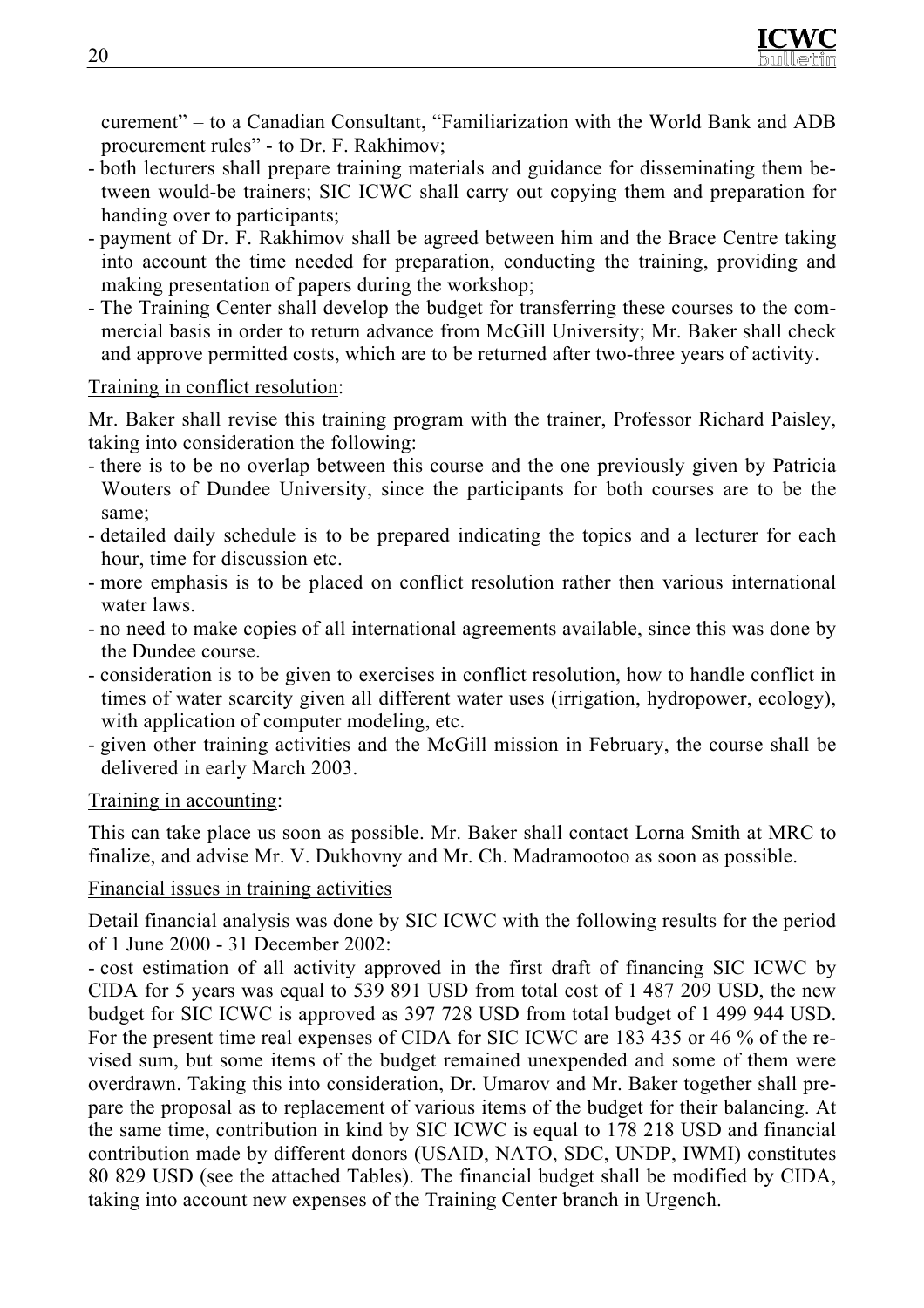

Prof. Chandra Madramootoo has received the budget defined for TC branch in Urgench from Prof. Victor Dukhovny. He shall present it to CIDA HQ next week and ask for its approval and including in the contract between CIDA and McGill.

Patricia Wouters of Dundee University has presented information on the book entitled "International Water Law: The Aral Sea Basin" to be published by Kluwer. Prof. Chandra Madramootoo has agreed to provide 1000 USD for editing the book, if an acceptable three-lateral agreement can be reached between McGill, Dundee and ICWC, indicating McGill as a coeditor of this book.

Addressing water scarcity caused by droughts. Meetings were held with Mr. Horst, Dr. G. Stulina and Dr. Vilma Horinkova of IWMI to discuss the project. We agreed to the following:

#### **Plot selection**

During the next month, project participants from SIC ICWC shall select 4 representative plots in 2 republics (Uzbekistan and Kazakhstan) within Ferghana and South-Kazakhstan provinces. Two control plots are to reflect traditional crop irrigation and cultivation practices. Two other plots designed to demonstrate methods of crop irrigation and cultivation management that permits maintaining agricultural crops productivity under possible drought.

Plot size shall be defined depending on an irrigation scheme accepted in farms (1-5ha).

Mr. Horst and Dr. G. Stulina shall undertake field investigations and determine possible sites by the time of the forthcoming Mission of McGill specialists in February 8 - 20, 2003. We shall decide on a Tadjikistan site after having a decision from the Swiss Fund Jury.

#### **Agricultural crops**

Preferable crops include: vegetables, maize, melons and sunflower. Final crop pattern shall be defined after field visits to selected plots and contacts with farmers.

#### **Management methods**

The following methods of moisture conservation will be applied within demonstration plots:

(a) Mulching. It is planned to use three types of films cover: ordinary polyethylene films (white), dark photo-destroyed films and tunnel film covers (for vegetables).

(b) Deficit irrigation of vegetables, wheat, maize in Uzbekistan

(c) As irrigation technology (depending on plot specific conditions), successive irrigation of dry and wet furrows, surge irrigation and irrigation over fields with unplanned slopes.

Prof. Madramootoo shall meet with the ICARDA representative in Tashkent on Friday January 10 to discuss ICARDA research activities on drought resistant crop varieties to assess what crop varieties can be used in the project. This shall be followed up by McGill plant scientist, Dr. Dan Smith.

For each technology tested we shall have one control plot with farmer's regular practices, so that we can measure improvements in crop yield, assess soil moisture and soil temperature, and evaluate water savings.

#### **Equipment**

Pilot plots will be equipped for collecting climatic parameters, soil moisture and salinity data, and crop growth/development monitoring. SIC ICWC provides the following equip-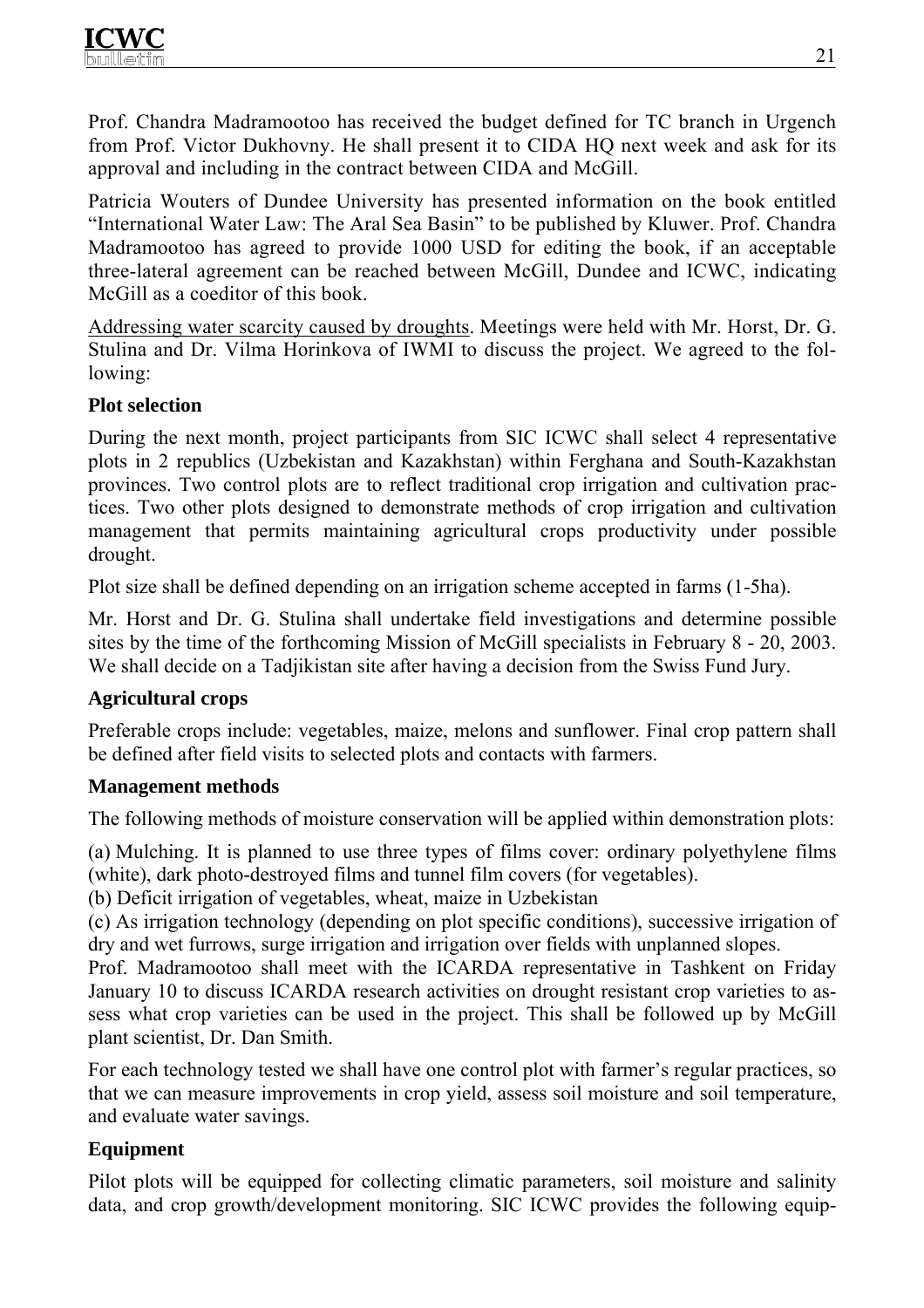

ment: evaporative pans-2, piezometers, water accounting devices. A Computer with a printer-1 and spare parts for another computer shall be purchased at the expenses of the project budget.

CIDA shall deliver an automated weather station –1, conductivity meters-2, a device for taking transpiration measurements -1.

SIC ICWC is to try to purchase plastic films of local production.

Prof. Madramootoo shall check specifications and prices on equipment and provide this information to Prof. V. Dukhovny and Dr. Stulina, prior to making purchases in Canada.

#### **Protocol**

The protocol of measurements shall be discussed by McGill specialists and finalized with ICWC staff during the February Mission.

#### **Staff**

Some research staff and students of McGill University will work with the ICWC staff on the field work, and help with training on use of the equipment etc.

We will have two seasons of field work commencing in March 2003.

Ms. Catherine Senecal of BC will prepare materials for gender analysis and questionnaire and discuss with the ICWC team in February 2003, for implementation.

The McGill Mission to Central Asia will be undertaken from February 8 - 20. The main members of the Mission will be: Prof. Chandra Madramootoo, Prof. Dan Smith, Ms. Catherine Senecal, Mr. Robert Baker and one other technical specialist. The itinerary is as follows:

Arrive Tashkent on February 8. Work at ICWC, Tashkent - February 9, 10, 11. Visit field sites - February 12, 13, 14. Work in Tashkent - February 15, 16. Visit Samarkand, Bukhara and Urgench - February 17, 18, 19. Leave Tashkent - February 20.

ICID Drainage Workshop in September 2003 and ASAE Drainage Symposium in March 2004.

We have agreed to present papers at those two international workshops after seeing presentations and papers prepared for the IPTRID workshop in April 2003.

We have agreed to intensify the mutual partnership and collaboration between ICWC and McGill/BC. This will start with the placement of more McGill staff in the Region on a permanent basis to work with ICWC on TC activities and climate change project.

We will also establish framework to create a joint not - for - profit TC to implement joint activities in training, research, technology transfer and innovation in water resources.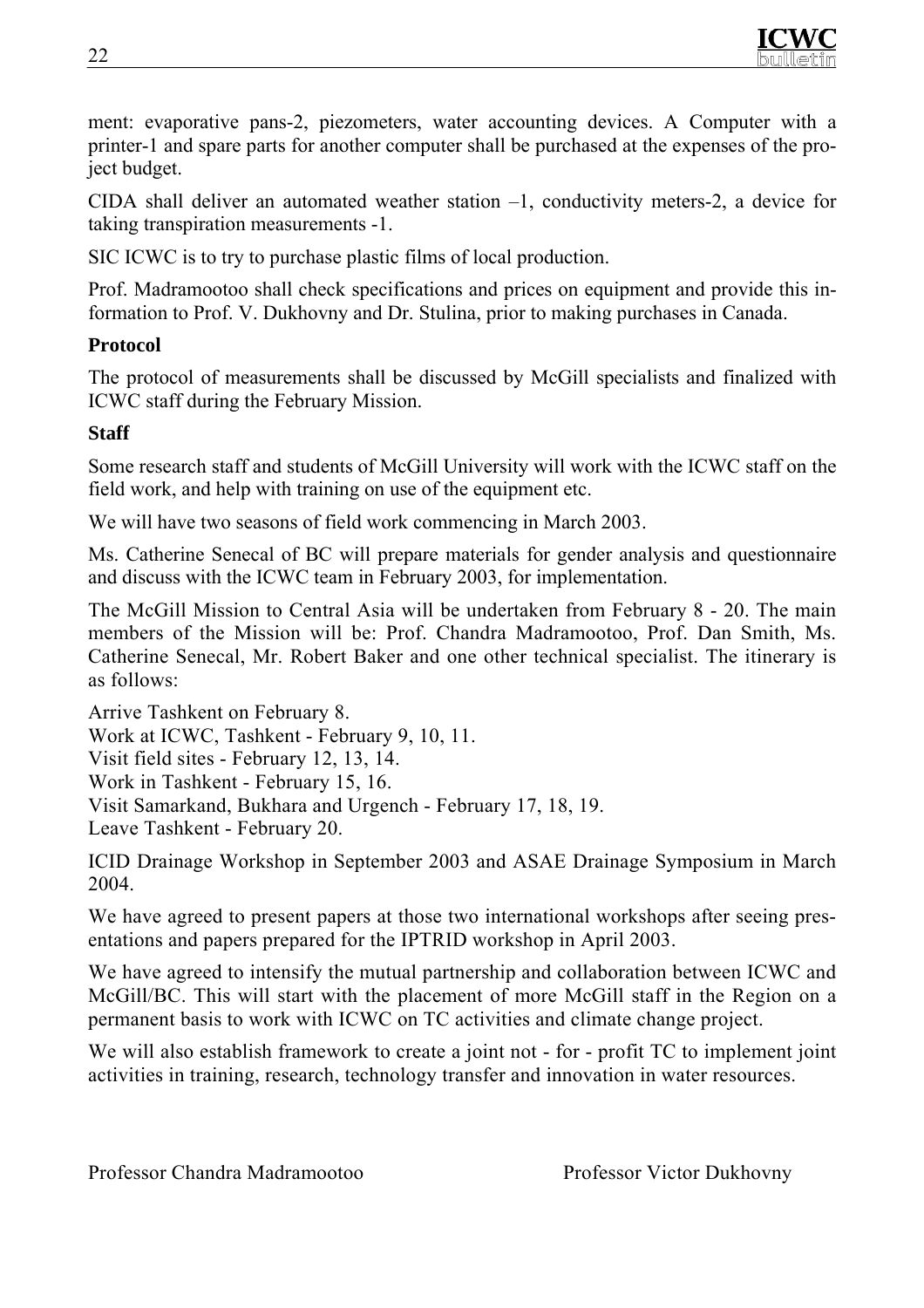## **PROCEEDINGS OF ICWC TRAINING CENTER AND MACGILL UNIVERSITY (CANADA) WORKSHOP "DIALOGUE ON WATER AND CLIMATE ON EXAMPLE OF ARAL SEA BASIN"**

December 4-6, 2002 Tashkent

Specialists of water related organizations, representatives of power, meteorological and planning ministries and agencies from Central-Asian republics took part in the workshop.

Papers demonstrating results of climate changes impact on water resources assessment, possibilities of water requirement reduction and water productivity increase on example of other projects; providing sustainable development of the region based on collaboration in water management, cooperation in food production under climate changes using model of the Aral Sea basin management with and without regard for global climatic changes.

Workshop participants with big satisfaction accepted papers and presentations including assessment of possible climatic changes impact and set of measures necessary to be undertaken in connection with climatic changes.

It was noted, that water conservation possibilities exceed possible changes in water availability caused be climate changes during next 20 years. It was underlined that expected climatic changes could improve agro-climatic conditions if necessary technological principles would be followed and favorable conditions for farmers would be created.

Workshop participants consider it expedient for survival under water growing deficit:

- strengthening collaboration between region's countries in conducting common policy in water and nature conservation.
- creation of appropriate juridical and financial mechanism of effective water use and distribution;
- public opinion development, upbringing and education to fight «hydroegoism»;
- working out and introducing set of measures on integrated water resources management;
- increasing accuracy of long-term forecast of climatic and hydrological indicators.

In the second part of the workshop participants acquainted with prepared papers, presentations and discussed set of models for the Aral Sea basin management.

During the workshop participants were informed about set of models structure, possibilities, purposes and appropriation consisting of hydrological, social-economic, Planning zone and Aral Sea models. Each model capability and model interconnection order were described in detail. Results of models use for optimistic scenario and scenarios based on national visions/strategies of prospective development of each state of the Aral Sea basin. Simultaneously, participants had possibility to exercise model by themselves.

Following information was disseminated among participants: collection of papers and CD with «Dialogue on water and climate on example of the Aral Sea basin» and last version of the Aral Sea basin model with its brief description.

Participants noted that last version of the Aral Sea basin model is accessible for understanding and permits to planning bodies orient decision-makers on recommended deci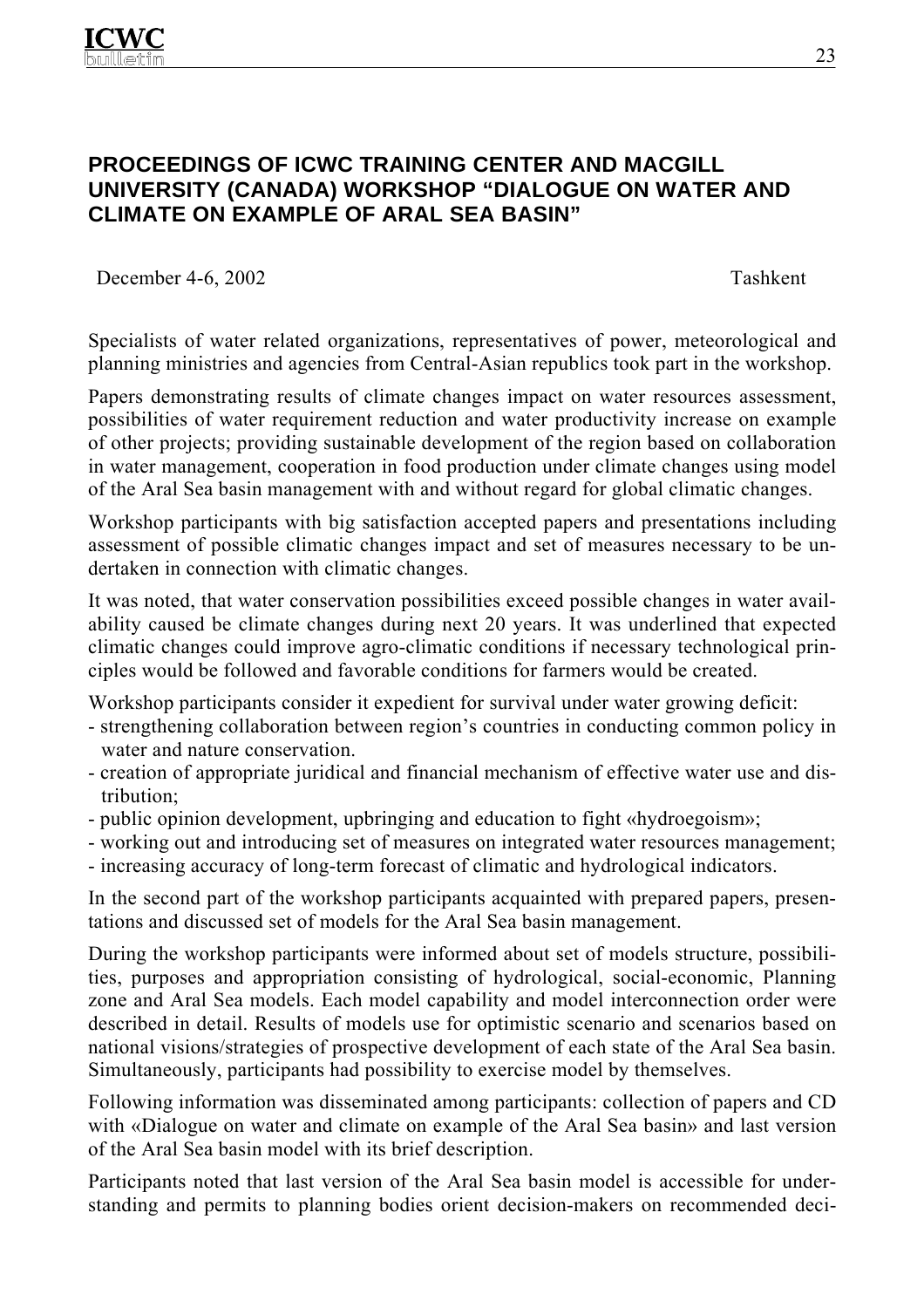sions. It is expedient to send materials to all ministries of agriculture, water resources, economy and environment and translate full manual and model description in Russian.

Set of models last version presentation including hydrological, social-economic, planning zone models with single interface presents higher degree of model having no analogue in the Aral Sea basin. At the same time, necessity of additional models connection with models of ODC «Energy» and power organizations of Kazakhstan and Tajikistan for power and ecological block of model development with respect for biodiversity and bioproductivity.

It is expedient to specify planning zone model for broad utilization as a tool for searching priority capital investments in national production and optimization of crop pattern under drought.

It is recommended to SIC ICWC to place all models on its website.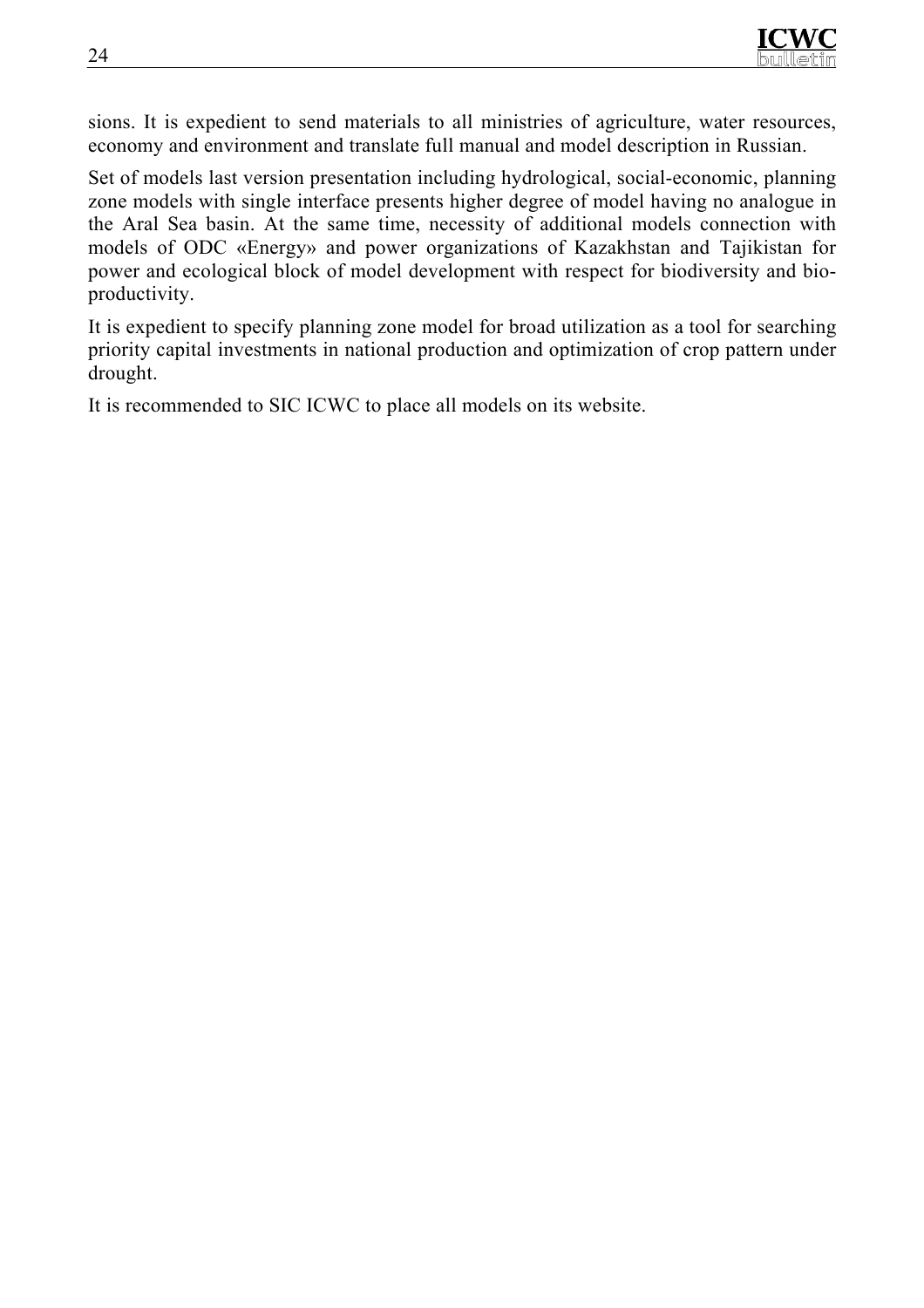## **PROCEEDINGS OF ICWC TRAINING CENTER AND MACGILL UNIVERSITY (CANADA) WORKSHOP "INTEGRATED WATER RESOPURCES MANAGEMENT ON EXAMPLE OF FERGHANA VALLEY"**

December 24-26, 2002 Tashkent

Participants acquainted with papers and presentations and discussed regional and national water issues. They elaborated practical recommendations on water resources rational use and protection, water management perfection at various levels with regard for different methods, forms and directions of water sector reforms in each country. Johan Gely from SDC took part in the workshop.

Participants represented oblast authorities, oblast and basin water departments, leading specialists of water related organizations of Central Asia, «Aralconsult», Institute of Sociology and Law of Uzbek Academy of Science.

First Deputy Minister of Agriculture and Water Resources of Uzbekistan A.A. Jalalov and SIC ICWC Director prof. V.A.Dukhovny were moderators. Course program and papers were preliminary disseminated among participants that facilitated discussions.

Presentations were accompanied by training in modern computer and video technologies and materials of «IWRM-Ferghana» regional project. Participants noted broad scope of issues including rational water use in various economic branches. Participants underlined historical and geographic community of CAR countries united by Amudarya and Syrdarya and necessity of further development of regional collaboration positively assessing regional organizations collaboration.

Participants supported necessity of clear delimitation of management functions, tasks and authorities at all management levels and wide public involvement in management process with redistribution and transfer of some functions. In this connection, positive trend of new democratic organizations establishing like associations of water users. In some countries agricultural reform was conducted without regard for water sector and WUA establishing was forced response to agrarian reform. Water sector reform should be carried on together with agricultural one and be supported by state in economic and social aspect.

Prof.V.Dukhovny in his presentation underlined that developed recommendations efficiency would be much higher if they will be developed with farmers participation.

Participants have heard «IWRM-Ferghana» regional project's coordinators and 1, 2 and 7 components' leaders as well as representatives of other water uses like municipal water supply and fish-breeding. Brief presentations of participants on specific themes were heard and discussed.

Participants also noted that presently regional organizations have no sufficient rights for successful work. Rights of water organizations at the national level should be also foreseen as well as water users rights. For IWRM legal base should be prepared, which ensure IWRM introduction in CAR.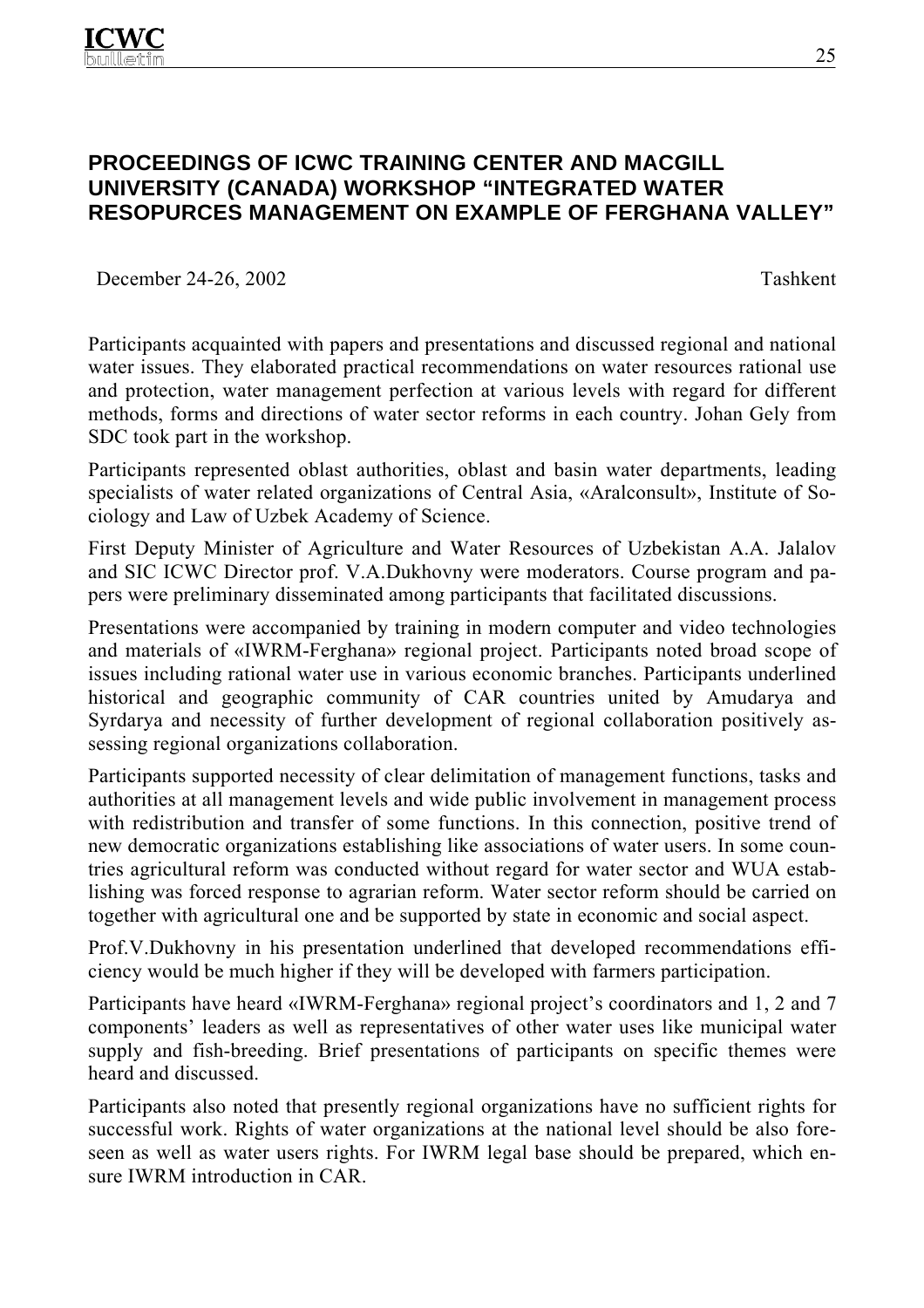

Johan Gely expressed opinion that accumulated experience dissemination to south parts of the region would facilitate water resources use productivity increase and their conservation.

Participants were satisfied with lectures content, technical equipment, accommodation, and express their wish to attend courses on fish production in irrigation systems. They noted necessity of more active work with public, population involvement in water management and mass-media use for propaganda of rational water use, especially in dry years. It was proposed to attract student to «IWRM-Ferghana» regional project.

Participants made following recommendations and proposals:

At regional level:

- strengthening regional collaboration through speeding up agreement signing on information exchange and organizational structure of interstate organizations;
- development and strengthening training activity in water resources management at modern level;
- organization of regional conferences and workshops on IWRM;
- At national level:
- water legislation, investment and taxation policy perfection;
- training activity improvement;
- elaboration of incentives mechanism for water conservation: bonuses, tax privilege and other incentives;
- development of extension service for farmers.

At local and farm level:

- establishing WUA and state support of their activity at least on first stage;
- introduction of water conservation technologies;
- broad use of GIS technologies in crop pattern planning;
- strict observance of agro-reclamation requirements;
- organization of in-farm accounting and irrigation regime observance;

- field certification.

Participants noted necessity of close cooperation with ICWC Training Center and speeding up its branches establishing and functioning.

Participants expressed gratitude to TC personnel, lectors and moderators, SIC ICWC, BVO «Syrdarya» and the Ministry of Agriculture and Water Resources of Uzbekistan for well prepared courses permitting participants to acquaint with best practice in water sector and IWRM principles.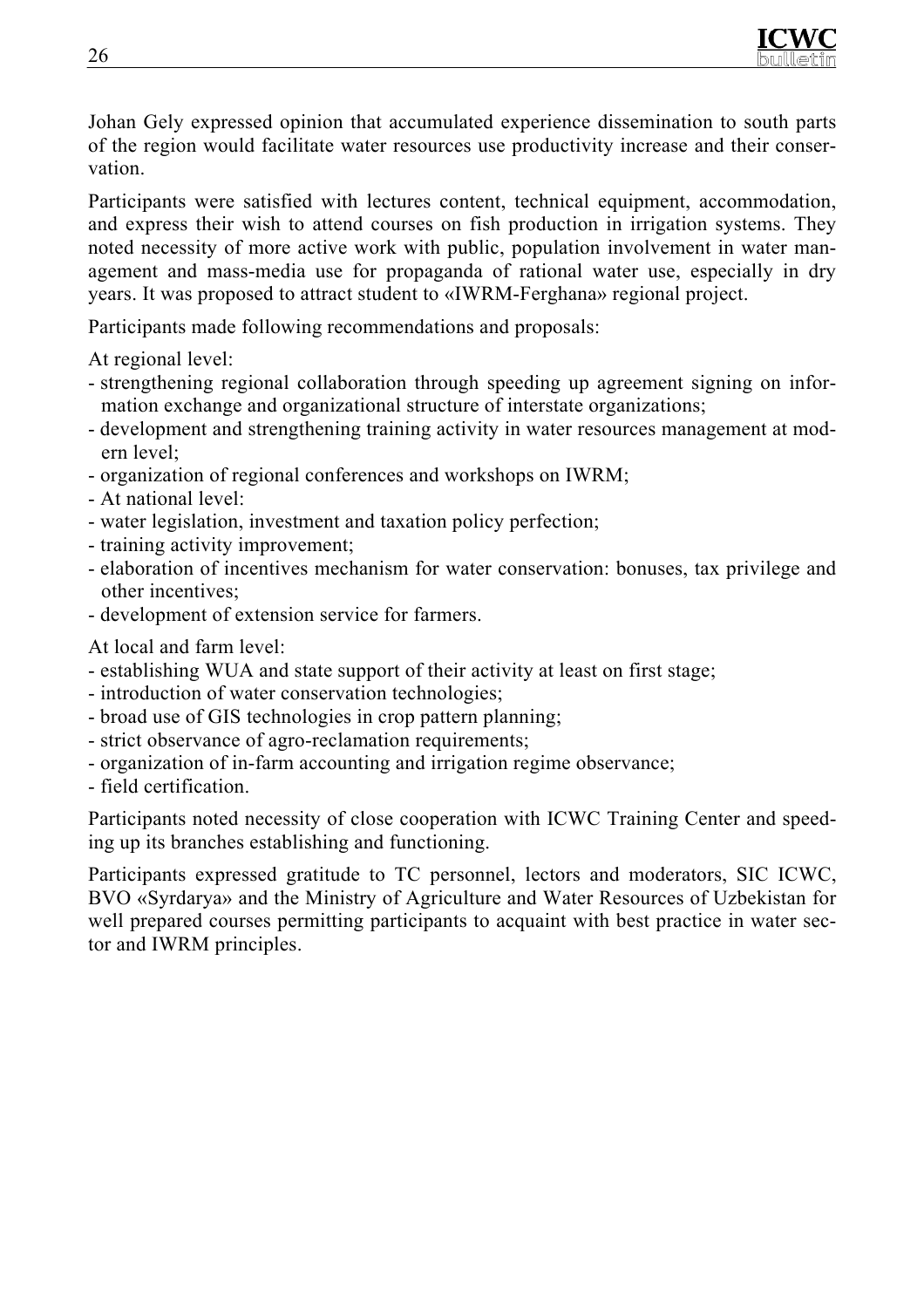## **PROCEEDINGS OF ICWC TRAINING CENTER AND MACGILL UNIVERSITY (CANADA) WORKSHOP AND MOUNTROAL COLLEDGE "IRRIGATED FARMING PERFECTION IN CENTRAL ASIA"**

January 25, 2003 Tashkent

Next workshop on irrigated farming in Central Asia conducting is caused by growing need for scientific and practical knowledge dissemination under transition to market economy in agricultural and water sector. Recent dry years underline necessity of immediate water conservation and IWRM introduction. Workshop program and thematic were approved by ICWC and oriented to conditions creation for advanced experience exchange in irrigated agriculture among specialists and scientists of high and medium level.

Participants represented water organizations, agricultural enterprises, scientific-research institutes, NGO of Central Asia.

Workshop lasted since January 21 till January 25 2003. Program foreseen opinion exchange on the following issues delimited in five modules:

- general issues of irrigated agriculture;
- irrigated agriculture economy;
- irrigation;
- reclamation;
- program complexes for irrigation management.

Papers were handed to all participants for preparation and participation in thematic discussions.

Introduction has been made by First Deputy Minister of Agriculture and Water Resources of Uzbekistan A.A. Jalalov and SIC ICWC Director Prof. V.A.Dukhovny.

Director General of IWMI Tashkent Office Mrs. Vilma Horinkova has made presentation on the workshop.

Participants noted high level of workshop preparation, high professional level and broad scope of lectures and thematic materials. They expressed satisfaction with technical equipment and accommodation and wish to adapt some papers, in particular dedicated to modeling of different situations in irrigated agriculture, to daily needs of water end users.

In participants' opinion, training helps to better understand existing problems and systematize accumulated knowledge. Presented information helps to develop concrete measures on irrigation systems management, WUA establishing, water pricing and management structure improvement. Training made possible to understand better financialeconomic situation in water sector, technical equipment and reclamation conditions as well as irrigation water productivity efficiency assessment and develop necessary decisions.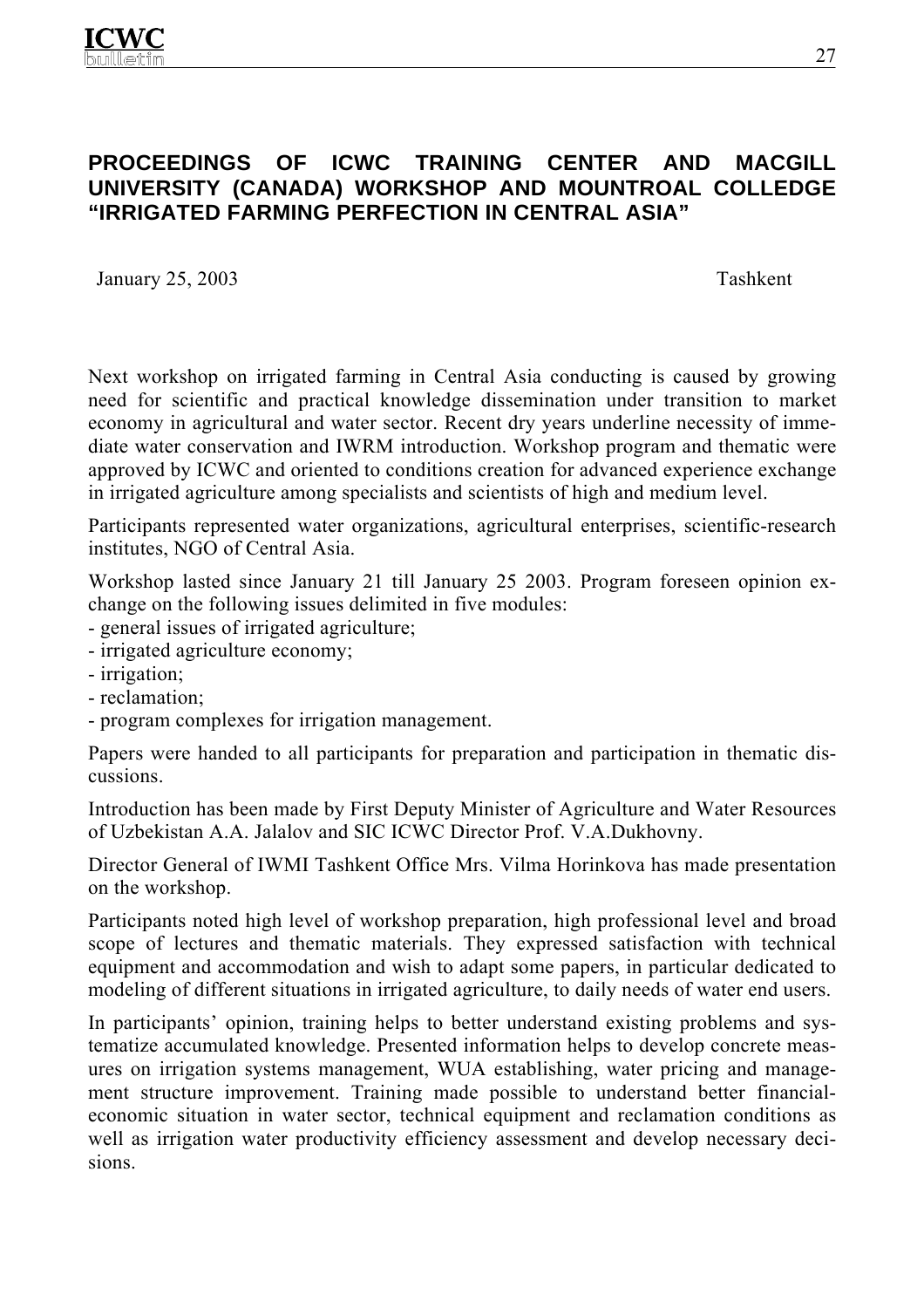

Participants noted necessity of water users awareness about water conservation and advanced water conservation methods introduction. In result of discussion revealed that transition to market economy in irrigated agriculture, which is irregular in different countries, nevertheless, has common for all states issues: agriculture restructuring, water deficit, irrigation and drainage network wearing, water and land quality deterioration due to salinization.

Set of recommendations and proposals was suggested to participants for effective irrigated farming perfection in Central Asia. In particular, attention was drawn to necessity of further development of agricultural crops growing technologies on irrigated lands. Main directions are as follows:

1. Irrigated plots certification based on large scale soil-reclamation survey fixing plot use, its surface state, boundary conditions determining its productivity and potential possibilities;

- 2. Set of measures (agrotechnique and reclamation) providing plot's evenness:
- surface leveling;
- soil water-physical parameters improvement by available agrotechnical and reclamation measures;

3. Peculiarities of irrigation technique and regime ensuring required water-salt regime for specific agricultural crop, leaching regime and moistening evenness;

- necessity and parameters of drainage;
- special measures on field spottiness elimination.

It was underlined that modern possibilities (computers, sensors) and programming whole process of soil fertility and agricultural production make such technological schemes not only topical but also real and necessary for main goal achievement – irrigated field reserves use as a base of high and sustainable fertility of irrigated lands.

Because of unstable financing many demonstration plots are out of operation. Taking into accounting, that advanced experience demonstration leads to significant water conservation, it is necessary to restore these demonstration plots.

Following methods of water resources re-use were proposed:

- use of collector-drainage water with regard for its salinity and feasibility;
- winter ploughing land under snow;

Among measures directed to irrigation water losses reduction were following:

- strict observance of crop irrigation regime in accordance with plot certification;
- introduction of intensive methods of soil water-physical properties rehabilitation (deep loosening, reclamation chemical application) and their fertility rehabilitation through organic fertilizers application, deep ploughing and crop rotation;
- ensuring even moistening though optimization of plot size and leveling;
- selection of crops with regard for ecological, economic and social conditions of the region;
- regular cleaning and maintenance of inter-farm and on-farm collectors;
- state support of drainage network and inter-farm collectors;
- training of young specialists in irrigation and drainage systems operation.

Following organizational measures are suggested:

- ICWC status improvement;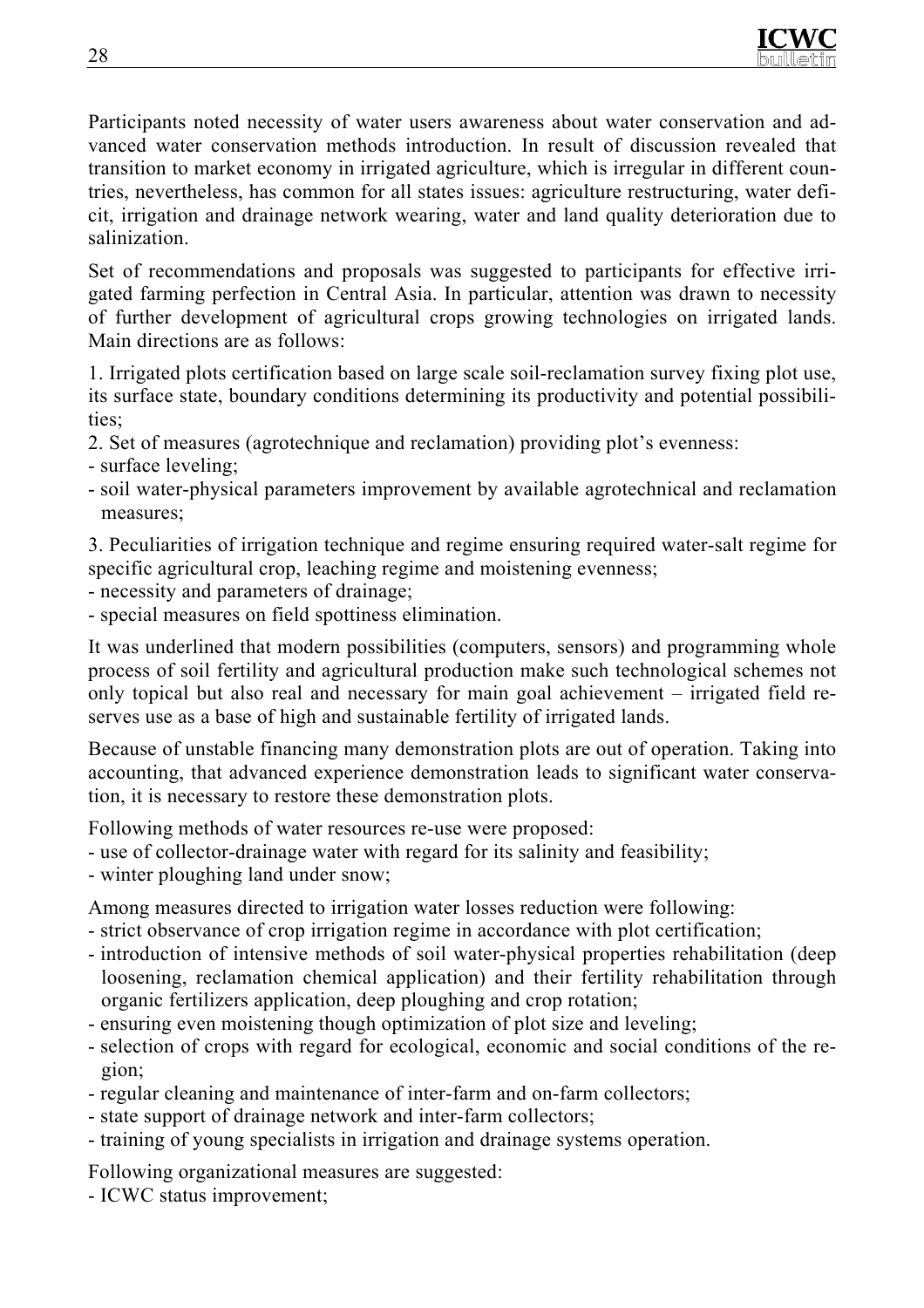

- introduction of basin and hydrographic principles in water management;
- state support and measures on technical structures state improvement;
- support of agricultural producers to provide their competitiveness on the world market.

Following measures are suggested as economic lever:

- at water users level water charge increase for exceeding established consumption level (fee for resource formation);
- at interstate level fine introduction for exceeding established limits of water diversion from sources;
- incentives for water users if diversion is less than established limits bonuses in amount of resource formation cost, tax privileges or other stimulation. This should stimulate intensification of agricultural production and new technologies introduction in agricultural crop production (film application, mulching);
- permission on selling established limits to other water users;
- bonus system for water organizations for water conservation.

Following organizational measures can be undertaken:

- gradual water diversion limits reduction at country and irrigation systems level;
- establishing public control bodies including all levels from basin (public committees) to system, rayvodhoz level;
- establishing WUA at aggregated farms (municipal in cities) level. Special WUA task participation in strict water rotation and limited water use;
- gradual transition to water use planning with regard for water expenses per production unit.

Participants expressed understanding of current geopolitical, economic and social changes in the region and necessity of new approaches to all level direct and joint participation of all water users (from field to basin) in water resources management, broader farmers and WUA involvement. It was noted that interstate participation in water structures maintenance in upper watershed might ensure water distribution among upper and lower reaches' water users.

Simultaneously, participants noted some unsolved issues:

- organization of water transfer from one country to another registration though interstate systems to avoid distortions in water accounting;
- broad GIR and information systems application in water resources management.

Need in links with Training Center and its national branches and Kyzyl-Orda, Kazakhstan and Amudarya lower reaches establishing was repeatedly expressed.

Paper dedicated to computer modeling in irrigated agriculture was positively evaluated by participants. In this connection, necessity for modern information technologies introduction and training in their application in water management was underlined.

In participants' opinion, this will be facilitated by inclusion of computer skills training. Some participants ask for assistance in all water related structures technical equipment.

Participants express their gratitude to CIDA, McGill University, Training Center staff, all lectors and moderators, SIC ICWC and BVO "Syrdarya" and noted necessity to follow up with this course.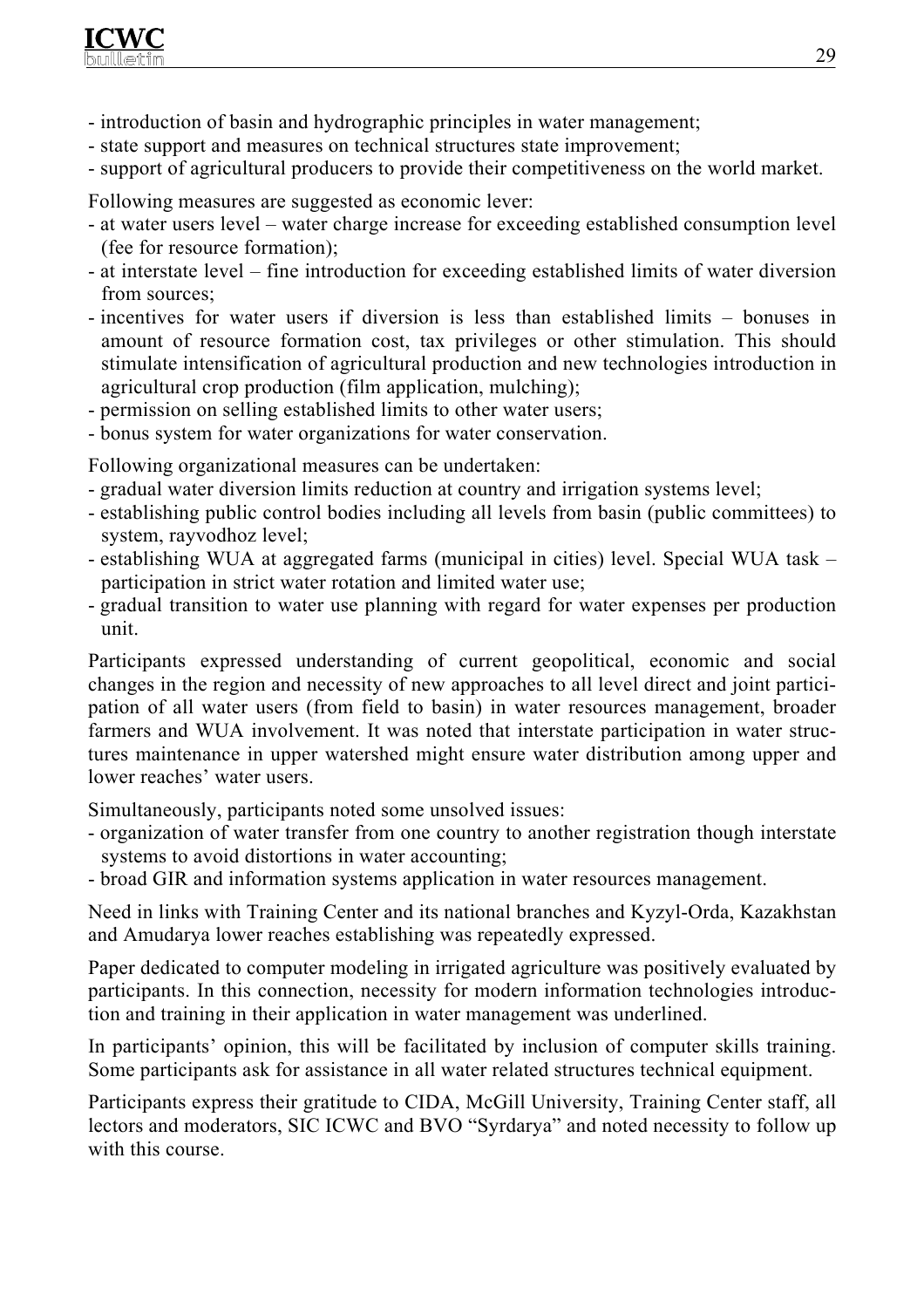

## **PROCEEDINGS OF ICWC, MCGILL UNIVERSITY AND OSCE OFFICE IN TASHKENT WORKSHOP "INTERGATED WATER RESOURCES MANAGEMENT IN CENTRAL ASIA"**

February 11-15, 2003 Tashkent

Participants have acquainted with papers, presentations of moderators and actively discussed regional and national water related issues. They worked out practical recommendations on water resources rational use and protection, water management perfection at various levels of hierarchy with regard for different forms, methods and directions of water sector structuring in each country.

Participants represent oblast administrations, oblast agriculture and water departments, regional and international NGOs.

In opening ceremony took part: Head of OSCE Office in Tashkent Ahmet Erozan, First Secretary of CIDA in Central Asia, Ambassador of Canada in Kazakhstan Linda Klutie. In working session took part: Director of IWMI Office Vilma Horinkova and Director of Ecotech Resource Joop de Schutter.

As moderators were involved: Director SIC ICWC Prof. V.Dukhovny, Training Center Director P.Umarov. Course program and lectures were preliminary disseminated among participants that facilitated discussion organization. Presentations were accompanied by modern means of education based on computer technique and technology: video on different aspects of water management in Central Asia and following projects implementation: «IWRM-Ferghana», ASB-mm, Sudochie, NATO «Science for peace», etc.

Participants supported necessity of clear delimitation of management functions, tasks and authorities at all management levels and wide public involvement in management process with redistribution and transfer of some functions. In this connection, positive trend of new democratic organizations establishing like associations of water users. In some countries agricultural reform was conducted without regard for water sector and WUA establishing was forced response to agrarian reform. Water sector reform should be carried on together with agricultural one and be supported by state in economic and social aspect.

Prof. V.Dukhovny in his presentation underlined that developed recommendations efficiency would be much higher if they will be developed with farmers participation.

Participants noted that current levers of NGO involvement stimulation are insufficient. They also noted that regional organizations have no rights enough for successful activity. It is necessary to establish rights of national organizations and water users.

For integrated water resources management ensuring it is necessary to prepare legal base.

It was noted that each man can right to live in favorable environment and use water resources and must protect nature for present and future generations.

Participants were satisfied with information content, technical equipment and organization.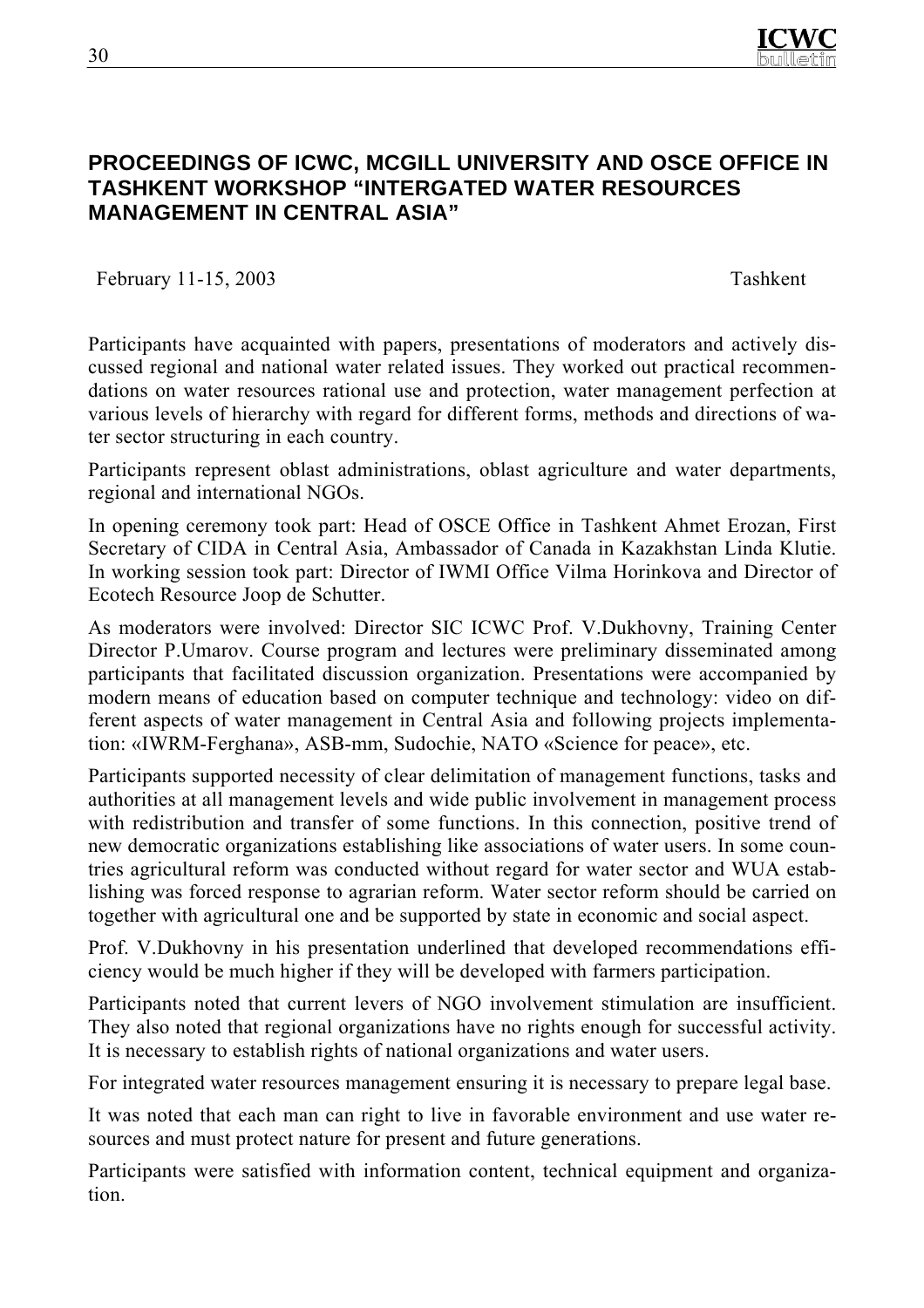

Participants noted necessity of more active work with public, population involvement in water management, active use of mass-media especially in dry years for water rational use propaganda.

Participants noted that for human potential development farmers social mobilization should be made WUA establishing.

Participants suggested following recommendations and proposals for water sector sustainability increase:

- 4. At regional level:
- to establish public council of basin regulation;
- ensure sanitary releases in rivers;
- development and strengthening human potential in water management;
- organization of regional conferences, workshops on IWRM concept with NGO involvement;
- preparation and dissemination of materials on IWRM concept for public awareness with NGO assistance.
	- 5. At national level:
- perfection of water legislation, investment and taxation policy facilitating IWRM introduction;
- development of clear ground of water users interest in water conservation;
- perfection of WUA legal base;
- technical equipment of WUA;
- development of legislation with regard for local provisions;
- training improvement;
- work out mechanism of water users stimulation by bonuses for water conservation in amount of state expenses for resources formation, tax privilege and other incentives;
- development consultative services for farmers on fields certification;
	- 6. At local and farm level:
- WUA establishing and state support to their functioning at least at initial stage;
- dissemination of water conservation technologies;
- wide application of information technologies and programs in planning and control over crop water consumption;
- strict observance of agro-reclamation requirements;
- organization of in-farm water accounting and irrigation regime observance;
- field certification;
- stimulation of public council development including water users of different levels;
- ensuring stable water supply to avoid uneven soil moistening and irrational water use;
- revealing traditional methods of irrigation and water conservation in pilot rayons and their introduction in the region with assistance of regional organizations;
- creation of ecologically sustainable and economically profitable wetlands using winter releases.

Participants noted necessity of close cooperation with Training Center and acceleration of TC branches establishing.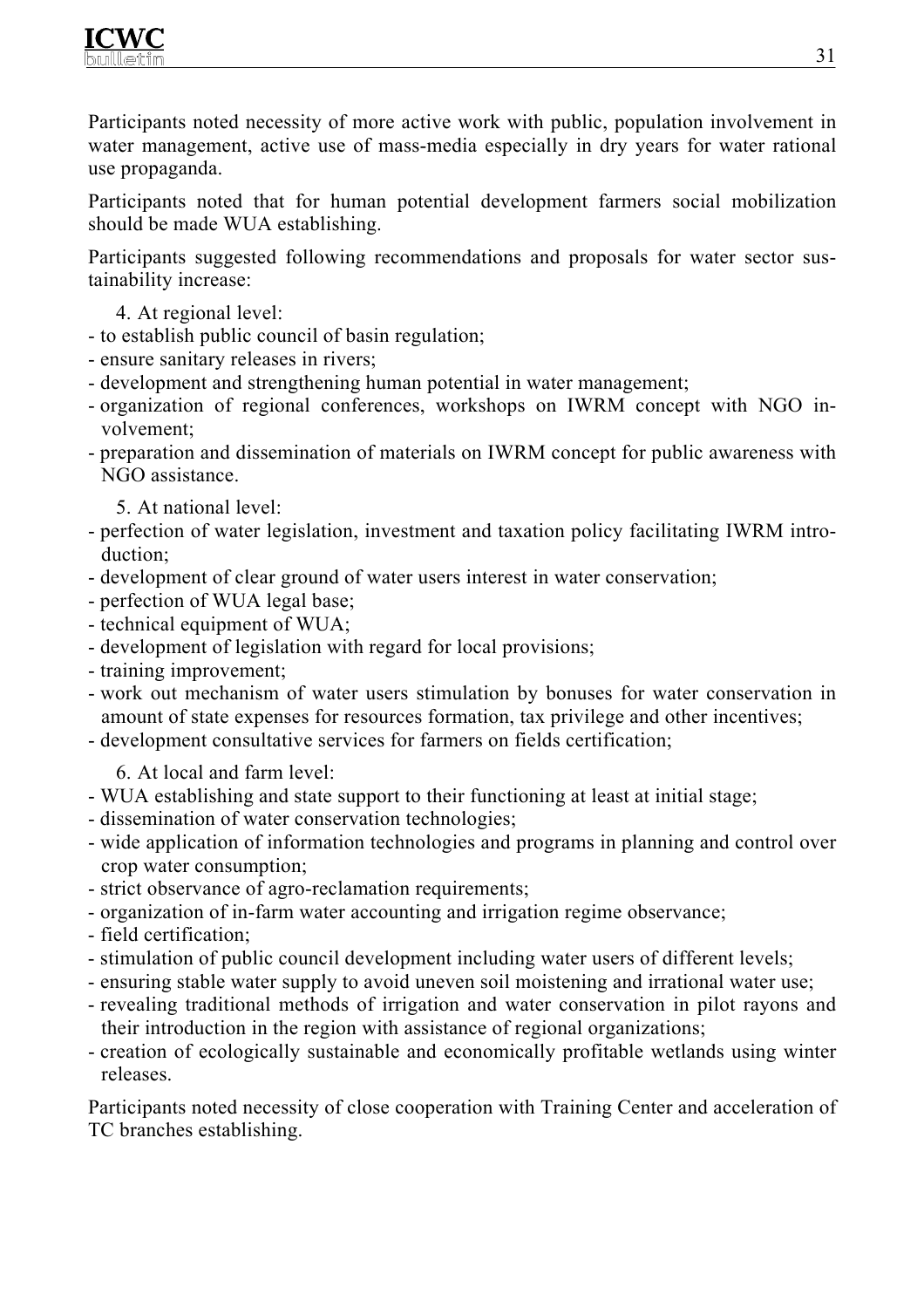

Participants express their gratitude to CIDA, McGill University, Training Center staff, all lectors and moderators, SIC ICWC, OSCE Office in Tashkent and BVO "Syrdarya" and noted necessity to follow up with this course.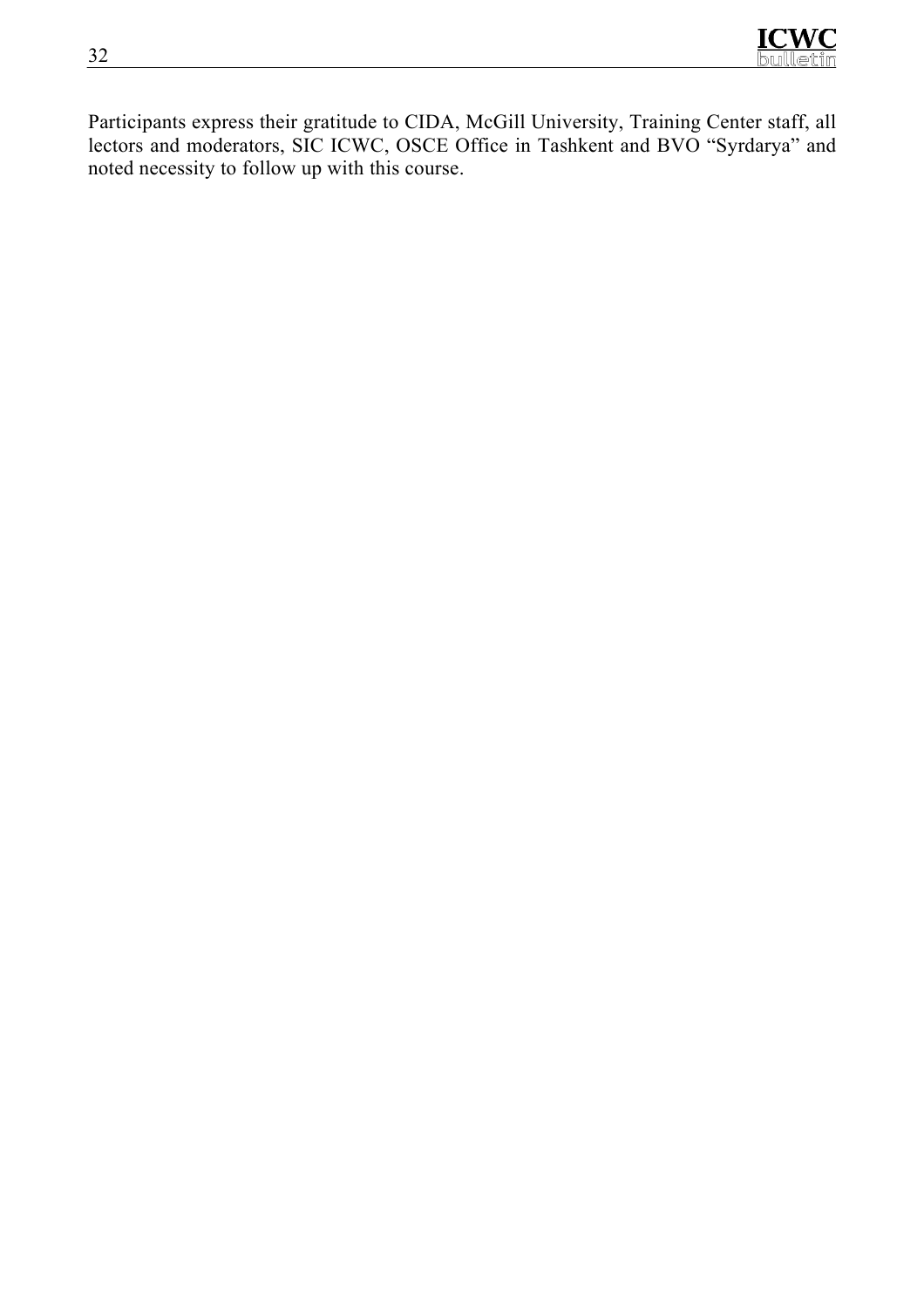## **PROCEEDINGS OF SIC ICWC, BRITISH COLUMBIA UNIVERSITY (CANADA) WORKSHOP "INTERNATIONAL AND NATIONAL WATER RIGHT – ABILITY TO REACH CONSENSUS AND MAKE DECISION"**

March 7, 2003 Tashkent

Participants acquainted with prepared papers and actively discussed international, regional and national legal aspects with regard for theory and practice of negotiation and mediation. In result, participants developed practical recommendations on perfection of collaboration in water resources management. At that, necessity of strict accounting of national interests and regional trends with respect for international right were underlined.

Participation of all concerned parties in topical decisions development and making in transboundary water resources management in the Aral Sea basin was considered as very important. Participants represented regional organizations (EC IFAS, SIC ICWC, BVO «Amudarya» and «Syrdarya»), state water bodies as well as ministries of foreign affairs.

As moderators Head of BVO «Syrdarya» М.Kh.Khamidov, Program Director prof.Richard Pasley and Endrew Thompson (British Columbia University). Text of papers was circulated in advance that facilitated discussion. Presentation was accompanied by modern technical means utilization like computer technique and technologies.

In workshop opening participated: Director SIC ICWC Prof. V.Dukhovny, Honorable Consul of Canada in Uzbekistan A.Ye.Antonov, First Deputy Ministr of Agriculture and Water Resources of Uzbekistan A.A.Jalalov, Minister of Agriculture, Water Resources and Processing Industry of Kyrgyzstan Zh.B.Bekbolotov, Head of BVO «Syrdarya» М.Kh. Khamidov.

Participants noted broad thematic scope of the workshop directed to understanding of approach used in the world and national practice, principles and methods of water resources development, use and protection. This approach permits analyze all totality of water relations from end user to regional and global level.

This, in turn, helped participants to see both reasons of issues emerging and effective ways of their resolution.

Participants underlined historical and geographical community of CAR countries, importance of equality principle observance and strengthening during negotiations, necessity of clear procedures development. They assessed positively measures undertaken in the region aimed at strengthening of collaboration between regional organizations.

Though five CAR countries collaborate in this direction based on people traditions, it is necessary to develop further legal aspects in connection with transition to democratic market relations. Participants have confirmed growing ability of water specialists to negotiations, readiness to search consensus, development of water legislation and interstate agreements.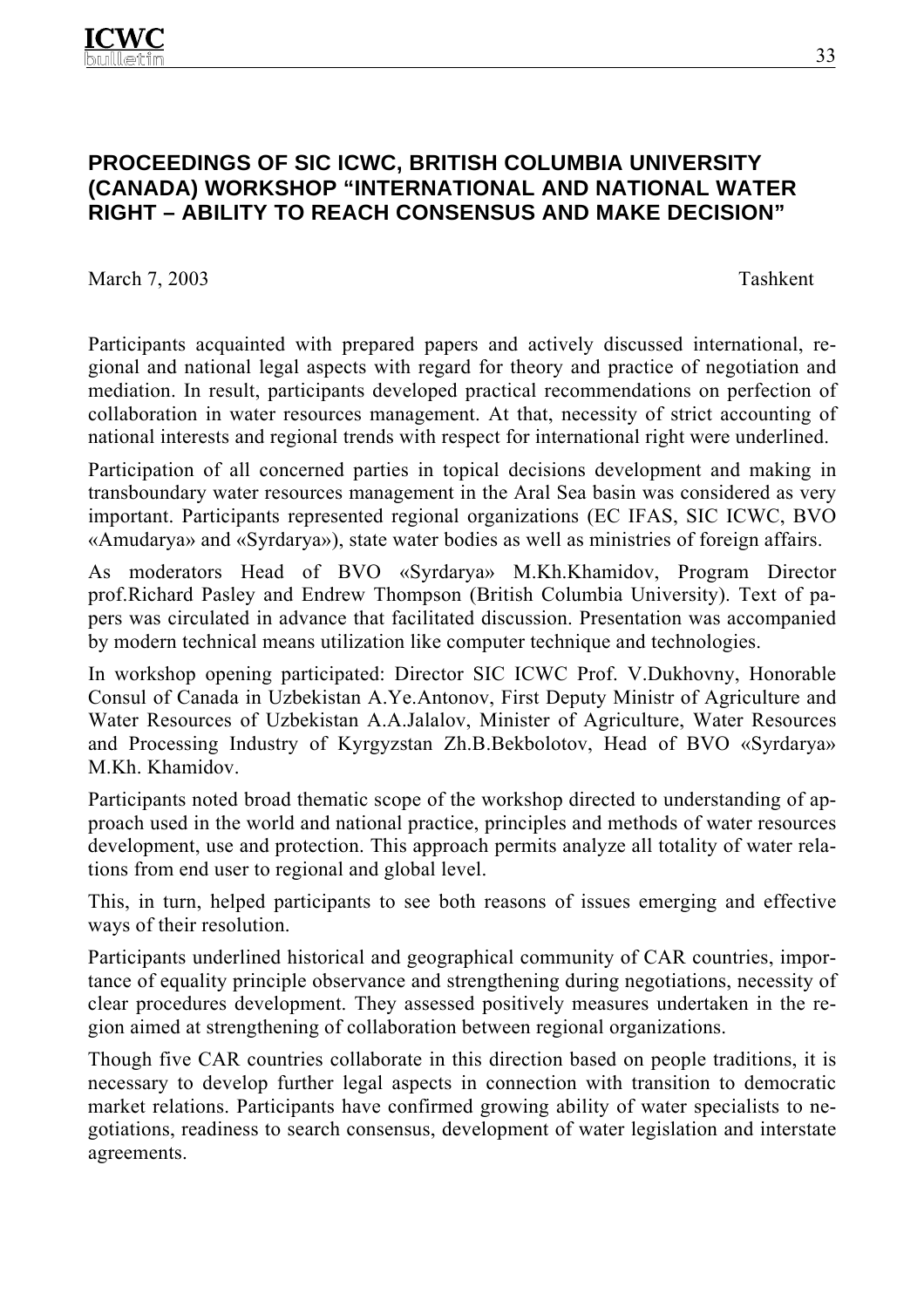

Participants expressed their gratitude to British Columbia University (Prof. R.Pasley) and World Economy and Diplomacy University (Prof. G.A.Hidoyatov) familiarized participants with international and Muslim water right.

Participants noted that for ensuring wise and equal water resources use it is expedient to develop measures on rapprochement of national laws and interstate agreements.

Growing role of parity principle in water relations and need in strict regulation of procedures and processes.

Participants were interested with ability to carry on negotiations and mediation process in water relations. Lecturers demonstrated practical meaning of this ability during all stages of negotiations preparation and conducting.

Participants made some comments and proposed following recommendations:

At national level:

- water legislations of all countries need in renewing and amendments with regard for democratization and transition to market. With acceptance of legislation in other economic branches some contradictions emerge between water use regulations in different sectors interests. Coordination of land and water laws is especially important especially in relation to irrigation;
- with growing water deficit it is expedient to search more affective juridical levers of influence on water conservation incentives. They should be combined with growing technical level of water structures, charges for water limits exceeding including water resources formation cost;
- structural changes of social–economic character induced by transition to market create new requirements to legislation including responsibilities, competencies and especially obligations, (first of all. State bodies) for timely water delivery to water users. Individual user's right on correspondent water amount and quality needs to be protected by law. It is wide field of activity for all five countries with foreign experience use;
- obligatory water accounting by all water users and consumers on their own. Foresee fines for water metering devices absence. Disciplinary role can be played by «Water police» to control water amount and quality with right of sanctions.

At regional level:

- to increase level of juridical knowledge in international water right in interstate water relations. To strengthen national juridical groups participation in development of regional collaboration through speeding up signing agreements on information exchange, organizational structure of interstate organizations, water use management in the basin, etc.:
- facilitate decision making based on all states participation in international conventions devoted to water relations regulation with regard for region's peculiarities;
- coming out from existing methods of water commissions establishing under UN auspice to give diplomatic status to ICWC under UN auspice;
- promote harmonization process between new and revised national legislations in water right. Ensure elimination of contradictions between existing water laws current and proposed interstate agreements and treaties;
- consistently and principally stay for approach to water as natural resource, which is not pure good or object of trade but is only substance taking form of good and having simultaneously social and economic value;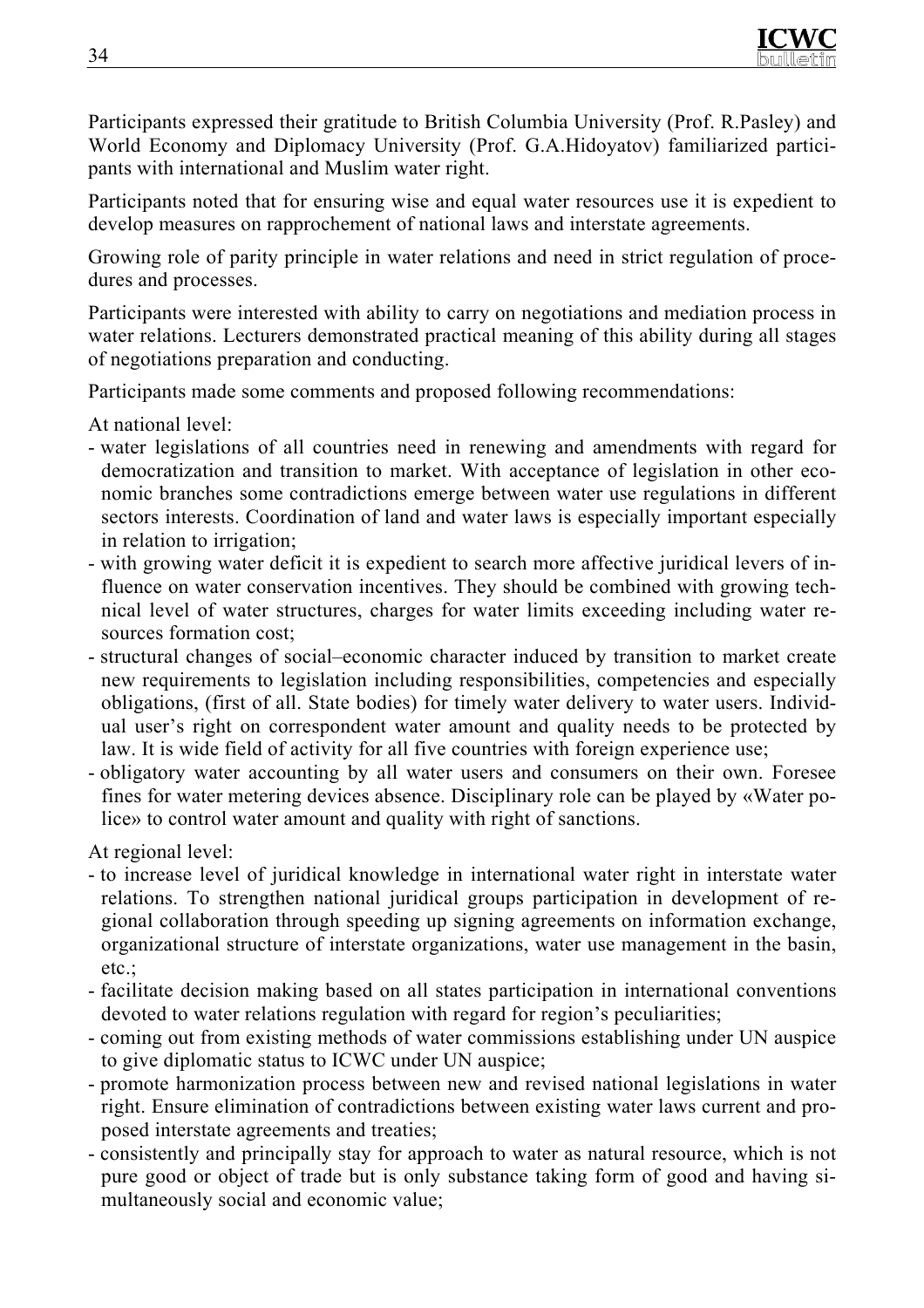

- following current trends in the world practice require to be reflected both in national and regional water law:
- transition to integrated water resources management foresees inter-sector coordination of plans and actions, transition from territorial to hydrographic method, wide water users participation both in water management and financing;
- introduction of market mechanism includes privatization, water concession and water selling aspects, which should be reflected in legislation of five countries;
- strengthening openness and awareness of all water use and management participants;
- responsibility for water overtaking and damage should be fixed in legislation.

Easier and accessible form of training combined with benevolent atmosphere permitted to be familiar with new knowledge and ideas.

Participants noted necessity of close cooperation with Training Center and acceleration of TC branches establishing.

Participants express their gratitude to CIDA, McGill University, British Columbia University, NRMP project, USAID, Training Center staff, all lectors and moderators, SIC ICWC, OSCE Office in Tashkent and BVO "Syrdarya" and noted necessity to follow up with this course.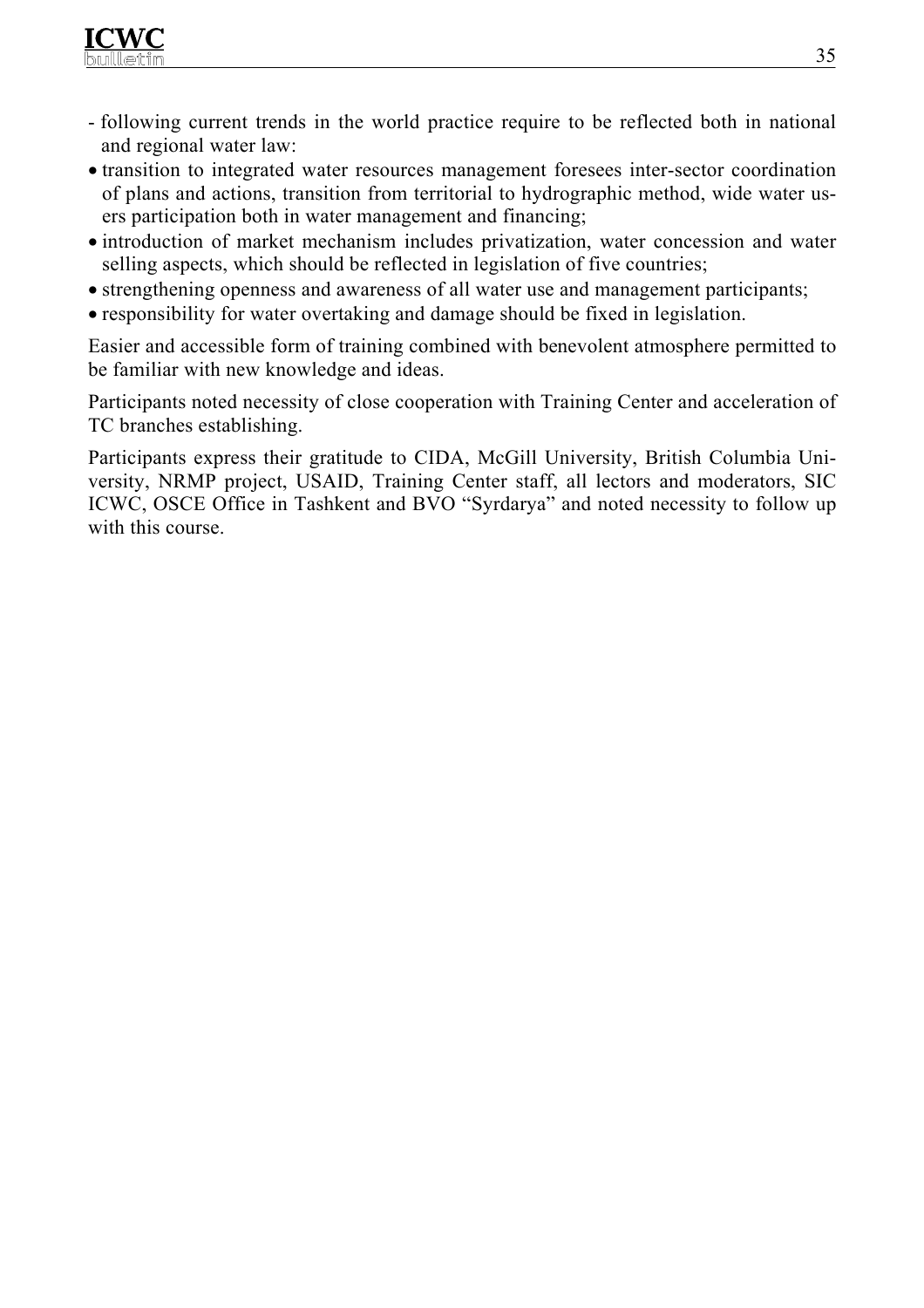

## **PROCEEDINGS OF EDUCATIONAL WORKSHOP "WATER ACCOUNTING IN CANALS, WUA AND PRIVATE FARMS"**

November 28-29, 2002 Osh

Workshop is organized to teach oblast executors and WUA hydrometrists technically trained water accounting and water metering equipment on canals and outlets. Big attention is paid to control of gauging stations construction quality and their preparation to calibration and certification.

Following presentations were made:

- R.R. Мasumov «Water discharge measurement on secondary canals (with discharge less than  $1 \text{ m}^3$ /s) and their branches using standard water meters.
- U.R. Rasulov «Water discharge measurement on main canals and collector-drainage network».
- V.N. Sharov «Gauging station preparation to calibration and certification».
- А.S. Satibaldiev «Modern state of water accounting in Pakistan, land property types, water allocation between farms».

Participants having heard papers noted topicality and importance of considered issues and made following decisions:

1. Before money allocation by the ministries on repair works for 2003, oblast and rayon executors should start preparatory work (channel cleaning and aligning) by own force since December 2, 2002 on outlets in farms in pilot WUA.

2. On main canals: South-Ferghana, Aravan-Akbura, Gulyakandoz start since December 2, 2002 preparatory work on metering sticks replacement, cleaning of observation wells and gauging stations. Prepare head gauging stations to Press-M (PKTI, Bishkek) meters installation.

3. Oblast and rayon executors to carry out inventory of existing gauging stations on pilot objects (WUA canals, private farms) and put in compliance with technical documentation.

4. Oblast and rayon executors and private farms to prepare existing gauging stations of «IWRM-Ferghana» to certification and regular calibration.

5. Because of small experience in new gauging stations construction, their preparation to calibration and certification, technicians and observers need methodological assistance since December 15, 2002 till March 15, 2003 from consultants R.Masumov, U.Rasulov and ICWC KMC representatives.

6. Oblast and regional executors to prepare applications to the ministries for money allocation for repair and calibration of current meters and gauging stations (existing and planned) calibration.

7. Oblast executors to report to Leaders of activity 1, 2 and 7 on December 25, 2002, January 25, 2003, February 25, 2003 and March 25, 2003 about this proceedings fulfillment.

8. To forward proceedings copy to national executors for acquaintance and practical assistance in pilot canals equipment and certification.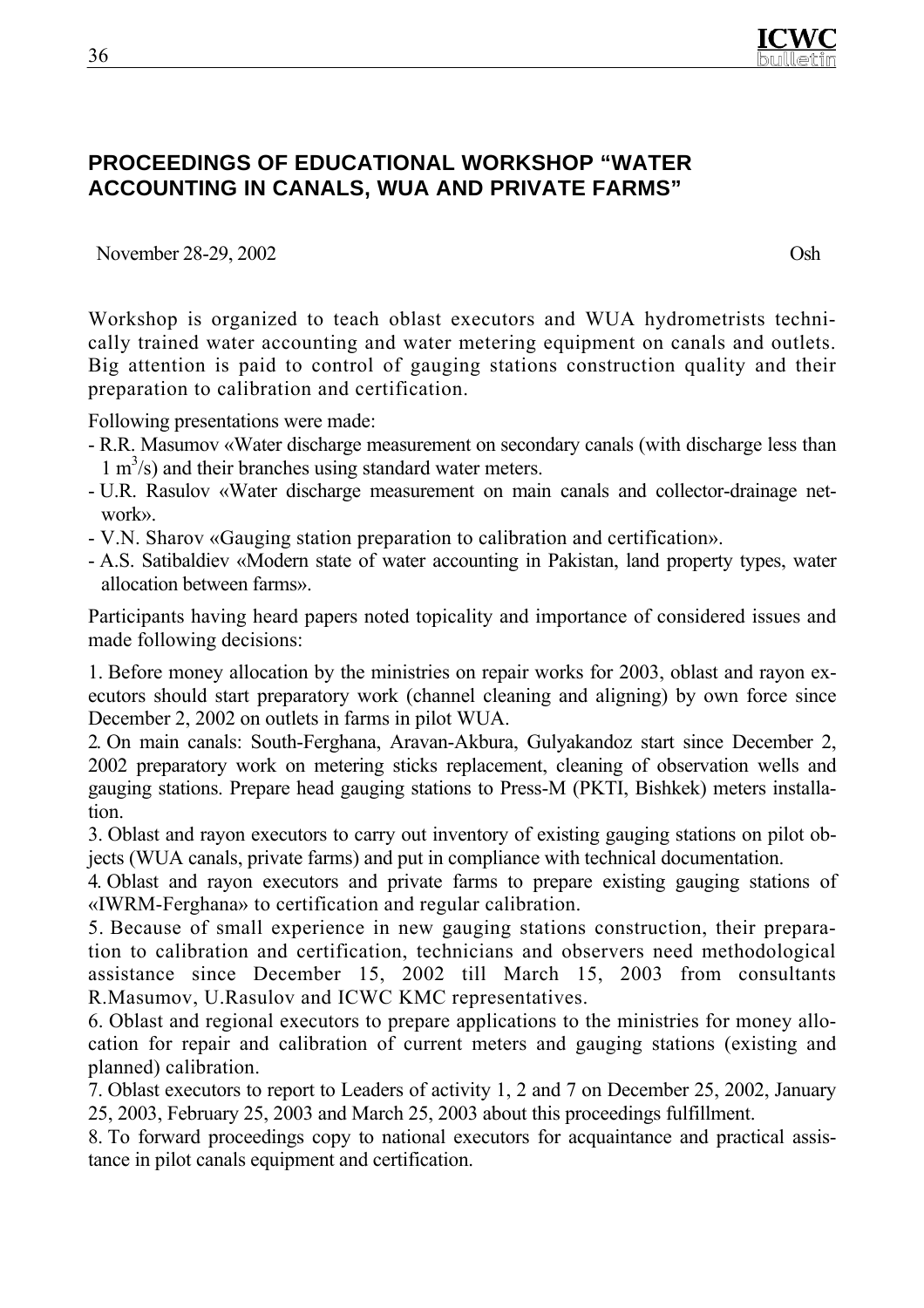

9. In connection with necessity of new gauging stations on pilot canals calibration and certification to ask ICWC KMC to include in plan-2003 financing of executors training by KMC branches personnel.

10. Carry on workshops in pilot WUAs on water accounting for farmers.

11. Apply to «IWRM-Ferghana» project's leadership to provide executors with equipment for calibration and certification under KMC leadership.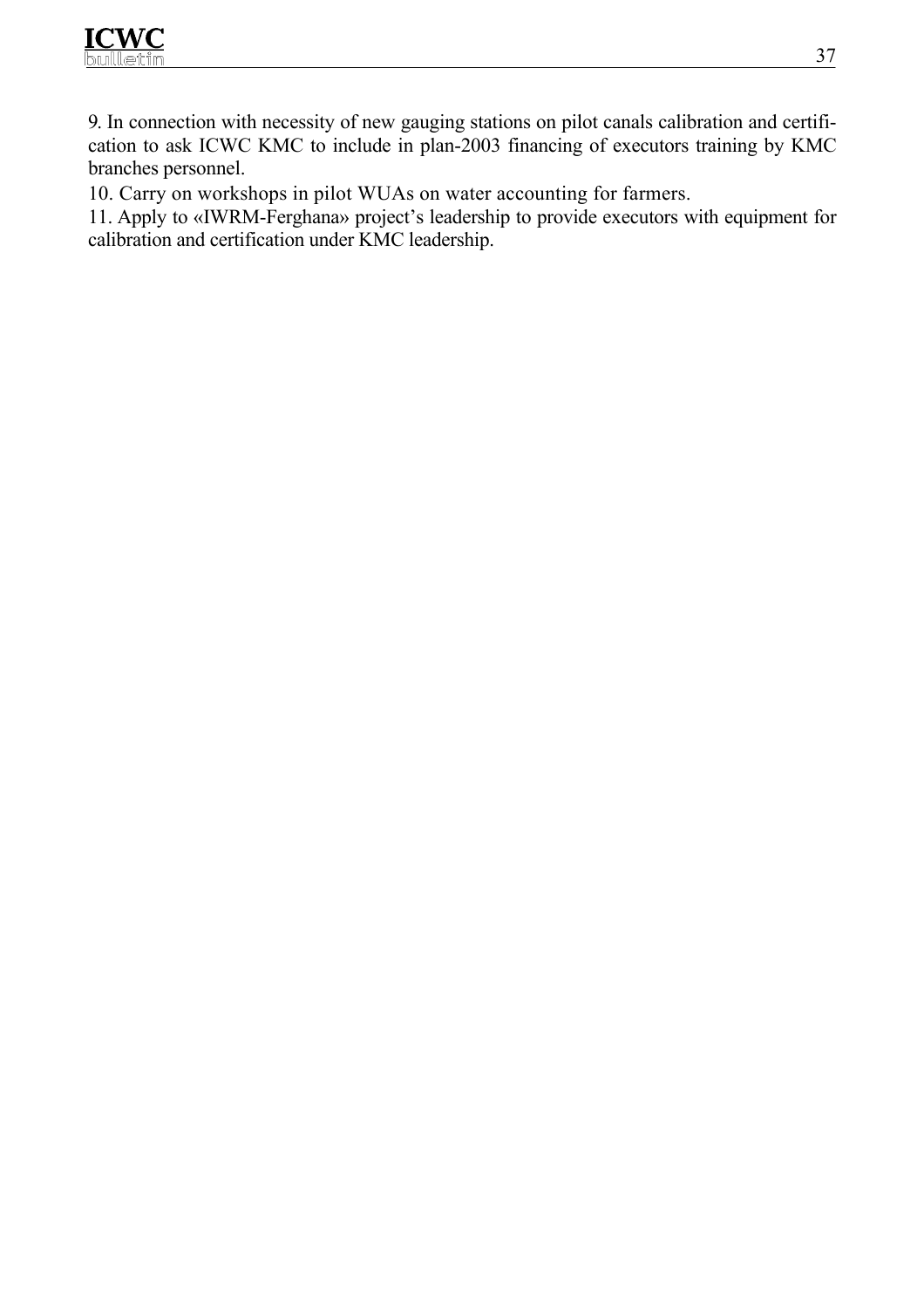

## **MINUTES OF THE PROJECT STEERING COMMITTEE MEETING, 2003 FOR THE PROJECT "INTEGRATED WATER RESOURCES MANAGEMENT IN THE FERGANA**

Valley-(IWRM-Fergana)" Date of Meeting: 29 January 2003 Venue: Osh Oblovodkhoz Chair: Mr. Urs Herren, Head of COOF, Bishkek, Kyrgyzstan

- 1. To approve the progress report for 2002
- 2. To approve the Yearly Plan of Operations, 2003
- 3. To approve the Statement of Expenditures for 2002
- 4. To approve the financial plans for 2003
- 5. Information about the pilot canal automation project
- 6. Fixing the date of the next Project Steering Committee Meeting
- 7. Any other item proposed by the members

The Project Steering Committee (PSC) was informed that Mr. Mokhinuddinov represent the member from Tajikistan for this meeting as per the letter of the

Mr. Herren welcomed the members of the committee and presented the agenda to members, and requested the members for any suggestions/ additions to the agenda presented.

**Agenda Item 1:** Approval of the progress report 2002

The members reviewed and approved the progress report with a vote of thanks for the IWMI-SIC Association.

**Agenda Item 2:** Approval of the Yearly Plan of Operations 2003

The chair noted that while 2002 was the year of preparation, 2003 is the first year of real implementation. The PSC reviewed the Yearly Plan of Operations for 2003 (YPO 2003) and made following observations/ comments:

**a)** the adjustments discussed and agreed during the planning and review workshop should be incorporated in the YPO regarding various activities and their timeframe. The terminology should also be adjusted and made consistent. Likewise, the changes discussed and agreed to various activities in the project log-frame need to be incorporated by the end February. While these changes were only made for the activities, these yet need to be made for the results. Some of the activities presented in the annexes need to be described in the main text of the YPO. A glossary of terminology needs to be prepared in both Russian and English explaining various terms used.

**b)** the PSC needed some clarifications about IWMI's structure and staffing. It was clarified that the time of the IWMI's project co-manager was presented in the YPO as his two roles in the project as a manager and as a researcher contributing to the project activities.

The PSC unanimously resolved to convey its concerns to IWMI's management through this protocol about the serious implications of Vilma's resignation for the IWRM-Fergana project, and request IWMI's management that the PSC and the donors of the project expect IWMI to provide high level managerial and input support from IWMI for the project.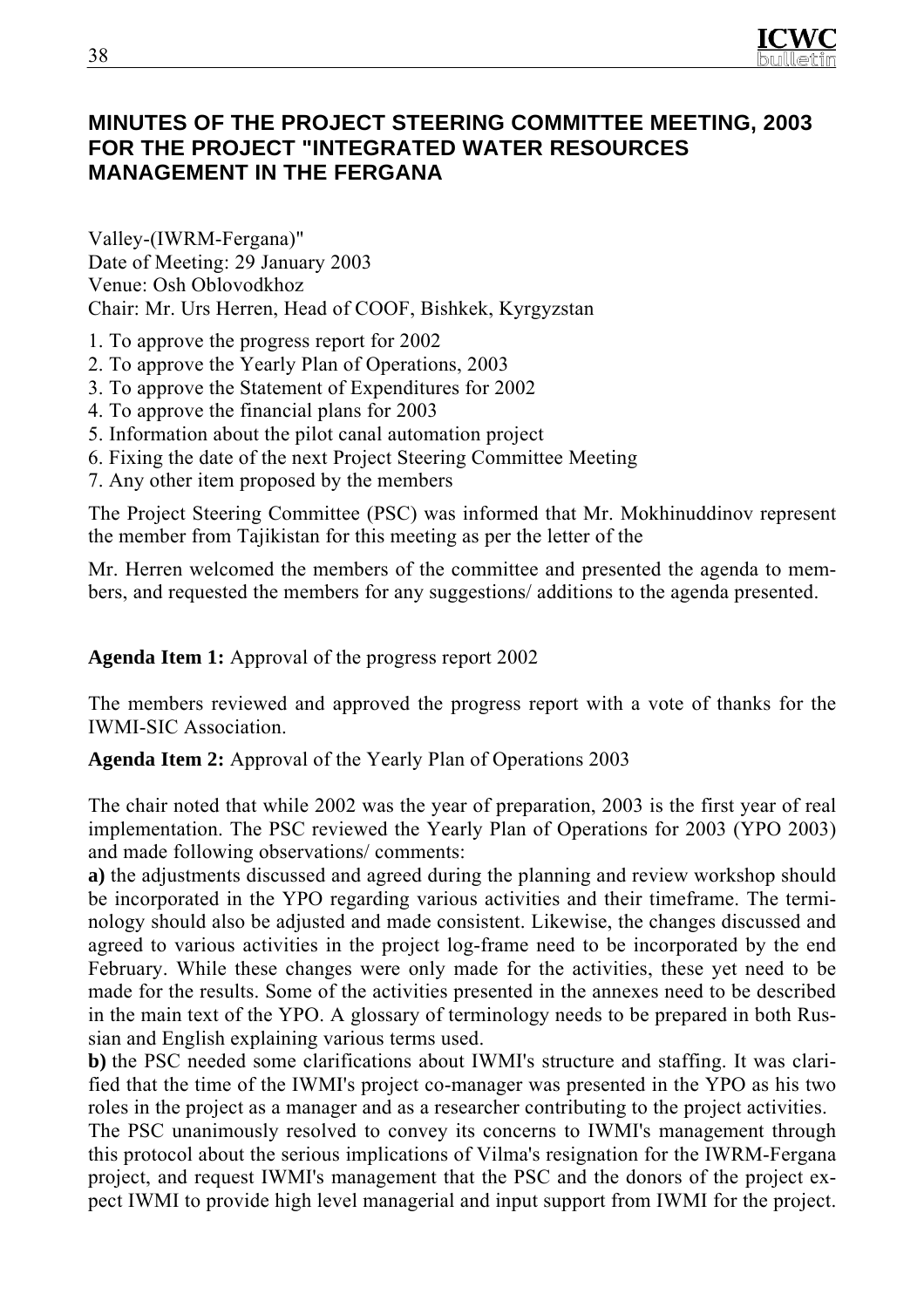They have also expressed a desire to keep Vilma on the project. SDC and SIC-ICWC have already conveyed their concerns to IWMI, and SIC will take it up with ICWC. **c)** it has been the understanding of the donors and the partners that since it is a field oriented implementation project, the field staff should receive enough support from the management of the project. Therefore, IWMI and SIC managerial staff should spend more time in the field. SIC and IWMI were requested to clarify. SIC clarified that its 70% of the staff is based in the field, and all the decision-making and planning is done together with them. Vilma endorsed the concerns of the PSC and ensured that IWMI will increase its field presence for both the technical and institutional aspects by frequent visits of the staff to the field. The PSC decided to include this point in the PSC minutes and the YPO. **d)** as a number of revisions have to be made in the YPO, people have an opportunity to comment on it. The revised version will be sent to the PSC members in 4 weeks (February 28). If there will be no comments, it will be considered as the final version.

## **Agenda Item 3:** Approval of the Financial Statement for 2002

The members reviewed the summary of expenditures for 2002 presented to them, sought several clarifications, and approved the statement. A suggestion was made to report the expenditures in future in more details by the line items.

#### **Agenda Item 4:** Approval of the Financial Plans for 2003

The PSC approved the planned budget subject to presentation of detailed budgetary calculations presented as an annex to the YPO, 2003. The Swiss consultant Mr. Juerg Kraehenbuehl requested a narrative for budget items. On another point, the chair ensured the PSC will follow-up with the three national Hydrometry services to provide hydrometerological data to the project.

**Agenda Item 5:** Information about the Pilot Canal Automatisation Project.

The PSC received the joint presentation by SIC-ICWC, and the BVO. All members of the PSC positively received the selection of priorities, and identified needs for more detailed clarification and specification of works. SIC-ICWC informed the PSC about the volume of works accepted by the three MAWRs for civil and mechanical works. The proposal will further be discussed and finalized in the light of comments made by SDC. The members noted the USAID conditionally about their contribution to automation if only USA made devices were used. For the PSC this approach appears unacceptable and it was decided to request USAID and NRMP leadership to return to the use of SIGMA products.

**Agenda Item 6:** Invitation for May Conference organized by ICWC and SDC and date for next PSC Meeting:

Mr. Urs Herren announced the ICWC May 4-6 conference to be held in Almaty, which is supported by the SDC, in the view of 2003 being the year of water. The PSC agreed to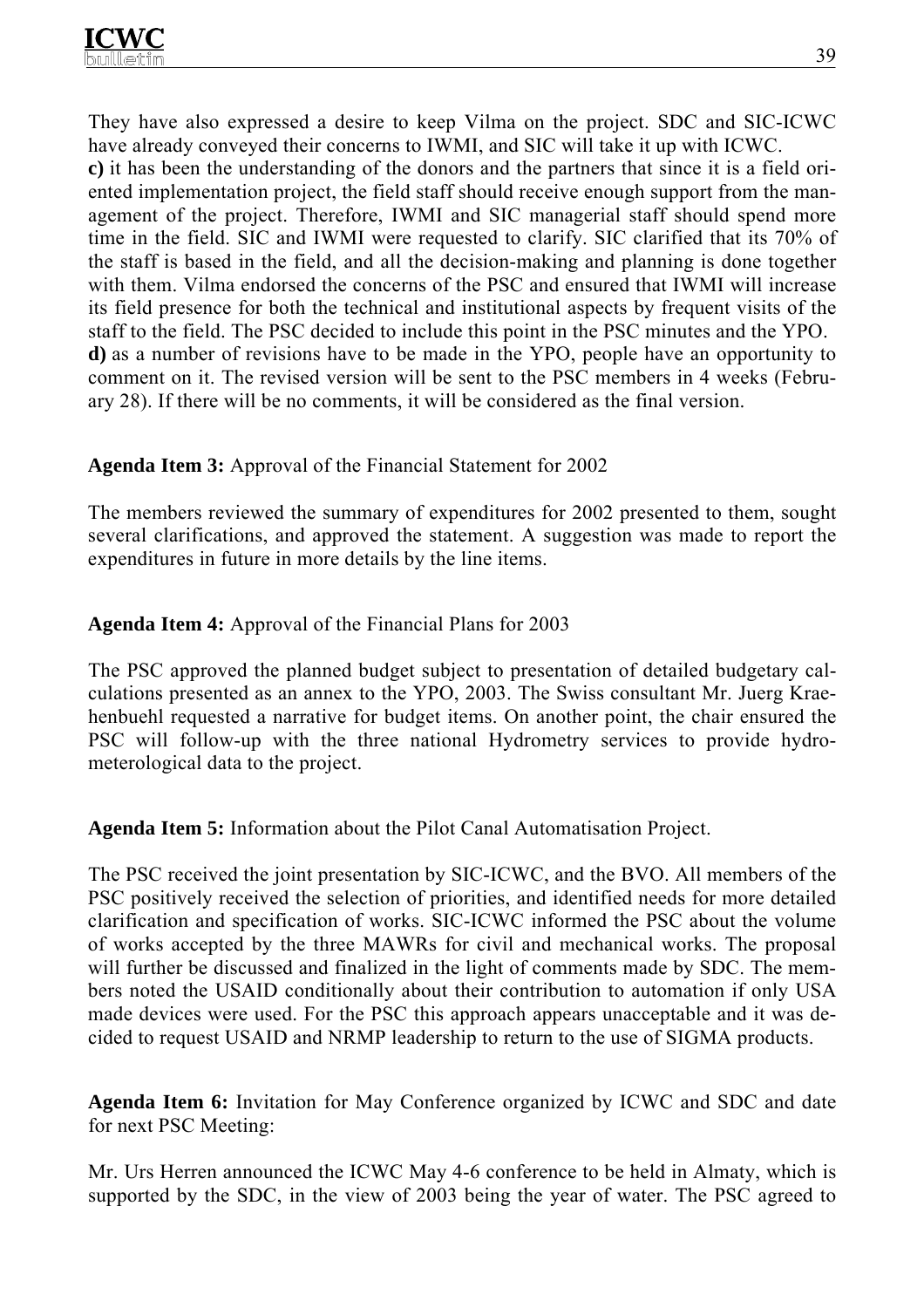

hold an interim meeting during September 2003 coinciding with the Global Water Summit in Dushanbe, Tajikistan. The Annual PSC Meeting will be held in the last week of January 2004 in Khojent.

#### **Conclusion:**

The chair close i ths PSC meeting with a vote of thanks for participants from the US Embassy, SDC and Swiss Government and people, Mr. Alisher Satybaldiev and his team for organization of the event, and for the moderators.

Reviewed and Approved:

Mr. U. Herren, Head COOF, Kyrgyzstan, Bishkek. Chairman PSC

Mr. G. A. Neghmtov, Head of ICWC Secretariat, Co-chairman, PSC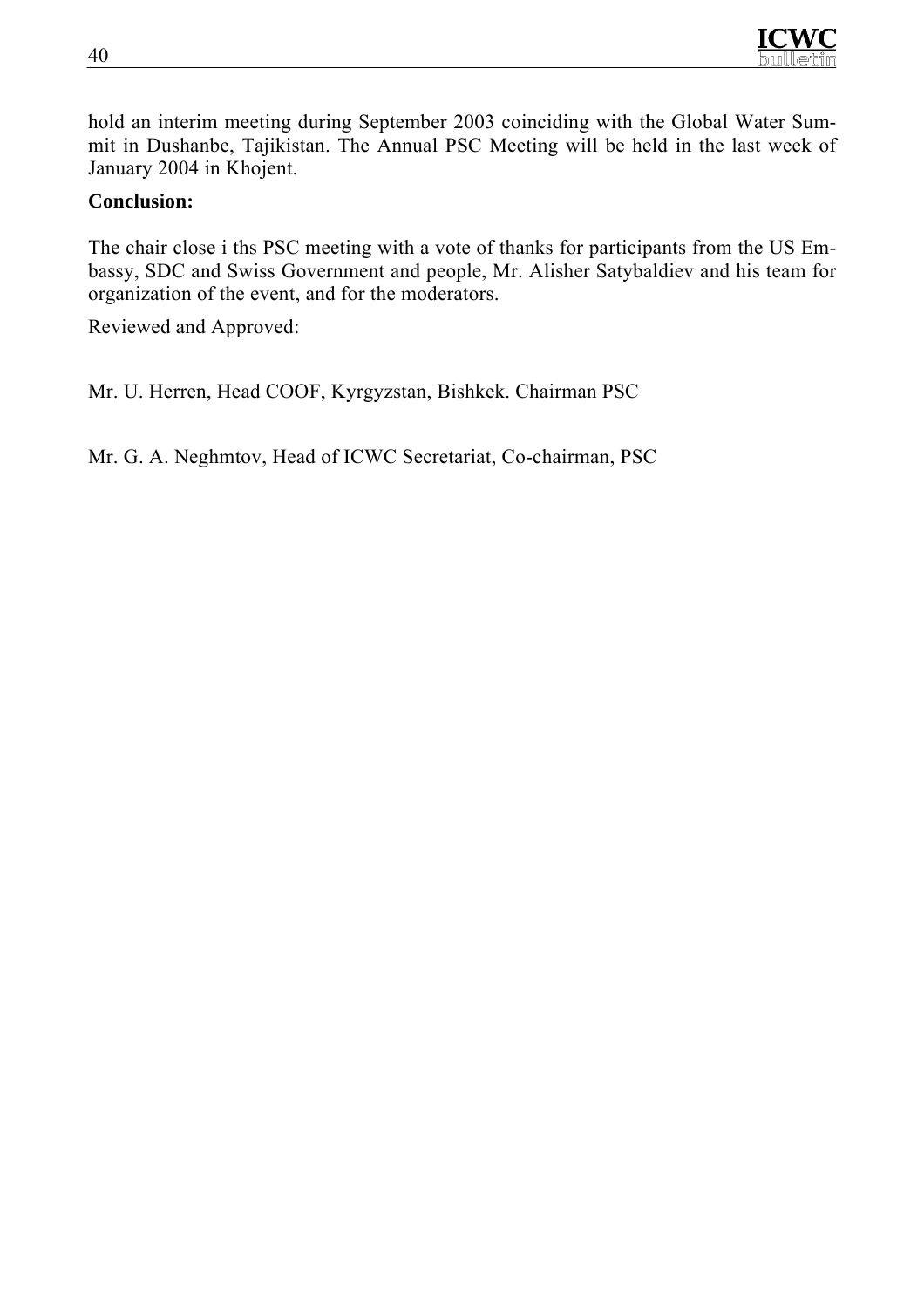## **PROCEEDINGS OF FINAL SDC, IWMI AND SIC ICWC WORKSHOP FOR 2002 "INTEGRATED WATER RESOURCES MANAGEMENT IN FERGHANA VALLEY"**

January 27-29, 2003 Osh

In accordance with plan of joint activity on the project «IWRM-Ferghana» DSC, IWMI and SIC ICWC jointly carried on workshop-meeting with project participants presenting all levels of water management in four oblasts of three republics: Kyrgyzstan, Tajikistan and Uzbekistan, including farmers, WUA, WRO, representatives of BVO «Syrdarya» and ministries, project personnel and its beneficiaries, local administration and NGO. Totally 80 persons attended workshop.

Meeting was greeted on behalf of ICWC by Deputy Minister of Agriculture and Water Resources of Kyrgyzstan Zh.B.Bekbolotov, Deputy Governor of Osh oblast S.S.Atjanov, SDC Senior Specialist Mr.Kraehenbuehl.

Participants have heard review of project activity for 2002 made by Director of SIC ICWC Prof. V.Dukhovny as well as V.Horinkova (IWMI), M.Pinkhasov, V.I.Sokolov, A.I.Tuchin, R.R.Masumov, Sh.Sh.Muhamejanov, S.A.Nerozin (SIC ICWC), Mehmood Ul Hassan (IWMI).

Discussion has been organized by moderator Mrs. Birgit Fogt in three groups: canal management, WUA and private farms led to following conclusions:

1. In general, project participants successfully fulfilled the first year task.

2. Doubtless project achievement is successful organization allowing include all links of project in its activity, in particular:

- project personnel is selected on competition base with participation of all countries, oblasts, organizations included at the first meeting.
- communication system is equipped with computers and e-mail;
- training is carried out and ToR is prepared for all project executors;
- system of financing is organized for uninterrupted conduction of all measures;
- with assistance of MAWR of Kyrgyzstan Training Center and field office in Osh has been established, which conducted 7 workshops with project participants and NGO during 2002;
- -project activity is systematically highlighted in ICWC press-releases and on special website in Internet.

3. Project participants achieved full mutual understanding and consensus between all concerned parties on main positions, in particular:

- IWRM conception endorsement and coordination with regard for canal management and WUA establishing and development;
- preparation and signing of alternative structure for selected pilot canals and WUAs;
- analysis and creation of methodological material (certification of private farms) allowing find reserves in water and land productivity and water conservation.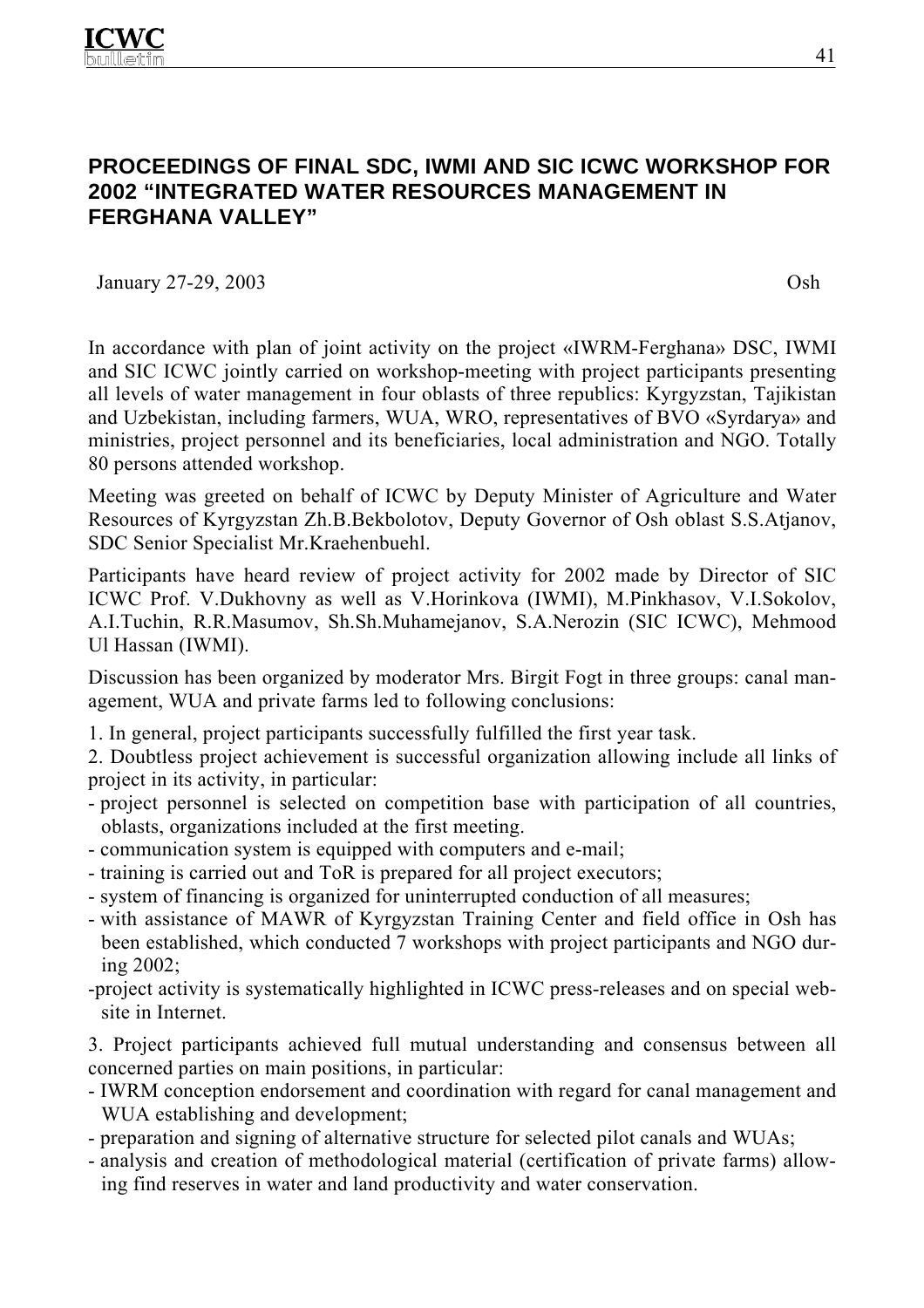

4. At the same time, certain lags are noted, which should be eliminated in the nearest future:

- juridical coordination issues;
- information system establishing;
- proposals on water use perfection;
- irrigated area and water demand specification;
- water metering equipment installation;
- operation water losses reduction.

5. Meeting considered action plan for 2003 and endorsed it as a whole. If 2002 was year of searching and coordination, 2003 is year of action determining IWRM introduction efficiency. Special attention should be paid to following aspects:

- creation of initiative groups and preparatory work on canal management based on hydrographic principle (canal committees, their executive bodies) including juridical formulation;
- social mobilization and WUA establishing before irrigation in Tajikistan, Uzbekistan and to the end of the year in Aravan rayon of Kyrgyzstan.
- сinformation system establishing and data exchange organization;
- water use plan preparation and correction in all links of water management;
- selection and introduction of water distribution methods on pilot canals, WUA providing water supply evenness and stability;
- undertaking set of measures on demonstration plots to increase land productivity by 20% and water productivity by 30%.

6. Participants endorsed proposal prepared by BVO «Syrdarya» and SIC ICWC on technical perfection of water distribution system on pilot canals with regard for selected priorities for submission to SDC.

7. Correction in log-frame relating to management and planning system were made.

| <b>SDC</b> Representative<br>Co-Director of project from IWMI<br>Co-Director of project from SIC ICWC | J. Kraehenbuehl |  |
|-------------------------------------------------------------------------------------------------------|-----------------|--|
|                                                                                                       | V.Horinkova     |  |
|                                                                                                       | V.Dukhovny      |  |

MAWR representatives:

Kyrgyz Republic Tajikistan Republic of Uzbekistan А.S. Satibaldiev А. Аhrorov U. Аzimov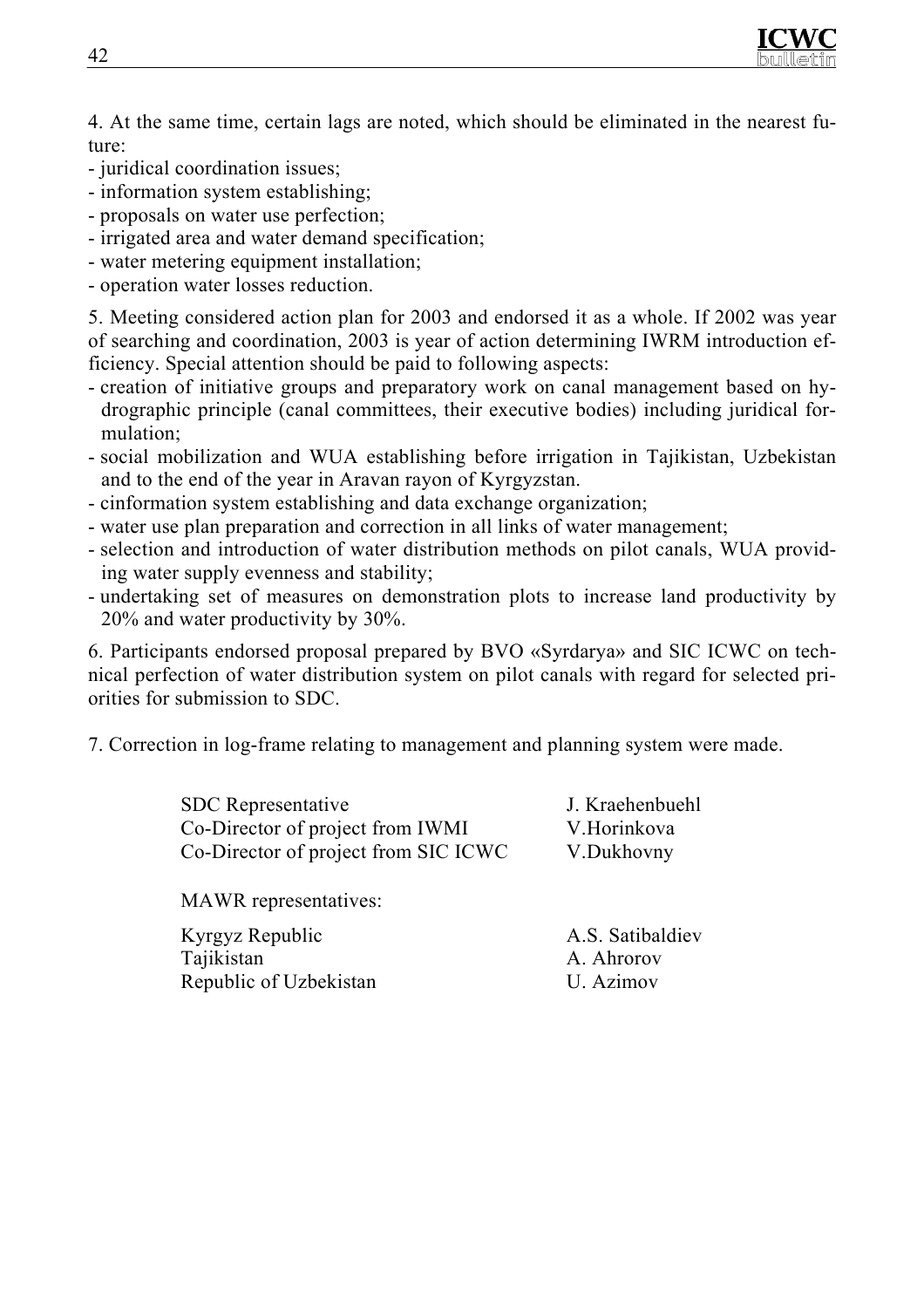# **ABOUT ASSOCIATION OF WATER USERS (WUA) ESTABLISHING**

Within the framework of «IWRM-Ferghana» project constituent assembly on WUA establishing was held on March 28 in Kuva rayon, Ferghana oblast and on April 11 in J.Rasulov rayon, Sogd oblast. WUA are organized according to system principle. In Kuva rayon it is established around secondary canals Akbarabad-1 and Akbarabad-2, RP-1 taking start from South-Ferghana canal (SFC).

These watercourses irrigate part f area of fatted farm, full area of shirkat farm «Navoy», part of farm «Al-Farghony» with adjacent private farms. Listed farms were founders of WUA.

Other WUA founder was Kuva rayselvodhoz transferred to WUA inter-farm canals Akbarabad-2 and RP-1 and obliged to finance during 5 years their operation and maintenance.

In J.Rasulov rayon WUA is established around secondary canals Akkalya and Bistrotok taking start from Gulyakandoz canal. These canals irrigate 12 dehkan farms of former collective farm «Bobo Hamdamov» and one dehkan farm of «Leningrad» farm. Listed farms are WUA founders.

Other WUA founder was J.Rasulov rayselvodhoz transferred to WUA inter-farm canals Akkalya and Bistrotok and obliged to finance during 5 years their operation and maintenance.

At constituent assembly UWA Council, inspection and arbitration members, Council Chairman and WUA Executive Director were elected. Decision has been made to give Kuva WUA name «Akbarabad» and J.Rasulov WUA - «Oby Zerafshan».

WUA organizational structure consists of common meeting of members (highest body), WUA Council, inspection and arbitration. WUA Director reports to WUA Council.

WUA «Аkbarabad» irrigated area is 2820 ha including hydrosite №1 – 953 ha (canal Аkbarabad-1 and Akbarabad-2), hydrosite №2 – 832 ha (canal RP-1), hydrosite №3 – 1033 ha (canal RP-2). Annual expenses per 1ha of irrigated lands paid by WUA members amount for 3150 soum/ha.

WUA «Oby Zerafshan» irrigated area is 1050 ha including hydrosite №1 – 453 ha (canal Аkkalya), hydrosite №2 – 597ha (canal Bistrotok). Annual expenses per 1ha of irrigated lands paid by WUA members amount for 11,2 somony/ha.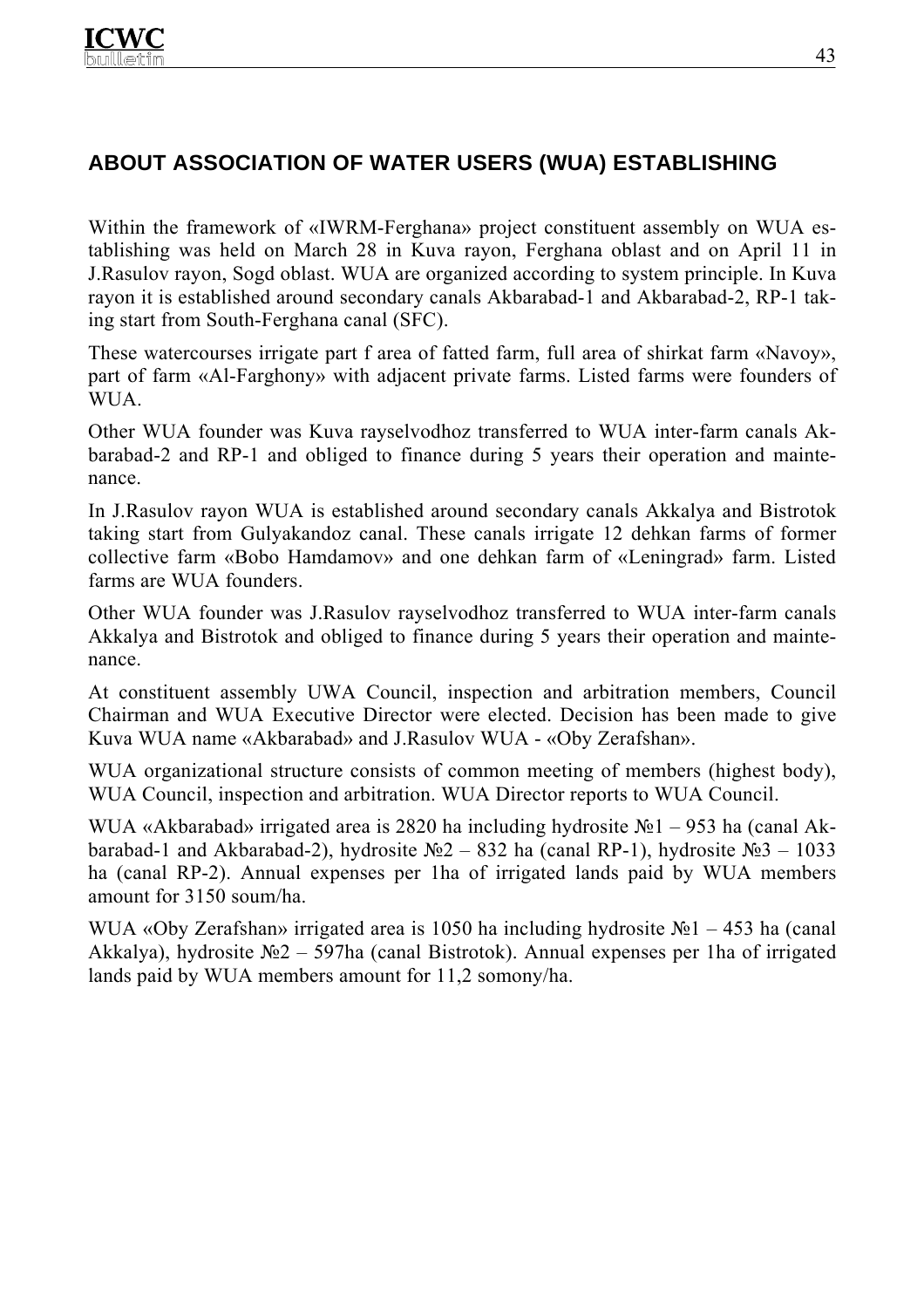# **ACQUAINTANCE WITH FRENCH EXPERIENCE IN WETLAND MANAGEMENT**

Since 24 till 27 February 2003 Uzbek delegation including SIC ICWC Director prof.V.Dukhovny, Director SXSITM Dr.A.Tuchin, Deputy Director SXSITM Dr. K.Gromikoand SIC ICWC Division Head Dr.A.Sorokin visited Montpellier (France) to acquaint with French experience in wetland management.

From French side Phillipp Veng (BRGM), Benua Frances (COSEL), Pierre Chevallier (ILEE), Michele Solie (VERSeau) and Stephan Dominges (Montpellier University) accompanied Uzbek delegation.

Delegation familiarized with measures undertaken in environment protection, wetland management, mathematic modeling of water-salt flows of surface and ground water, popularization of ecological achievements in wetland restoration, biodiversity maintenance, ecological resources use for recreation and economic activity by the following institutions:

BRGM (Bureau of geological survey), COSEL (Scientific Commission for coastal area of Langedok-Russillion study), EID (Inter-sector organization to fight moskitos), private scientific-research institute «TOUR DU VALAT», «VERSeau Association» and ILEE (Langedok Institute of Water Problems). Field trip to wetlands «Little Camargue», «Petite Camargue» and «Or' lagune» was done.

In Montpellier University's conference-hall presentation of Uzbek delegation members on the Aral Sea basin problems took place. Presentation was accepted with attention and endorsement from university students, post graduates and professors. In conclusion discussion on visit results, meetings and presentations was carried on. All attendees endorsed results of activity and active role of meeting initiators - Phillipp Veng, Benua Frances and Pierre Chevallier was underlined.

## **WAYS OF WATER RESOURCES IMPROVEMENT**

On January 28, 2003 regular Water Council of Uzbekistan was held. According to agenda, report of SANIIGMI Deputy Director S.V.Myagkov «Ways of water accounting improvement» has been heard. In Council Decision underlined:

- reliable water accounting in Central Asia including Uzbekistan and its systematic assessment under growing water deficit is very important for sustainable development of Uzbekistan and neighboring countries.
- in connection with Amudarya and Syrdarya transfer to transboundary status range of objective and subjective conditions are emerging causing negative effect on amount and quality of statistical data (meteorological, hydrological, hydraulic) used for water resources assessment.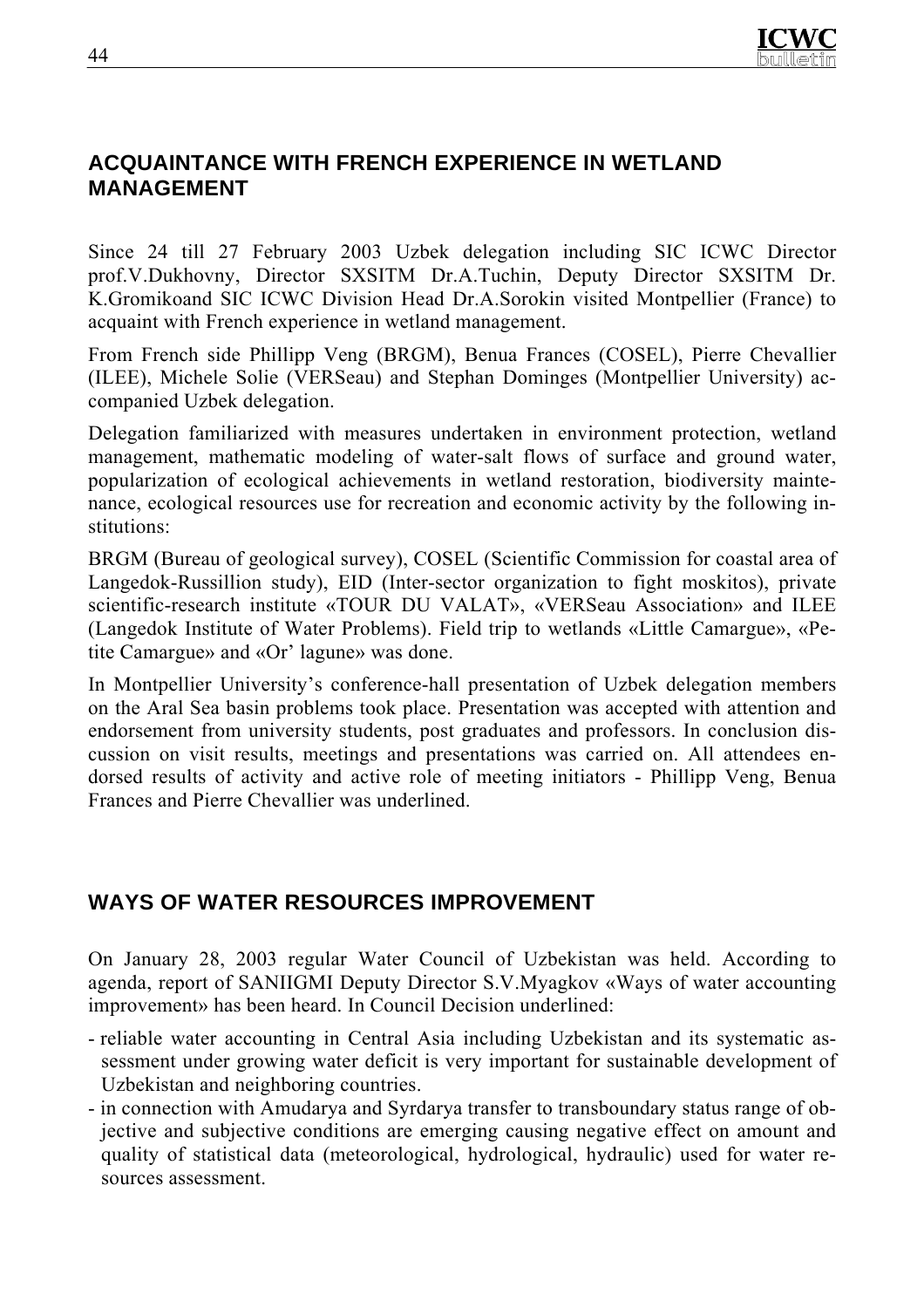- for the period of 1991-2000 in neighboring with Uzbekistan countries 115 gauging stations were closed (80 % from existed) having no analogue with other posts ( for instance, Hojibakirgan, Kyrgyzstan); it prevent receiving data about current flow and inflow-outflow along the river on boundary between two states.
- water metering devices are physically and morally backward, current meter calibration is not available, there is lack of personnel, etc.
- direct measurements and observations of snow packs and glaciers as well as reservoirs sedimentation, natural lakes and swamps regime were ceased during last 10-15 years. Above constituents are interconnected and impact significantly on river run-off.
- Water Council supported main conclusions, namely:
- under complicated river run-off in Central Asian rivers when main water resources are formed in three states' mountains (Kyrgyzstan, Tajikistan and Afghanistan) and they used by 6 countries, coordinated actions are needed on water resources assessment, experience exchange, coordination of measurement methods, data publication in single format, common equipment and devices.
- without reliable accounting of river run-off in neighboring republics reliable accounting in Uzbekistan is impossible.

Council charges:

- «Uzgidromet» and MAWR Water Department by joint efforts to find possibilities for two gauging stations (Termez and VerhneAmudarya) rehabilitation on Amudarya river.
- «Uzgidromet» together with MAWR Water Department to appeal to Cabinet of Ministers of Uzbekistan with proposal to accept special provision on water resources accounting and assessment and their use.
- «Uzgidromet» to consider question of single methodologies and guidelines development on river and canal flow measurement suitable for existing equipment.
- Water Department to allocate money for scientific research on contractual base with scientific-research and design institutes on reservoir sedimentation.
- Council addressed its members to strengthen their activities according to WC status. In particular, to do it within the framework of measures dedicated to the World Water Day (March 22 each year).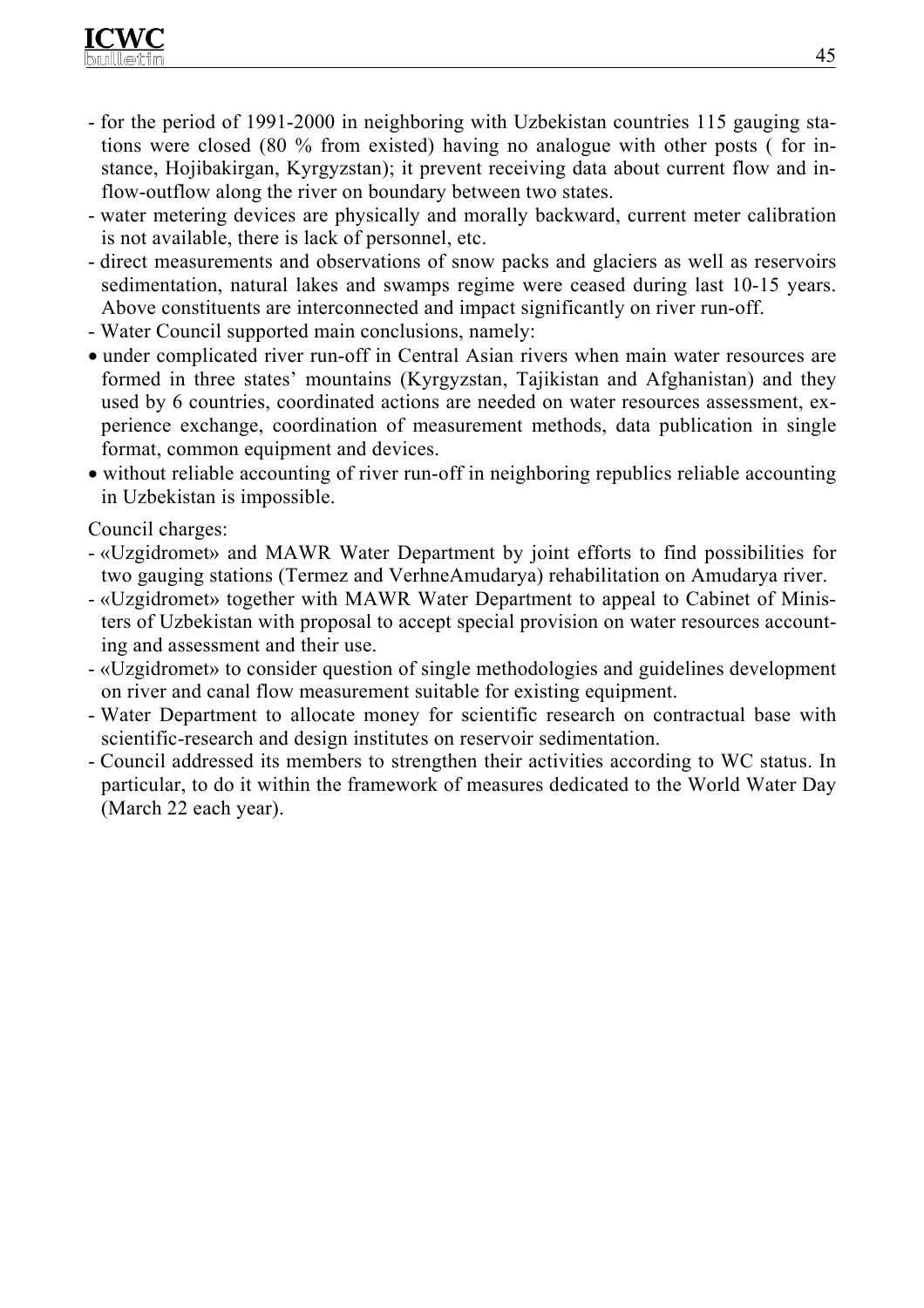

## **WATER WORRIES: HOW IS A LIFELINE TO BE SHARED IN POLITICALLY TURBULENT TIMES, WHILE CATERING TO CONFLICTING ECONOMIC INTERESTS?1**

*Fatemah Farag considers the challenges discussed at the First Regional Conference on Perspectives of Arab Water Cooperation.*

Water shortages in the Middle East are expected to become more frequent and more severe. By the year 2030, water deficiency is expected to reach approximately 155 billion square meters per year, which amounts to 60 % of the current total water sources.

"The Arab world is currently facing one of the most severe water scarcities in the world," says Egypt's Minister of Water Resources and Irrigation Mahmoud Abu Zeid. "Most of the Arab region lies in an arid and semi-arid zone where rainfall is mostly low, variable and unpredictable. About 60 % of the fresh water resources in Arab countries comes from outside the region."

It is this alarming state of affairs that drew specialists from across the Arab world to Cairo in late October 2002 to attend the First Regional Conference on Perspectives of Arab Water Cooperation organized by the National Water Research Centre (NWRC) with the cooperation of UNESCO. "There is an urgent need for concrete cooperation between Arab countries to exchange experiences, knowledge and relevant information under one common umbrella, which was one of the conference objectives. The ultimate goal is to optimize the use of Arab water and human resources efficiently and effectively," said Mona El-Kady, head of NWRC.

The challenges, however, are formidable. The Arab world is currently characterized by an annual population growth rate of about 3.0 %, topping the world average rate of 1.7 %. From 300 million inhabitants in 2001, population projections indicate that an estimated 375 million will inhabit the Arab world in 2010 and over 500 million by the year 2025. This not only generates a greater need for water, but also causes an expansion of urban areas and more pollution of water sources, in addition to desertification. Factor in poverty and unemployment and the picture is bleak indeed.

"With a population growth rate among the highest in the world and water consumption rising at a higher rate than is replenished naturally, by the year 2025, renewable water supplies in almost all countries of the region will fall below 700 cubic meters per capita per year [the lowest in the world]," said Ahmed Goweili, secretary-general of the Council of Arab Economic Unity.

The result of water scarcity is conflict. For some time now pundits have been predicting that water could prove to be a major source of future wars. Israel's disputes with the Palestinian Authority, Syria and Lebanon over water resources, are an obvious case in point. Further, Turkey and Syria continue to argue over the water of the Tigris and Euphrates.

 $\overline{a}$ 

<sup>&</sup>lt;sup>1</sup> International Rivers and Lakes, December 2002, No. 38.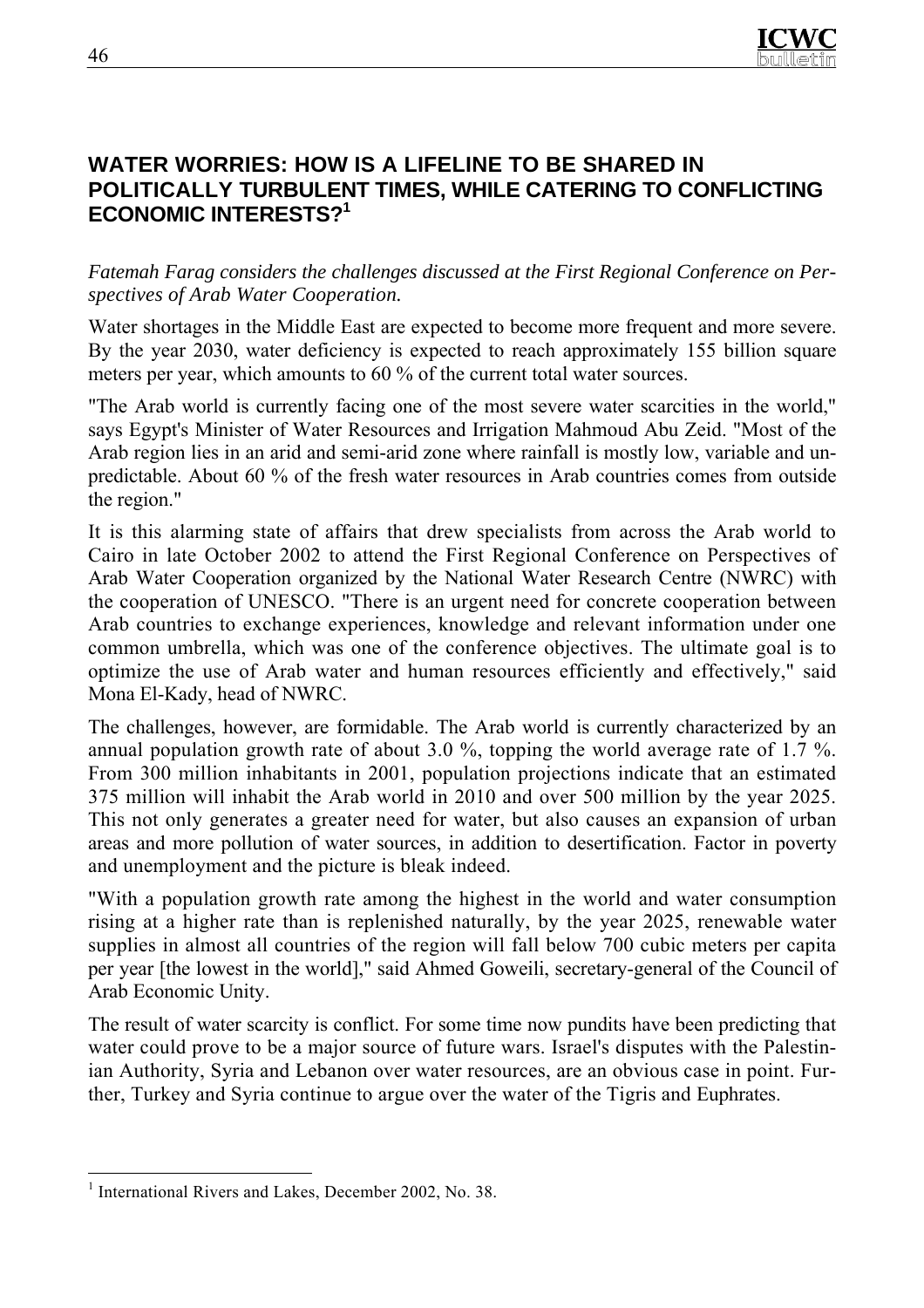With the political ramifications of water management clearly in sight, the conference focused on more technical issues such as use efficiency and consumption patterns.

"Despite some scope for greater efficiency in water use and recycling in the region, there is simply not enough water for expanding irrigated agriculture to meet the region's rising food needs," argued Goweili. Abu Zeid added that "Most potential water resources in Arab countries have already been developed. Several Arab countries are suffering from water deficiency and others are heading that way, with an annual population growth of about 3 % and rising levels of consumption due to socioeconomic development," he said.

This has dire consequences on food security in the region. Already, 30 to 50 % of the Arab world's food consumption needs are imported.

Contributing to the water shortage is the fact that low-value uses continue to account for much of consumption, and irrigation systems are still inefficient. Abu Zeid drove this point home by explaining that "growing tomatoes with traditional irrigation systems may require 40 % more water than growing tomatoes with drip systems... [Further] we can conserve water not only by altering how we choose to grow our food, but also by changing what we choose to eat."

A mere 10 % improvement in efficiency of water delivery for irrigation systems could conserve enough water to double the amount available for drinking, he said.

But even if consumption patterns were to change, would there be enough water to go around? Not according to Goweili. "While representing 10 % of the world's total surface area and 5 % of the total population of the world, the Arab countries contain only 0.5 % of global water resources," he said.

While rainfall estimates for the Arab countries amount to about 220 billion cubic metres per year, El-Kady pointed out, the usable amount is only about 103 billion cubic metres per year, since considerable amounts go into the wetlands.

Meanwhile, limited underground water resources have prompted the use of alternative aquifers, which are a source of potential conflict. "The enormous amounts of pure water below the deserts of Africa could help avert a future water crisis. But the underground aquifers cross international boundaries, raising the spectre of future water wars as populations increase and competition for water resources heats up in the absence of cooperation and good-will," El-Kady said.

The number of water-scarce Arab countries has risen from three countries (Bahrain, Jordan and Kuwait) in 1955 to 11 (Algeria, Palestine, Qatar, Saudi Arabia, Somalia, Tunisia, the United Arab Emirates and Yemen) today, with another seven anticipated to join the list by 2025.

In the meantime, the exorbitant cost of upgrading the efficiency of existing water supply systems, be they irrigation or municipal, stands as a major constraint. "The current annual investment in water programs is about \$80 billion. For the coming 10 years, the desired annual level of investment is estimated at \$280 billion," Abu Zeid said.

He suggests that part of the solution is to "promote, propagate and make available lowcost technologies for water storage, conveyance, distribution, treatment and use for agriculture, drinking and industrial application," instead of relying on expensive imported technology, as the Arab world does. Statistics cited at the conference show that the Arab re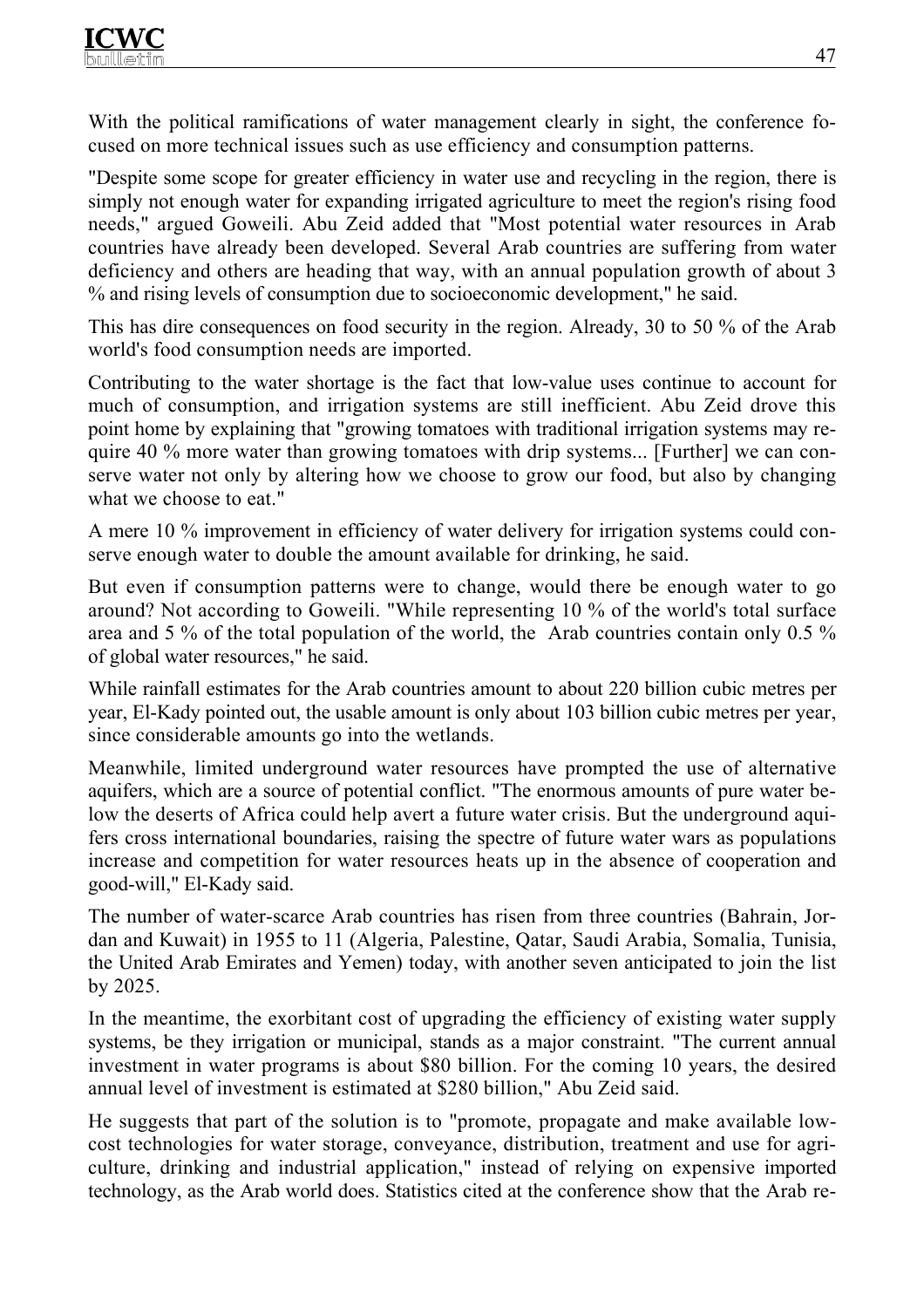gion currently spends only 0.2 % of its GDP on research and development, against a world average of 1.4 %.

Among the recommendations for action that emerged from the conference debates were the need to establish a "Council of Arab Ministers" that would work on creating an integrated Arab vision for water resources, the improvement of water productivity of irrigation systems and the creation of a common fund for Arab water security to finance necessary research and water projects.

"A message that we must see coming out of this conference is a strong affirmation of our consensus, inspired by the values of solidarity and equity. The core of the message should be that we are now ready to move on to acting as true stewards of the environment," Abu Zeid said.

After all, as El-Kady made clear, "Water and sanitation are basic human needs, not a favour."

## **ZIMBABWE, MOZAMBIQUE SET TO LAUNCH JOINT WATER COM-MISSION2**

Zimbabwe and Mozambique will soon establish a joint water commission to advise the two countries on conservation, development and use of shared water resources.

The two countries were expected to sign the agreement in late 2002, after the Zimbabwean Government approved proposals to establish the commission.

The commission would advise the governments of the two countries on use of shared water sources such as the Pungwe, Buzi and Save rivers.

A few years ago, the Zimbabwean Government rejected the establishment of such a commission, because Mozambique had not yet ratified the SADC protocol on shared water systems, which was signed in 1995.

Mozambique has now ratified the protocol, and the Government has approved a proposal by the Minister of Rural Resources and Water Development to sign the agreement. The commission will consist of not more than three members from each country and will meet at least once a year.

All decisions of the commission will be taken on the basis of consensus between the delegations. In the event the commission fails to reach consensus, the matter under discussion will be referred to the two governments for further negotiations.

Among other functions, the commission will advise the two governments on measures and arrangements to determine the potential of the water resources available from shared rivers and demand for water from the rivers.

It will also help the governments to collect and exchange information on the water resources and advise on the criteria to be used in conservation, allocation and utilisation of water.

 $\overline{a}$ 2 International Rivers and Lakes, December 2002, No. 38.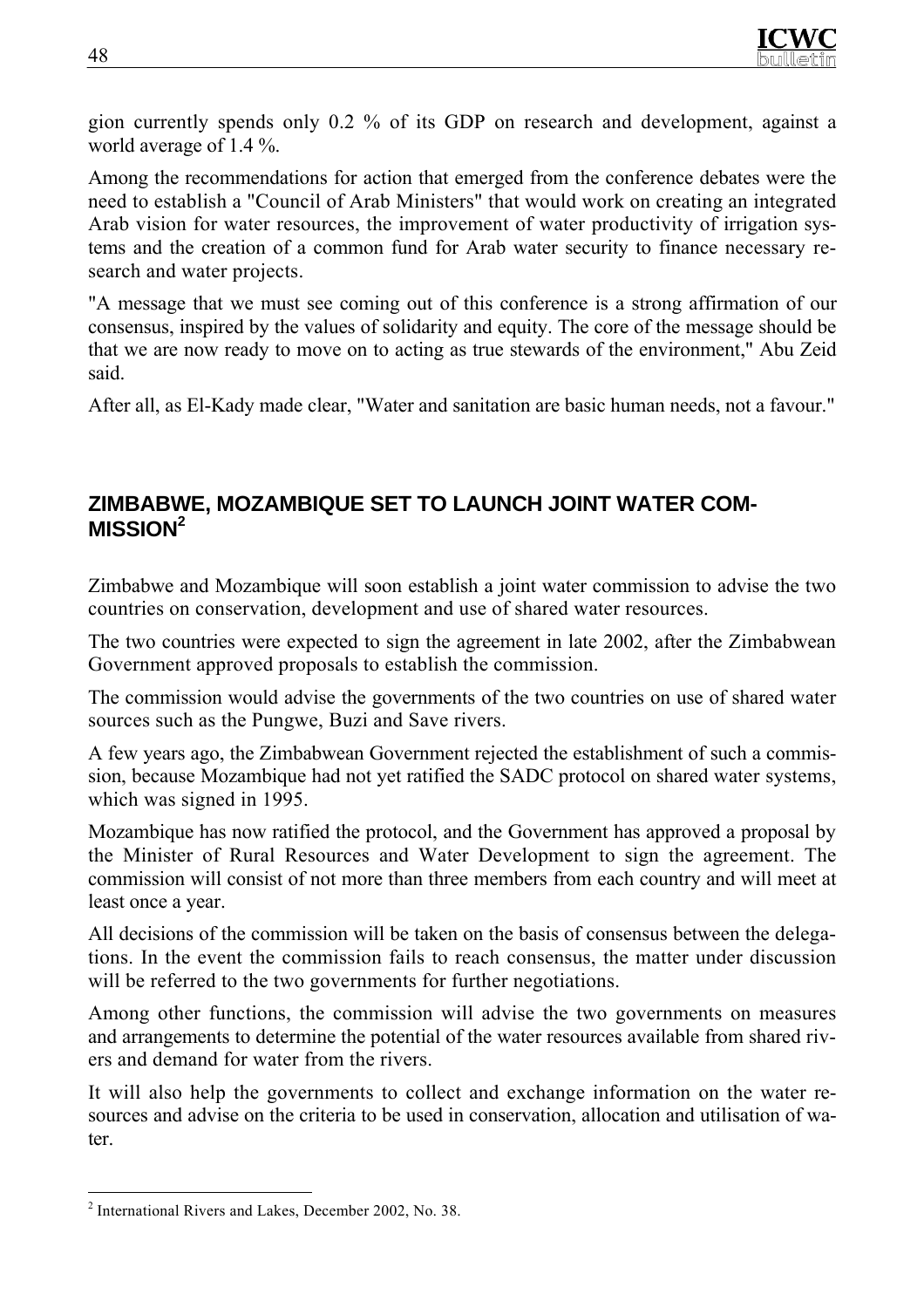The two governments will supply the commission with information and plans on how they intend to develop and use water from the rivers.

Disputes arising between the two countries on the implementation of the agreement shall be settled amicably and, if not, shall be referred for arbitration. The decision of the arbitrator, who is chosen by the two countries and will be a citizen of a different country, shall be final and binding.

In the event that the two countries fail to reach an agreement on the selection of an arbitrator reference will be made to the Helsinki rules on the use of waters of international rivers and the Convention on the Law of the Non-Navigational uses of international water courses.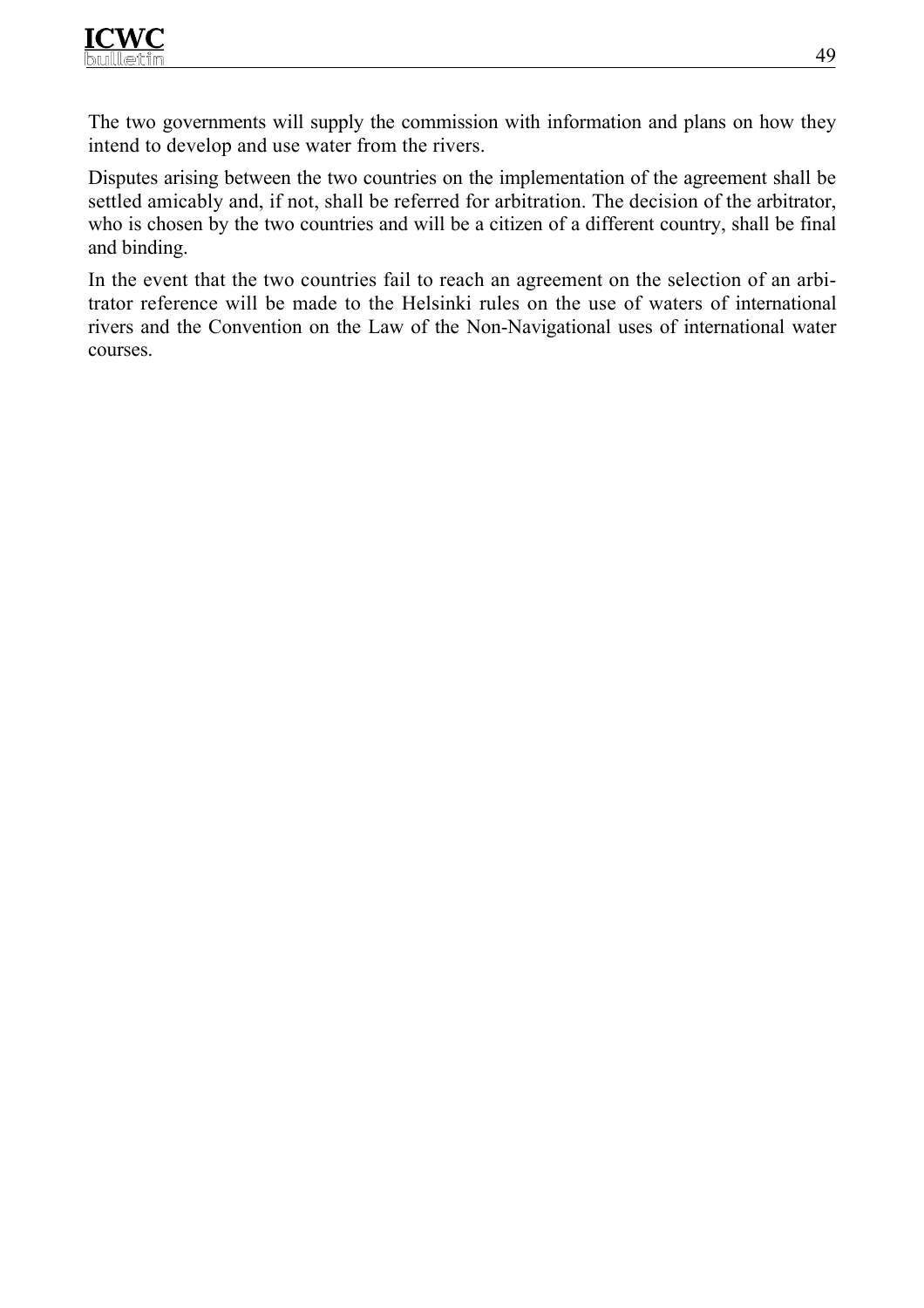

## **PUBLIC WATER RESOURCES GOVERNANCE AND PUBLIC ORDER CREATION IN FERGHANA VALLEY**

*Brief description of 4-year experience of International Secretariat and Central –Asian Alliance on water resources* 

This brief document is aimed at discussion on workshop organized by Swiss Cooperation Agency (SDC) in Osh on September 26-27, 2002. It is based on 4-year experience of International Secretariat and Central –Asian Alliance on water resources and their partners in 14 farms.

МСВ project has been thought as common effort to gather all people at farm level and facilitate joint decision making on even water resources distribution and sanitaryhygienic issues.

This led to following issues emerging:

- 1. Lack of initiative and dependability syndrome: people in rural areas still rely on the government. On the other hand, government and local authorities do not strive to collaborate with them. In result, mistrust between people and government is growing.
- 2. Water resources are considered as free of charge good and should not be paid. Besides, people think that donor projects should be subsidized.
- 3. Lack of knowledge and experience in planning and management, public organizations and jointly made decisions.
- 4. Spreading people poverty in rural locality during last decade, growing social inequality. On this base, social communities establishing is important.
- 5. There was no water conflict in any project farm. In result of attempts to create public order and avoid conflicts facilitated by donors, МСВ-CAA concept structure and experience were described.
- 1. Notion «conflict» should be considered carefully because it can be associated with antagonism and cruelty. In Kyrgyz and Uzbek language word "conflict" means "close to war" that is why this word pushes off many people. Because of this, we selected term "collective performance or collective decision making". When they say "conflict", people say that it does not exist. In Ferghana valley due to correct water resources management and even distribution less contradictions and conflicts emerge compared with land resources. Nevertheless, water system creation or rehabilitation at farm level can create contradictions if people are not informed about system design, technological choice, water supply delivery, water discharge distribution and pricing.
- 2. Often it is difficult to understand character, type and seasons of conflicts at local level without knowing social dynamics. Sometime they occur because of ethnic belonging, relations within kindred/family, social inequality, fight for power, etc. To that, people do not say about them to strangers. Because of that, MCB and its partners needed time for creation of common review. We also made efforts to establish trust (i) fulfilling our obligations, (ii) setting up relations with farm representatives and (iii) helping in creation and strengthening confidential organizations (water committees and NGO). In re-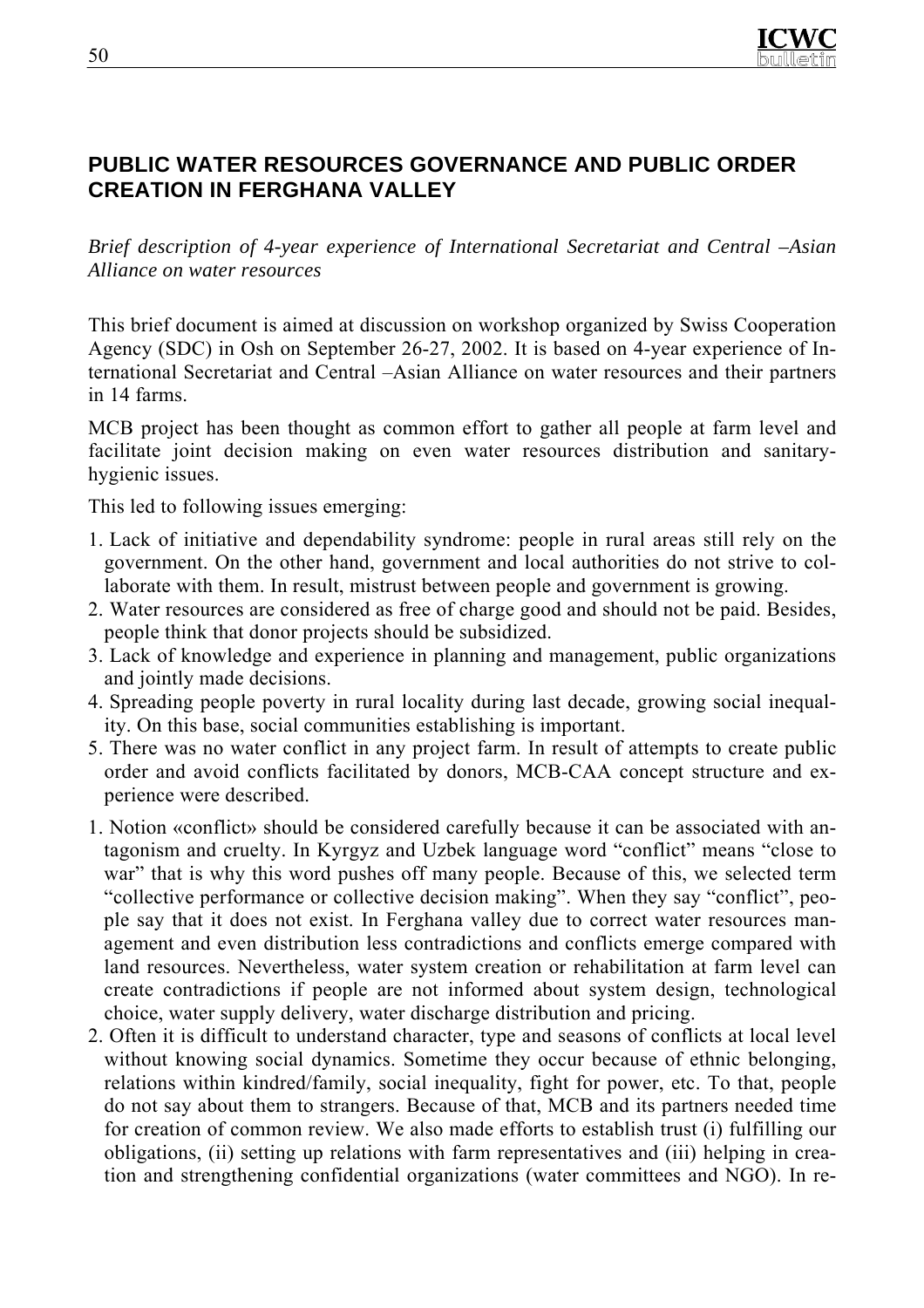sult, one year or more is needed until local partners will be ready for contact and will express their contradictions and conflicts to MCB-CAA people.

- 3. People do not know how to perceive future conflict and how to avoid it: they react passively or act emotionally. There is widely spread disadvantage to mistrust information and negotiate.
- 4. Many follow "leader" and do not want to express their own views and opinions. Many hoped that "sustainable water committees are those where nobody conflicts". Methods of collective decision making help people to express own opinion and strengthens group potential in problem solution as well as increases responsibility.
- 5. Ideas taken from foreign partners and applied to avoid conflict situation do not fit our region.
- 6. We invited expert from Georgia prepared in Harvard but her program appeared to be inorganic for our way of thinking. Models of conflict situations management can give pure theoretical base of this problem but experience show that it can be difficult to apply it in practice. Because of that any activity should be based on real situations.
- 7. For real conflict situations and disputes there are formal and informal mechanisms at farm level, for example, court of elders (Aksakal soto). Any attempt to resolve dispute should take them into account not creating new ones.
- 8. Water committees act as mechanism of conflict situation prevention because it involves people in joint activity and teach carry on disputes. Population accumulates experience in confusions and contradictions overcoming. Most contradictions occur due to confusions and summarizing.

# **INTEREST IS CONFIRMED<sup>3</sup>**

*As government press-service informed, Prime Minister Imangali Tasmaganbetov discussed with the World Bank Regional Director Dennis de Trey international water-power consortium establishing in Kyrgyz Republic.* 

Interest of Kazakhstan to participate in project implementation is confirmed. Project includes construction of two Kambarata hydropower plants on Naryn river in Kyrgyzstan. Simultaneously, attention is drawn to necessity of preparatory works including legal base formation for Kazakhstan participation in project financing, construction and future management.

Project of Kambarata power plants construction has being developed about 30 years ago. For decision making independent audit and other measures are needed under permanent interest of our country in water and electricity receiving from Kyrgyzstan.

During discussion other spheres were also touched where WB and Kazakhstan interests coincide.

 $\overline{a}$ 3 Kazakhstanskaya Pravda, January 30 2003.